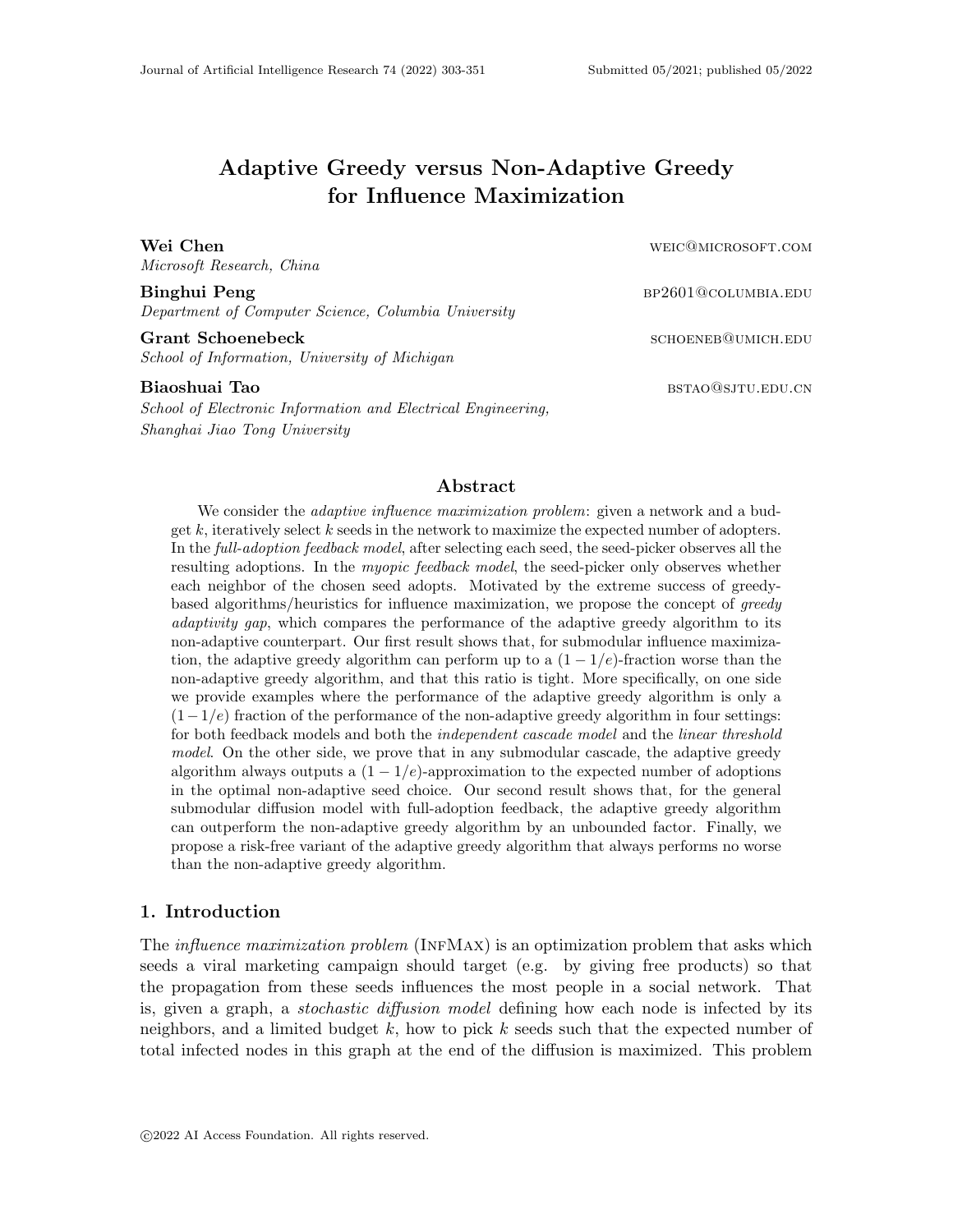has significant applications in viral marketing, outbreak detection, rumor controls, etc, and has been extensively studied (cf. Chen et al. (2013), Li et al. (2018)).

For INFMAX, most of the existing work has considered *submodular* diffusion models, especially the *independent cascade model* and the *linear threshold model* (Kempe et al., 2003). Likewise, we also focus on submodular diffusion models. In submodular diffusion models, a vertex v's marginal probability of becoming infected after a new neighbor  $t$ is infected given S as the set of v's already infected neighbors is at least the marginal probability that v is infected after t is newly infected given  $T \supseteq S$  as the set of v's already infected neighbors (see the paragraph before Theorem 2.4 for more details). Intuitively, this means that the influence of infected nodes are substitutes and never have synergy.

When submodular INFMAX is considered, nearly all the known algorithms/heuristics are based on a greedy algorithm that iteratively picks the seed that has the largest marginal influence. Some of them improve the running time of the original greedy algorithm by skipping vertices that are known to be suboptimal (Leskovec et al., 2007; Goyal et al., 2011a), while the others improve the scalability of the greedy algorithm by using more scalable algorithms to approximate the expected total influence (Borgs et al., 2014; Tang et al., 2014, 2015; Cheng et al., 2013; Ohsaka et al., 2014) or computing a score of the seeds that is closely related to the expected total influence (Chen et al., 2009, 2010a, 2010b; Goyal et al., 2011b; Jung et al., 2012; Galhotra et al., 2016; Tang et al., 2018; Schoenebeck & Tao, 2019b). Arora et al. (2017) benchmark most of the aforementioned variants of the greedy algorithms.

In this paper, we study the *adaptive influence maximization problem*, where seeds are selected iteratively and feedback is given to the seed-picker after selecting each seed. Two different feedback models have been studied in the past: the *full-adoption feedback model* and the myopic feedback model (Golovin & Krause, 2011). In the full-adoption feedback model, the seed-picker sees the entire diffusion process of each selected seed, and in the myopic feedback model the seed-picker only sees whether each neighbor of the chosen seed is infected.

Past literature focused on the *adaptivity gap*—the ratio between the performance of the *optimal* adaptive algorithm and the performance of the *optimal* non-adaptive algorithm (Golovin & Krause, 2011; Peng & Chen, 2019; Chen & Peng, 2019). However, even in the non-adaptive setting, InfMax is known to be APX-hard (Kempe et al., 2003; Schoenebeck  $\&$  Tao, 2019b). As a result, in practice, it is not clear whether the adaptivity gap can measure how much better an adaptive algorithm can do.

In this paper, we define and consider the greedy adaptivity gap, which is the ratio between the performance of the adaptive greedy algorithm and the non-adaptive greedy algorithm. We focus on the gap between the greedy algorithms for three reasons. First, as we mentioned, the APX-hardness of InfMax renders the practical implications of the adaptivity gap unclear. Second, as we remarked at the beginning, the greedy algorithm is used almost exclusively in the context of influence maximization. Third, the iterative nature of the original greedy algorithm naturally extends to the adaptive setting.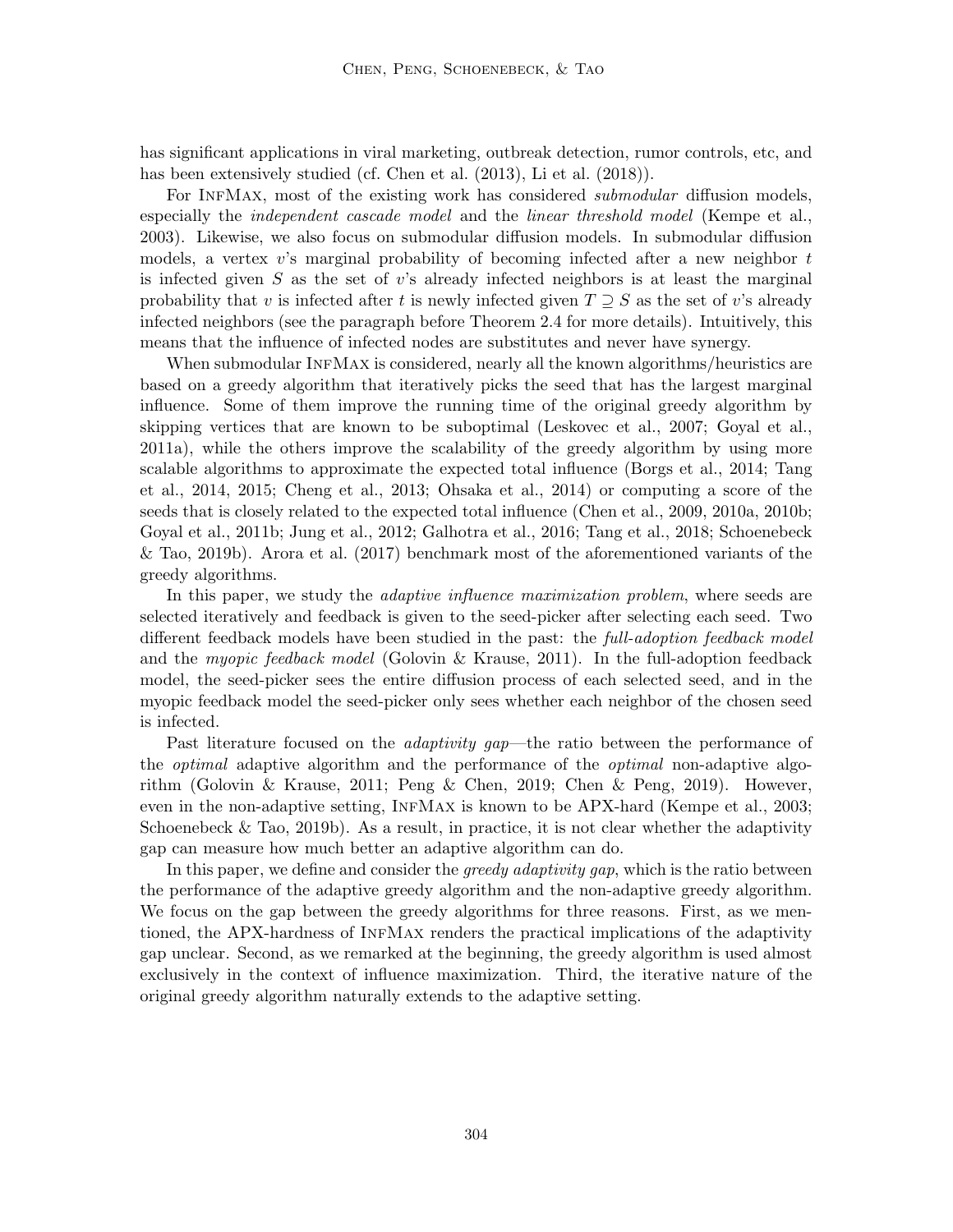## 1.1 Our Results

We show that, for the general submodular diffusion models, with both the full-adoption feedback model and the myopic feedback model, the infimum of the greedy adaptivity gap is exactly  $(1 - 1/e)$  (Section 3). In addition, this result can be extended to the two well-studied submodular diffusion models: the independent cascade model and the linear threshold model. This is proved in two steps.

As the first step, in Section 3.1, we show that there are InfMax instances where the adaptive greedy algorithm can only produce  $(1-1/e)$  fraction of the influence of the solution output by the non-adaptive greedy algorithm. This result is surprising: one would expect that the adaptivity is always helpful, as the feedback provides more information to the seedpicker, which makes the seed-picker refine the seed choices in future iterations. Our result shows that this is not the case, and the feedback, if overly used, can make the seed-picker act in a more myopic way, which is potentially harmful.

As the second step, in Section 3.2, we show that the adaptive greedy algorithm always achieves a  $(1-1/e)$ -approximation of the non-adaptive optimal solution, so its performance is always at least a  $(1 - 1/e)$  fraction of the performance of the non-adaptive greedy algorithm. In particular, combining the two steps, we see that when the adaptive greedy algorithm output only obtains a (nearly)  $(1 - 1/e)$ -fraction of the performance of the nonadaptive greedy algorithm, the non-adaptive greedy algorithm is (almost) optimal. This worst-case guarantee indicates that the adaptive greedy algorithm will never be too bad.

As the second result, in Section 4, we show that the supremum of the greedy adaptivity gap is infinity, for the general submodular diffusion model with full-adoption feedback. This indicates that the adaptive greedy algorithm can perform significantly better than its nonadaptive counterpart. We also show, with almost the same proof, that the adaptivity gap in this setting (general submodular model with full-adoption feedback) is also unbounded.

All the results above hold for the "exact" deterministic greedy algorithm where a vertex with the exact maximum marginal influence is chosen as a seed in each iteration. However, most variants of the greedy algorithm used in practice are randomized algorithms that find a seed with a marginal influence *close to* the maximum with high probability in each iteration. In Section 5, we discuss how our results for the exact greedy algorithm can be adapted to those greedy algorithms used in practice.

Finally, in Section 6, we propose a risk-free but more conservative variant of the adaptive greedy algorithm, which always performs at least as well as the non-adaptive greedy algorithm. In Section 7, we compare this variant of the adaptive greedy algorithm with the adaptive greedy algorithm and the non-adaptive greedy algorithm by implementing experiments on social networks in our daily lives.

#### 1.2 Related Work

The influence maximization problem was initially posed by Domingos and Richardson (2001), Richardson and Domingos (2002). Kempe et al. (2003) proposed the linear threshold model and the independent cascade model, and show that they are submodular. Whenever a diffusion model is submodular, the greedy algorithm was shown to obtain a  $(1 - 1/e)$ approximation to the optimal number of infections (Nemhauser et al., 1978; Kempe et al., 2003, 2005; Mossel & Roch, 2010). For undirected networks, the greedy algorithm pro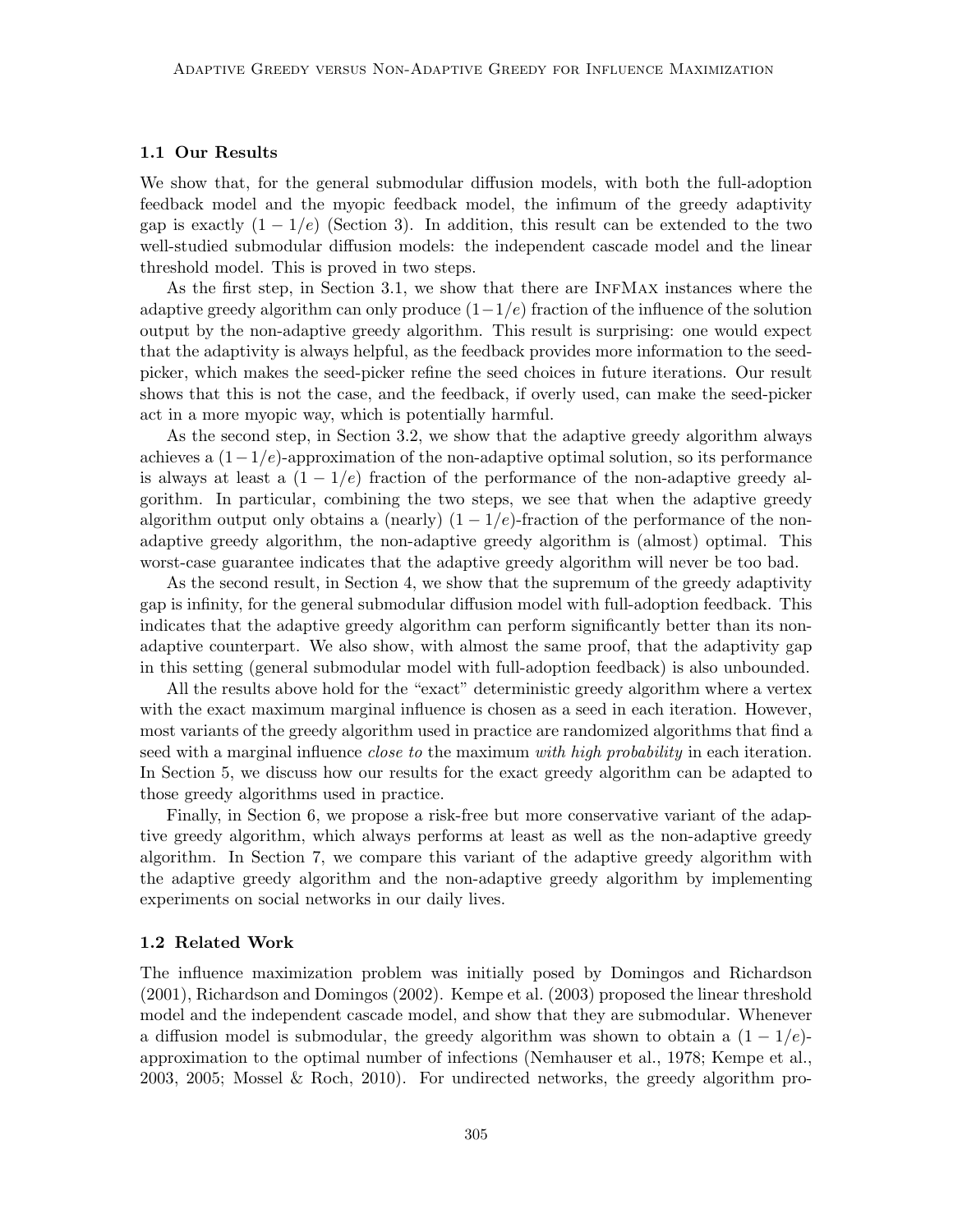vides a  $(1 - 1/e + c)$ -approximation for some constant  $c > 0$  for the independent cascade model (Khanna & Lucier, 2014), while the approximation guarantee of the greedy algorithm for the linear threshold model is still asymptotically  $(1 - 1/e)$  (i.e., the constant improvement  $+c$  to the approximation guarantee in the independent cascade model does not occur in the linear threshold model) (Schoenebeck et al., 2020).

For adaptive INFMAX, Golovin and Krause (2011) showed that INFMAX with the independent cascade model and full-adoption feedback is *adaptive submodular*<sup>1</sup>, which implies that the adaptive greedy algorithm obtains a  $(1 - 1/e)$ -approximation to the adaptive optimal solution. On the other hand, InfMax for the independent cascade model with myopic feedback, as well as InfMax for the linear threshold model with both feedback models, are not adaptive submodular. In particular, the adaptive greedy algorithm fails to obtain a  $(1 - 1/e)$ -approximation for the independent cascade model with myopic feedback (Peng & Chen, 2019). Peng and Chen (2019) showed that the adaptivity gap for the independent cascade model with myopic feedback is at most 4 and at least  $e/(e-1)$ , and they also showed that both the adaptive and non-adaptive greedy algorithms perform a  $0.25(1-1/e)$ approximation to the adaptive optimal solution. D'Angelo et al. (2021b) improved these results by showing that the adaptivity gap under the same setting is at most  $2e/(e-1) \approx 3.164$ and non-adaptive greedy algorithms perform a  $0.5(1 - 1/e)$ -approximation. The adaptivity gap for the independent cascade model with full-adoption feedback, as well as the adaptivity gap for the linear threshold model with both feedback models, are still open problems, although there is some partial progress (Chen & Peng, 2019; D'Angelo et al., 2021a).

Our paper is not the first work studying the adaptive greedy algorithm. Previous work focused on improving the running time of the adaptive greedy algorithm (Han et al., 2018; Sun et al., 2018). However, to the best of our knowledge, our work is the first one that compares the adaptive greedy algorithm to its non-adaptive counterpart.

Finally, we remark that there do exist InfMax algorithms that are not based on greedy (Bharathi et al., 2007; Goldberg & Liu, 2013; Angell & Schoenebeck, 2017; Schoenebeck & Tao, 2017, 2019a; Schoenebeck et al., 2019), but they are typically for non-submodular diffusion models.

We summarize the existing results about the adaptivity gap and our new results about the greedy adaptivity gap in Table 1.

## 2. Preliminaries

All graphs in this paper are simple and directed. Given a graph  $G = (V, E)$  and a vertex  $v \in V$ , let  $\Gamma(v)$  and deg(v) be the set of in-neighbors and the in-degree of v respectively.

<sup>1.</sup> Informally, if we have two observations  $\varphi_1$  and  $\varphi_2$  such that  $\varphi_2$  includes  $\varphi_1$  (i.e., the status of all the edges/vertices observed in  $\varphi_1$  are also observed in  $\varphi_2$ ), adaptive submodularity says that the marginal increment of the total expected number of infections when including an extra seed s given  $\varphi_1$  is no less than the marginal increment of the total expected number of infections when including the extra seed s given  $\varphi_2$ . We refer the readers to Reference (Golovin & Krause, 2011) for the formal definition of adaptive submodularity.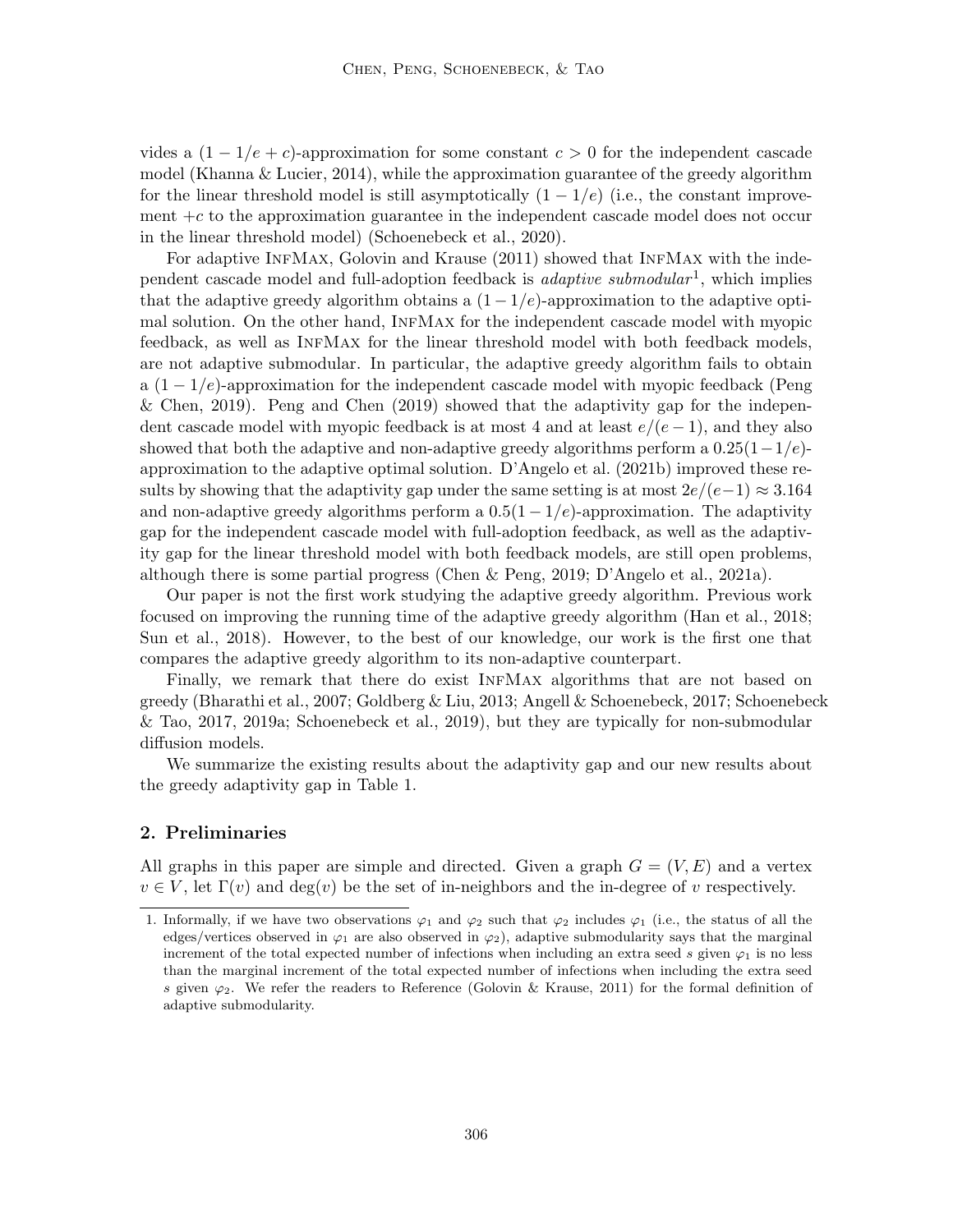| model              | AG                                                                                               | GAG inf                        | GAG sup                                                                                      |
|--------------------|--------------------------------------------------------------------------------------------------|--------------------------------|----------------------------------------------------------------------------------------------|
| ICM, full-adoption | $\geq e/(e-1)$<br>(Chen $\&$ Peng, 2019)                                                         | $1-1/e$<br>$(\text{Thm } 3.1)$ | unknown                                                                                      |
| ICM, myopic        | $\ge e/(e-1), \le 4$<br>$($ Peng $\&$ Chen, 2019)<br>$\leq 2e/(e-1)$<br>(D'Angelo et al., 2021b) | $1-1/e$<br>(Thm 3.1)           | $\leq 4e/(e-1)$<br>$($ Peng & Chen, 2019)<br>$\leq 2e^2/(e-1)^2$<br>(D'Angelo et al., 2021b) |
| LTM, full-adoption | unknown                                                                                          | $1-1/e$<br>$(\text{Thm } 3.1)$ | unknown                                                                                      |
| LTM, myopic        | unknown                                                                                          | $1-1/e$<br>(Thm 3.1)           | unknown                                                                                      |
| GSM, full-adoption | $\infty$ (Thm 4.2)                                                                               | $1-1/e$<br>$(\text{Thm }3.1)$  | $\infty$ (Thm 4.1)                                                                           |
| GSM, myopic        | $\geq e/(e-1)$<br>(Peng & Chen, 2019)                                                            | $1-1/e$<br>(Thm 3.1)           | unknown                                                                                      |

Table 1: Results for the adaptivity gap (AG), the infimum of the greedy adaptivity gap (GAG inf) and the supremum of the greedy adaptivity gap (GAG sup), where ICM stands for the independent cascade model, LTM stands for the linear threshold model, and GSM stands for the general submodular diffusion model.

#### 2.1 Triggering Model

We consider the well-studied *triggering model* (Kempe et al., 2003), which is commonly used to capture "general" submodular diffusion models. A more general way to capture submodular diffusion models is the *general threshold model* (Kempe et al., 2003) with submodular local influence functions. All our results hold under this setting as well. We will discuss this in Appendix B.

**Definition 2.1** (Kempe et al. (2003)). The *triggering model*,  $I_{G,F}$ , is defined by a graph  $G = (V, E)$  and for each vertex v a distribution  $\mathcal{F}_v$  over all the subsets of its in-neighbors  ${0,1\}^{|\Gamma(v)|}$ . Let  $F = {\mathcal{F}_v \mid v \in V}.$ 

- On an input seed set  $S \subseteq V$ ,  $I_{G,F}(S)$  outputs a set of infected vertices as follows:
- 1. Initially, only vertices in  $S$  are infected. Each vertex  $v$  samples a subset of its inneighbors  $T_v \subseteq \Gamma(v)$  from  $\mathcal{F}_v$  independently. We call  $T_v$  the *triggering set* of v.
- 2. In each subsequent round, a vertex v becomes infected if a vertex in  $T_v$  is infected in the previous round.
- 3. After a round where no additional vertices are infected, the set of infected vertices is the output.

 $I_{G,F}$  in Definition 2.1 can be viewed as a random function  $I_{G,F}: \{0,1\}^{|V|} \to \{0,1\}^{|V|}$ . In addition, if the triggering set  $T_v$  is fixed for each vertex v, then  $I_{G,F}$  is deterministic. Given v, its triggering set  $T_v$ , and an in-neighbor  $u \in \Gamma(v)$ , we say that the edge  $(u, v)$ is live if  $u \in T_v$ , and we say that  $(u, v)$  is blocked if  $u \notin T_v$ . It is easy to see that, when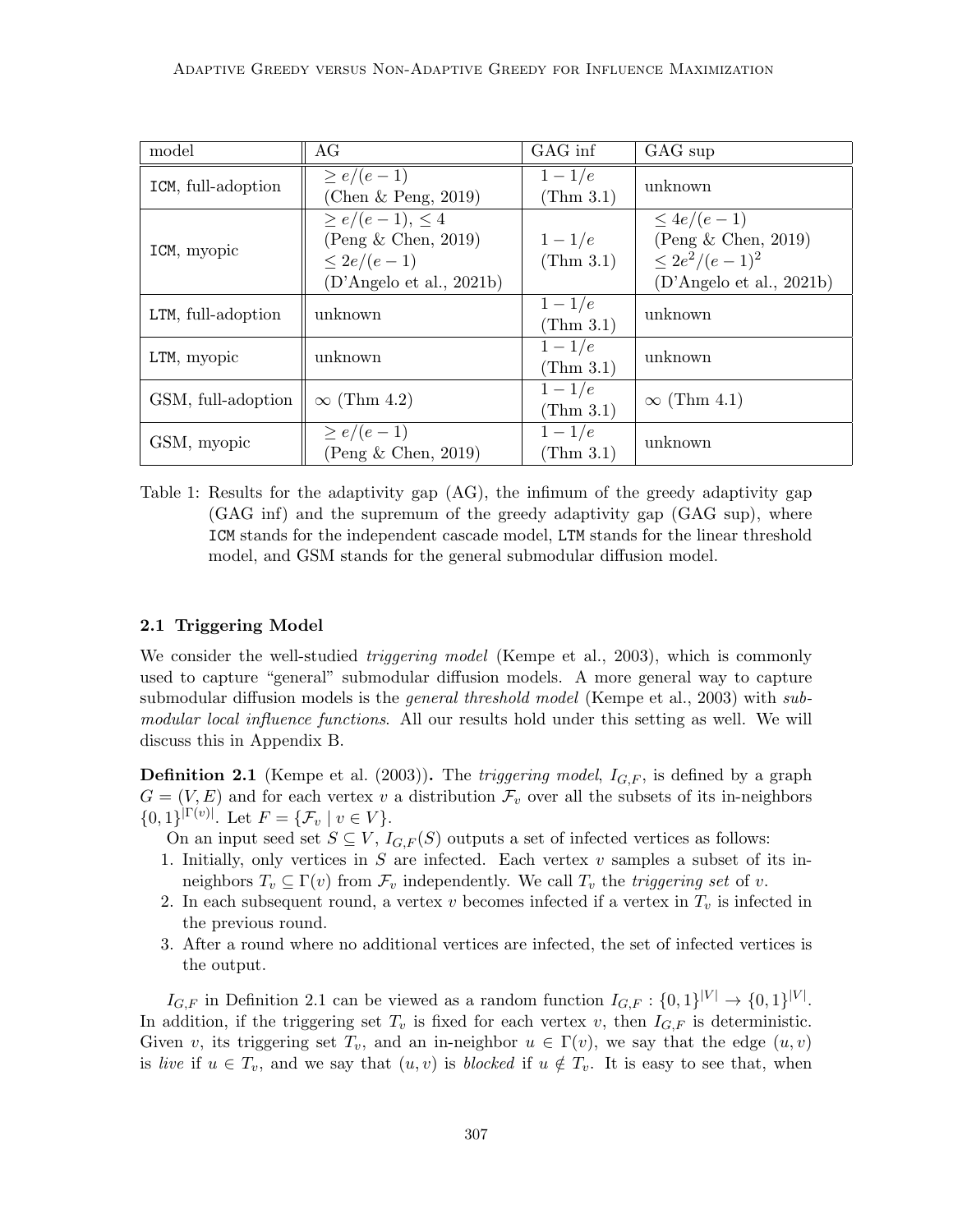the triggering sets for all vertices are sampled,  $I_{G,F}(S)$  is the set of all vertices that are reachable from S when removing all blocked edges from the graph.

We define a *realization* of a graph  $G = (V, E)$  as a function  $\phi : E \to \{L, B\}$  such that  $\phi(e) = L$  if  $e \in E$  is live and  $\phi(e) = B$  if  $e \in E$  is blocked. Let  $I_{G,F}^{\phi} : \{0,1\}^{|V|} \to \{0,1\}^{|V|}$ be the deterministic function corresponding to the triggering model  $I_{G,F}$  with vertices' triggering sets following realization  $\phi$ . We write  $\phi \sim F$  to indicate that a realization  $\phi$  is sampled according to  $F = \{F_v\}.$ 

The triggering model captures the well-known independent cascade and linear threshold models. In the two definitions below, we define the two models in terms of the triggering model, which is sufficient for this paper. In Appendix A, we present the original definitions and give some intuitions for the two models for those readers who are not familiar with them.

**Definition 2.2.** The *independent cascade model* ICM is a special case of the triggering model  $I_{G,F}$  where  $G = (V, E, w)$  is an edge-weighted graph with  $w(u, v) \in (0, 1]$  for each  $(u, v) \in E$ and  $\mathcal{F}_v$  is the distribution such that each  $u \in \Gamma(v)$  is included in  $T_v$  with probability  $w(u, v)$ independently.

**Definition 2.3.** The *linear threshold model* LTM is a special case of the triggering model  $I_{G,F}$  where  $G = (V, E, w)$  is an edge-weighted graph with  $w(u, v) > 0$  for each  $(u, v) \in E$ and  $\sum_{u \in \Gamma(v)} w(u, v) \leq 1$  for each  $v \in V$ , and  $\mathcal{F}_v$  is the distribution defined as follows: order v's in-neighbors  $u_1, \ldots, u_T$  arbitrarily (where T is the in-degree of v), sample a real number r in  $[0, 1]$  uniformly, and

$$
T_v = \begin{cases} \{u_t\} & \text{if } r \in \left[\sum_{i=1}^{t-1} w(u_i, v), \sum_{i=1}^t w(u_i, v)\right) \\ \emptyset & \text{if } r \ge \sum_{i=1}^T w(u_i, v) \end{cases}
$$

.

Intuitively,  $T_v$  includes at most one of v's in-neighbors such that each  $u_t$  is included with probability  $w(u_t, v)$ .

Given a triggering model  $I_{G,F}$ , let  $\sigma_{G,F}: \{0,1\}^{|V|} \to \mathbb{R}_{\geq 0}$  be the global influence function defined as  $\sigma_{G,F}(S) = \mathbb{E}_{\phi \sim F}[|I_{G,F}^{\phi}(S)|]$ . We drop the subscripts  $G, F$  and write the global influence function as  $\sigma(\cdot)$  when there is no ambiguity.

A function f mapping from a set of elements to a non-negative value is submodular if  $f(A \cup \{v\}) - f(A) \ge f(B \cup \{v\}) - f(B)$  for any two sets A, B with  $A \subseteq B$  and any element  $v \notin B$ .

**Theorem 2.4** (Kempe et al. (2003)). For any triggering model  $I_{G,F}$ ,  $\sigma_{G,F}(\cdot)$  is submodular. In particular,  $\sigma_{G,F}(\cdot)$  is submodular for both ICM and LTM.

### 2.2 INFMAX and Adaptive INFMAX

**Definition 2.5.** The *influence maximization problem* (INFMAX) is an optimization problem which takes inputs  $G = (V, E)$ , F, and  $k \in \mathbb{Z}^+$ , and outputs a seed set S that maximizes the expected total number of infections:  $S \in \text{argmax}_{S \subset V : |S| \leq k} \sigma(S)$ .

In the remaining part of this subsection, we define the adaptive version of the influence maximization problem. We will define two different models: the *full-adoption feedback model*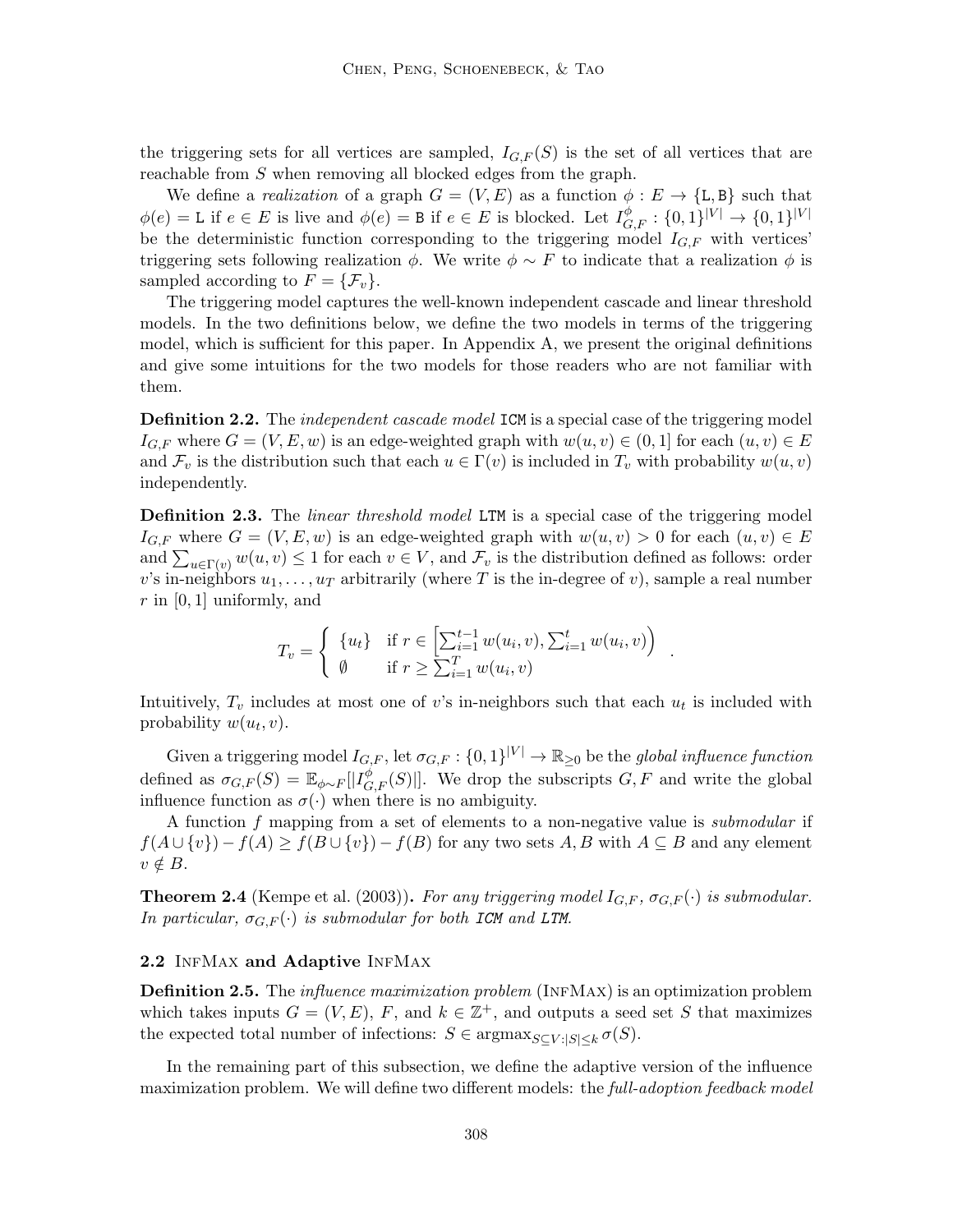and the myopic feedback model. Suppose a seed set  $S \subseteq V$  is chosen by the seed-picker, and an underlying realization  $\phi$  is given but not known by the seed-picker. Informally, in the full-adoption feedback model, the seed-picker sees all the vertices that are infected by S in all future iterations, i.e., the seed-picker sees  $I_{G,F}^{\phi}(S)$ . In the myopic feedback model, the seed-picker only sees the states of  $S$ 's neighbors, i.e., whether each vertex in  $\{v \mid \exists s \in S : s \in \Gamma(v)\}\$ is infected.

Define a partial realization as a function  $\varphi : E \to \{L, B, U\}$  such that  $\varphi(e) = L$  if e is known to be live,  $\varphi(e) = B$  if e is known to be blocked, and  $\varphi(e) = U$  if the status of e is not yet known. We say that a partial realization  $\varphi$  is consistent with the full realization  $\phi$ , denoted by  $\phi \simeq \varphi$ , if  $\phi(v) = \varphi(v)$  whenever  $\varphi(v) \neq 0$ . For ease of notation, for an edge  $(u, v) \in E$ , we will write  $\phi(u, v), \varphi(u, v)$  instead of  $\phi((u, v)), \varphi((u, v)).$ 

**Definition 2.6.** Given a triggering model  $I_{G=(V,E),F}$  with a realization  $\phi$ , the full-adoption feedback is a function  $\Phi_{G,F,\phi}^{\dagger}$  mapping a seed set  $S \subseteq V$  to a partial realization  $\varphi$  such that

- $\varphi(u, v) = \phi(u, v)$  for each  $u \in I_{G, F}^{\phi}(S)$ , and
- $\varphi(u, v) = \mathbf{U}$  for each  $u \notin I_{G, F}^{\phi}(S)$ .

**Definition 2.7.** Given a triggering model  $I_{G=(V,E),F}$  with a realization  $\phi$ , the myopic feedback is a function  $\Phi_{G,F,\phi}^{\mathfrak{m}}$  mapping a seed set  $S \subseteq V$  to a partial realization  $\varphi$  such that

- $\varphi(u, v) = \varphi(u, v)$  for each  $u \in S$ , and
- $\varphi(u, v) = U$  for each  $u \notin S$ .

An *adaptive policy*  $\pi$  is a function that maps a seed set S and a partial realization  $\varphi$ to a vertex  $v = \pi(S, \varphi)$ , which corresponds to the next seed the policy  $\pi$  would choose given  $\varphi$  and S being the set of seeds that has already been chosen. Naturally, we only care about  $\pi(S, \varphi)$  when  $\varphi = \Phi_{G, F, \phi}^{\dagger}(S)$  or  $\varphi = \Phi_{G, F, \phi}^{\mathfrak{m}}(S)$ , although we define  $\pi$  that specifies an output for any possible inputs S and  $\varphi$ . Notice that we have defined  $\pi$  as a deterministic policy for simplicity, and our results hold for randomized policies. Let Π be the set of all possible adaptive policies.

Notice that an adaptive policy  $\pi$  completely specifies a seeding strategy in an iterative way. Given an adaptive policy  $\pi$  and a realization  $\phi$ , let  $\mathcal{S}^{\dagger}(\pi,\phi,k)$  be the first k seeds selected according to  $\pi$  with the underlying realization  $\phi$  under the full-adoption feedback model. By our definition,  $S^{\dagger}(\pi, \phi, k)$  can be computed as follows:

- 1. initialize  $S = \emptyset$ ;
- 2. update  $S = S \cup {\pi(S, \Phi_{G,F,\phi}^{\dagger}(S))}$  for k iterations;
- 3. output  $S^{\dagger}(\pi, \phi, k) = S$ .

Define  $S^{m}(\pi, \phi, k)$  similarly for the myopic feedback model, where  $\Phi^{\mathfrak{m}}_{G,F,\phi}(S)$  instead of  $\Phi_{G,F,\phi}^{\dagger}(S)$  is used in Step 2 above.

Let  $\sigma^{\dagger}(\pi, k)$  be the expected number of infected vertices given that k seeds are chosen according to  $\pi$ , i.e.,  $\sigma^{\dagger}(\pi, k) = \mathbb{E}_{\phi \sim F}[|I^{\phi}_{G, F}(\mathcal{S}^{\dagger}(\pi, \phi, k))|]$ . Define  $\sigma^{\mathfrak{m}}(\pi, k)$  similarly for the myopic feedback model.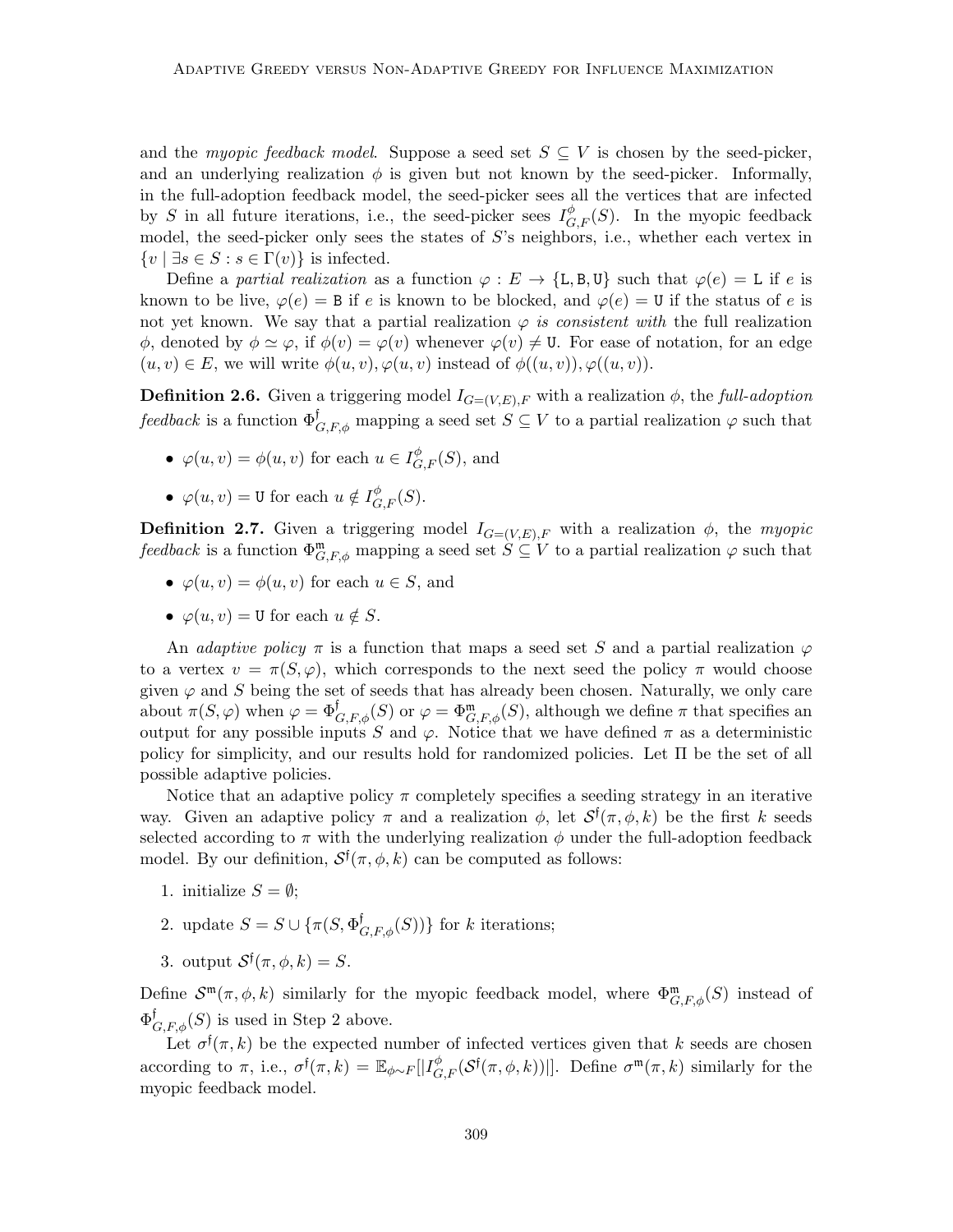**Definition 2.8.** The *adaptive influence maximization problem* (adaptive INFMAX) is an optimization problem which takes as inputs  $G = (V, E)$ , F, and  $k \in \mathbb{Z}^+$ , and outputs an adaptive policy  $\pi$  maximizing the expected total number of infections:  $\pi \in \text{argmax}_{\pi \in \Pi} \sigma^{\dagger}(\pi, k)$ or  $\pi \in \operatorname{argmax}_{\pi \in \Pi} \sigma^{\mathfrak{m}}(\pi, k)$  (depending on the feedback model used).

#### 2.3 Adaptivity Gap and Greedy Adaptivity Gap

The adaptivity gap is defined as the ratio between the performance of the optimal adaptive policy and the performance of the optimal non-adaptive seeding strategy. In this paper, we only consider the adaptivity gap for triggering models.

**Definition 2.9.** The adaptivity gap with full-adoption feedback is

$$
\sup_{G,F,k} \frac{\max_{\pi \in \Pi} \sigma^{\dagger}(\pi, k)}{\max_{S \subseteq V, |S| \leq k} \sigma(S)}.
$$

The *adaptivity gap with myopic feedback* is defined similarly.

The (non-adaptive) greedy algorithm iteratively picks a seed that has the maximum marginal gain to the objective function  $\sigma(\cdot)$ :

- 1. initialize  $S = \emptyset$ ;
- 2. update for k iterations  $S \leftarrow S \cup \{s\}$ , where  $s \in \text{argmax}_{s \in V} (\sigma(S \cup \{s\}) \sigma(S))$  with tie broken in an arbitrarily consistent order;
- 3. return S.

Let  $S<sup>g</sup>(k)$  be the set of k seeds output by the (non-adaptive) greedy algorithm.

The greedy adaptive policy  $\pi^g$  is defined as  $\pi^g(S, \varphi) = s$  such that

$$
s \in \underset{s \in V}{\operatorname{argmax}} \mathop{\mathbb{E}}_{\phi \simeq \varphi} \left[ \left| I_{G,F}^{\phi} \left( S \cup \{s\} \right) \right| - \left| I_{G,F}^{\phi} \left( S \right) \right| \right],
$$

with ties broken in an arbitrary consistent order.

**Definition 2.10.** Given a triggering model  $I_{G,F}$  and  $k \in \mathbb{Z}^+$ , the greedy adaptivity gap with full-adoption feedback is  $\frac{\sigma^f(\pi^g,k)}{\sigma(S^g(k))}$ . The greedy adaptivity gap with myopic feedback is defined similarly.

Notice that, unlike the adaptivity gap in Definition 2.9, we leave  $G, F, k$  unspecified (instead of taking a supremum over them) when defining the greedy adaptivity gap. This is because we are interested in both supremum and infimum of the ratio  $\frac{\sigma^{\{(\pi g,k\)}}}{\sigma(S^g(k))}$ . Notice that the infimum of the ratio  $\frac{\max_{\pi \in \Pi} \sigma^{\dagger}(\pi,k)}{\max_{\pi \in \Pi} \sigma^{\dagger}(\pi,k)}$  $\frac{\max_{\pi \in \Pi} \sigma'(\pi, \kappa)}{\max_{S \subseteq V, |S| \leq k} \sigma(S)}$  in Definition 2.9 is 1: the optimal adaptive policy is at least as good as the optimal non-adaptive policy, as the non-adaptive policy can be viewed as a special adaptive policy; on the other hand, it is easy to see that there are InfMax instances such that the optimal adaptive policy is no better than non-adaptive one (for example, a graph containing k vertices but no edges). For this reason, we only care about the supremum of this ratio.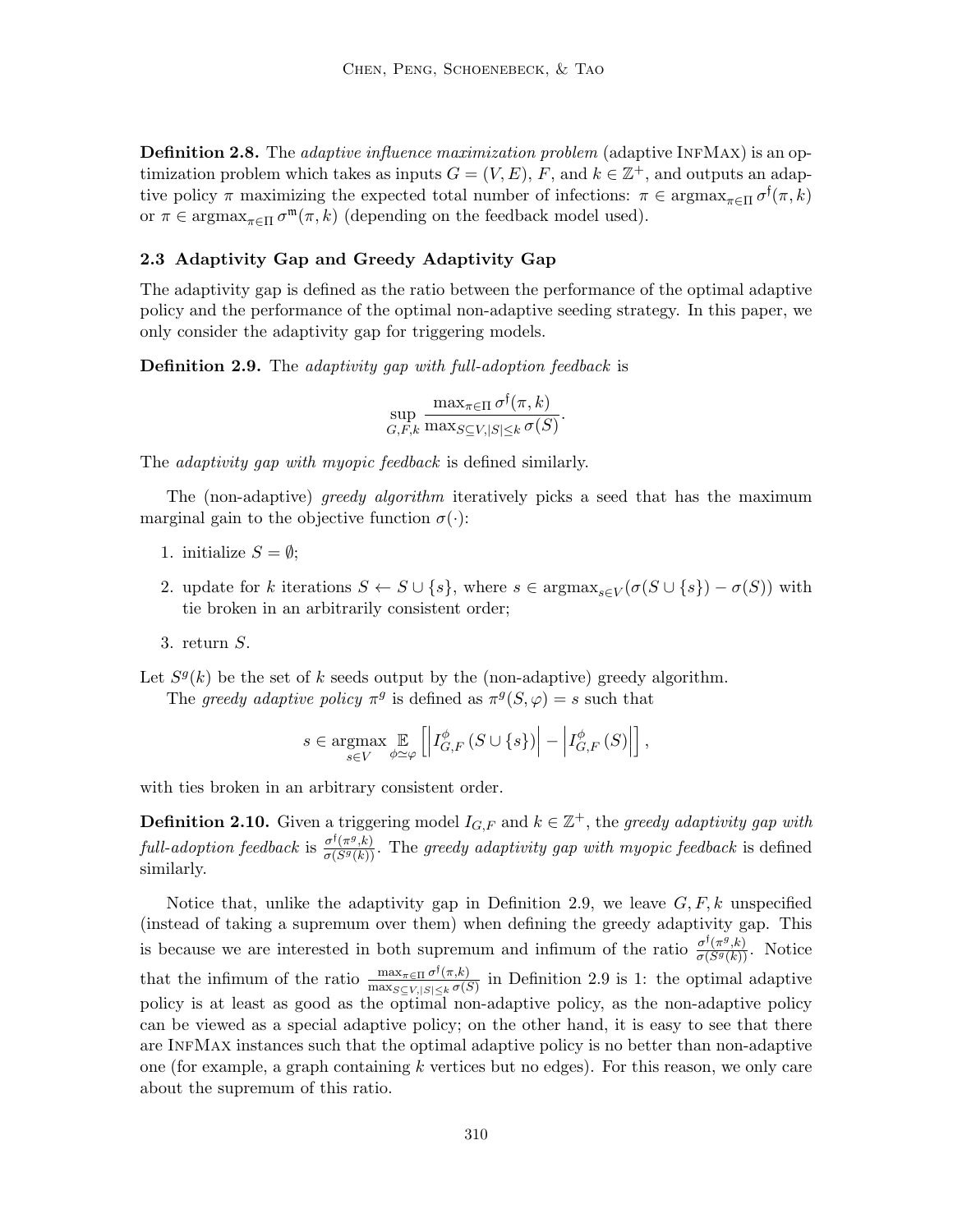## 3. Infimum of Greedy Adaptivity Gap

In this section, we show that the infimum of the greedy adaptivity gap for the triggering model is exactly  $(1 - 1/e)$ , for both the full-adoption feedback model and the myopic feedback model. This implies that the greedy adaptive policy can perform even worse than the conventional non-adaptive greedy algorithm, but it will never be significantly worse. Moreover, we show that this result also holds for both ICM (Definition 2.2) and LTM (Definition 2.3). The theorem below formalizes those above-mentioned results.

Theorem 3.1. For the full-adoption feedback model,

$$
\inf_{G,F,k:\ I_{G,F}\text{ is ICM}}\frac{\sigma^\mathfrak{f}(\pi^g,k)}{\sigma(S^g(k))}=\inf_{G,F,k:\ I_{G,F}\text{ is ITM}}\frac{\sigma^\mathfrak{f}(\pi^g,k)}{\sigma(S^g(k))}=\inf_{G,F,k}\frac{\sigma^\mathfrak{f}(\pi^g,k)}{\sigma(S^g(k))}=1-\frac{1}{e}.
$$

The same result holds for the myopic feedback model.

In Section 3.1, we show by providing examples that the greedy adaptive policy in the worst case will only achieve  $(1 - 1/e + \varepsilon)$ -approximation of the expected number of infected vertices given by the non-adaptive greedy algorithm, for both ICM and LTM.

In Section 3.2, we show that the greedy adaptive policy has performance at least  $(1-1/e)$ of the performance of the non-adaptive optimal seeds (Theorem 3.5). Theorem 3.5 provides a lower bound on the greedy adaptivity gap for the triggering model and is also interesting on its own. At the end of Section 3.2, we prove Theorem 3.1 by putting the results from Section 3.1 and Section 3.2 together.

## 3.1 Tight Examples

In this subsection, we show that the adaptive greedy algorithm can perform worse than the non-adaptive greedy algorithm by a factor of  $(1 - 1/e + \varepsilon)$ , for both ICM and LTM and any  $\varepsilon > 0$ . This may be surprising, as one would expect that the feedback provided to the seed-picker will refine the seed choices in future iterations. Here, we provide some intuitions why adaptivity can sometimes hurt. Suppose there are two promising sequences of seed selections,  $\{s, u_1, \ldots, u_k\}$  and  $\{s, v_1, \ldots, v_k\}$ , such that

- $s$  is the best seed which will be chosen first;
- $\{s, u_1, \ldots, u_k\}$  has a better performance;
- the influence of  $u_1, \ldots, u_k$  are non-overlapping, the influence of  $v_1, \ldots, v_k$  are nonoverlapping, but the influence of  $u_i, v_j$  overlaps for each  $i, j$ ; moreover, if  $u_1$  is picked as the second seed, the greedy algorithm, adaptive or not, will continue to pick  $u_2, \ldots, u_k$ , and if  $v_1$  is picked as the second seed,  $v_2, \ldots, v_k$  will be picked next;

Now, suppose there is a vertex t elsewhere which can be infected by both s and  $v_1$ , such that

- if t is infected by s, which slightly reduces the marginal influence of  $v_1$ ,  $v_1$  will be less promising than  $u_1$ ;
- if t is not infected by s,  $v_1$  is more promising than  $u_1$ ;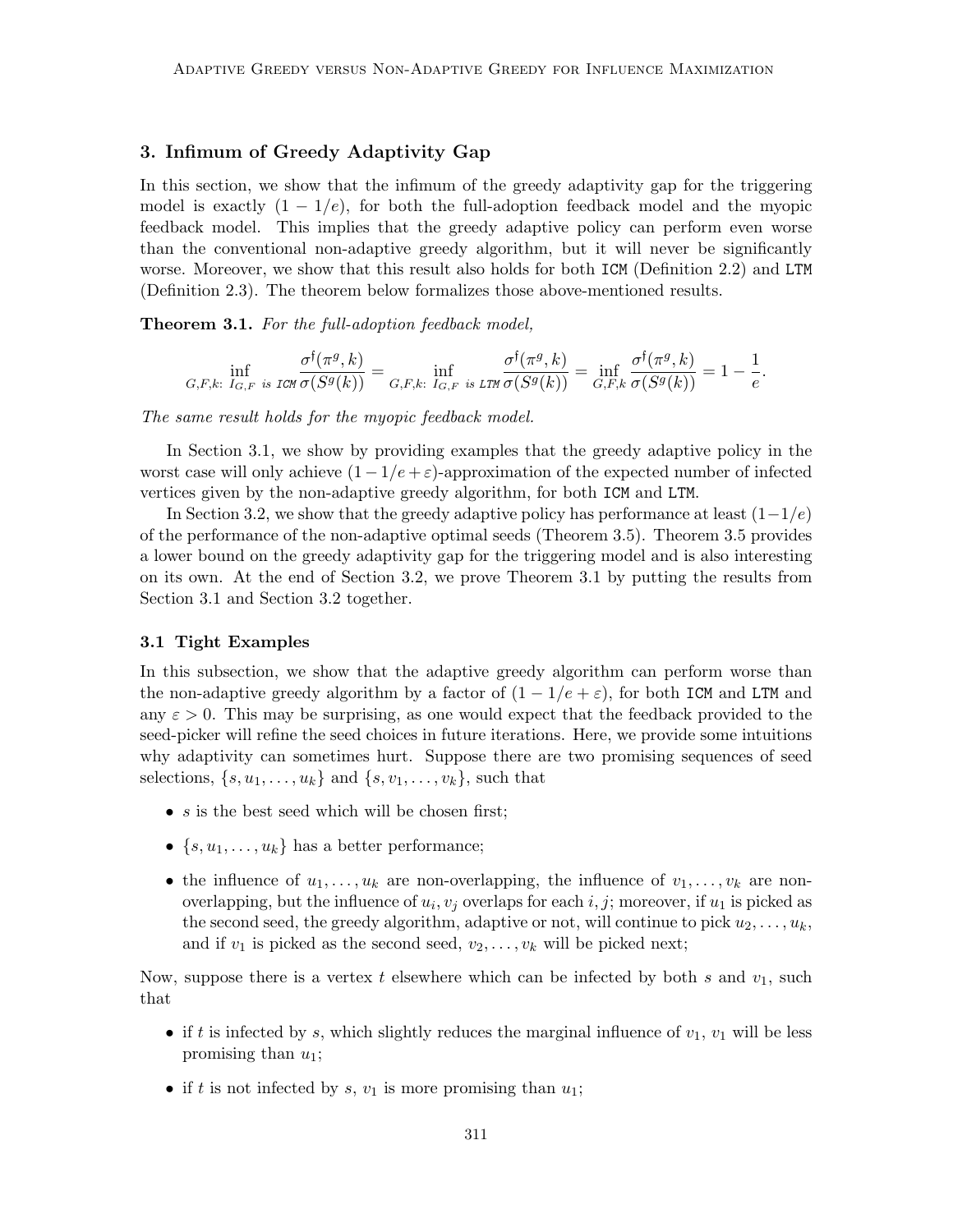• in average, when there is no feedback,  $v_1$  is still less promising than  $u_1$ , even after adding the increment in t's infection probability to  $v_1$ 's expected marginal influence.

In this case, the non-adaptive greedy algorithm will "go to the right trend" by selecting  $u_1$  as the second seed; the adaptive greedy algorithm, if receiving feedback that t is not infected by s, will "go to the wrong trend" by selecting  $v_1$  next.

As a high-level description of the lesson we learned, both versions of the greedy algorithms are intrinsically myopic, and the feedback received by the adaptive policy may make the seed-picker act in a more myopic way, which could be more hurtful to the final performance.

We will assume in the rest of this section that vertices can have positive integer weights, as justified in the following remark.

**Remark 3.2.** For both ICM and LTM, we can assume without loss of generality that each vertex has a positive integer weight, so that, in InfMax, we are maximizing the expected total weight of the infected vertices instead of maximizing the expected number of infected vertices as before. Suppose we want to make a vertex v have weight  $W \in \mathbb{Z}^+$ . We can construct  $W - 1$  vertices  $w_1, \ldots, w_{W-1}$ , and create  $W - 1$  directed edges  $(v, w_1), \ldots, (v, w_{W-1})$ with weight 1. (Recall from Definition 2.2 and Definition 2.3 that the graphs in both ICM and LTM are edge-weighted, and the weights of edges completely characterize the collection of triggering set distributions  $F$ .) It is straightforward from Definition 2.2 and Definition 2.3 that, for both ICM and LTM, each of  $w_1, \ldots, w_{W-1}$  will be infected with probability 1 if v is infected. In addition, both the greedy algorithm and the greedy adaptive policy will never pick any of  $w_1, \ldots, w_{W-1}$  as seeds, as seeding v is strictly better. Therefore, we can consider the subgraph consisting of  $v, w_1, \ldots, w_{W-1}$  as a gadget that representing a vertex v having weight W.

The following lemma shows that, for both the full-adoption and the myopic feedback models, under ICM, the greedy adaptive policy can perform worse than the non-adaptive greedy algorithm by a factor of almost  $(1 - 1/e)$ .

**Lemma 3.3.** For any  $\varepsilon > 0$ , there exists  $G, F, k$  such that  $I_{G,F}$  is an ICM and

$$
\frac{\sigma^{\mathfrak f}(\pi^g,k)}{\sigma(S^g(k))}\leq 1-\frac{1}{e}+\varepsilon,\qquad \frac{\sigma^{\mathfrak m}(\pi^g,k)}{\sigma(S^g(k))}\leq 1-\frac{1}{e}+\varepsilon.
$$

*Proof.* We will construct an INFMAX instance  $(G = (V, E, w), k+1)$  with  $k+1$  seeds allowed. Let  $W \in \mathbb{Z}^+$  be a sufficiently large integer divisible by  $k^{2k}(k-1)$  and whose value is to be decided later. Let  $\Upsilon = W/k^2$ . The vertex set V contains the following weighted vertices:

- a vertex s that has weight  $2W$ ;
- a vertex t that has weight  $4k\Upsilon$ ;
- 2k vertices  $u_1, \ldots, u_k, v_1, \ldots, v_k$  that have weight 1;
- $2k^2$  vertices  $\{w_{ij} \mid i = 1, ..., 2k; j = 1, ..., k\}$ 
	- $w_{11}, \ldots, w_{1k}$  have weight  $\frac{W}{k}$ ;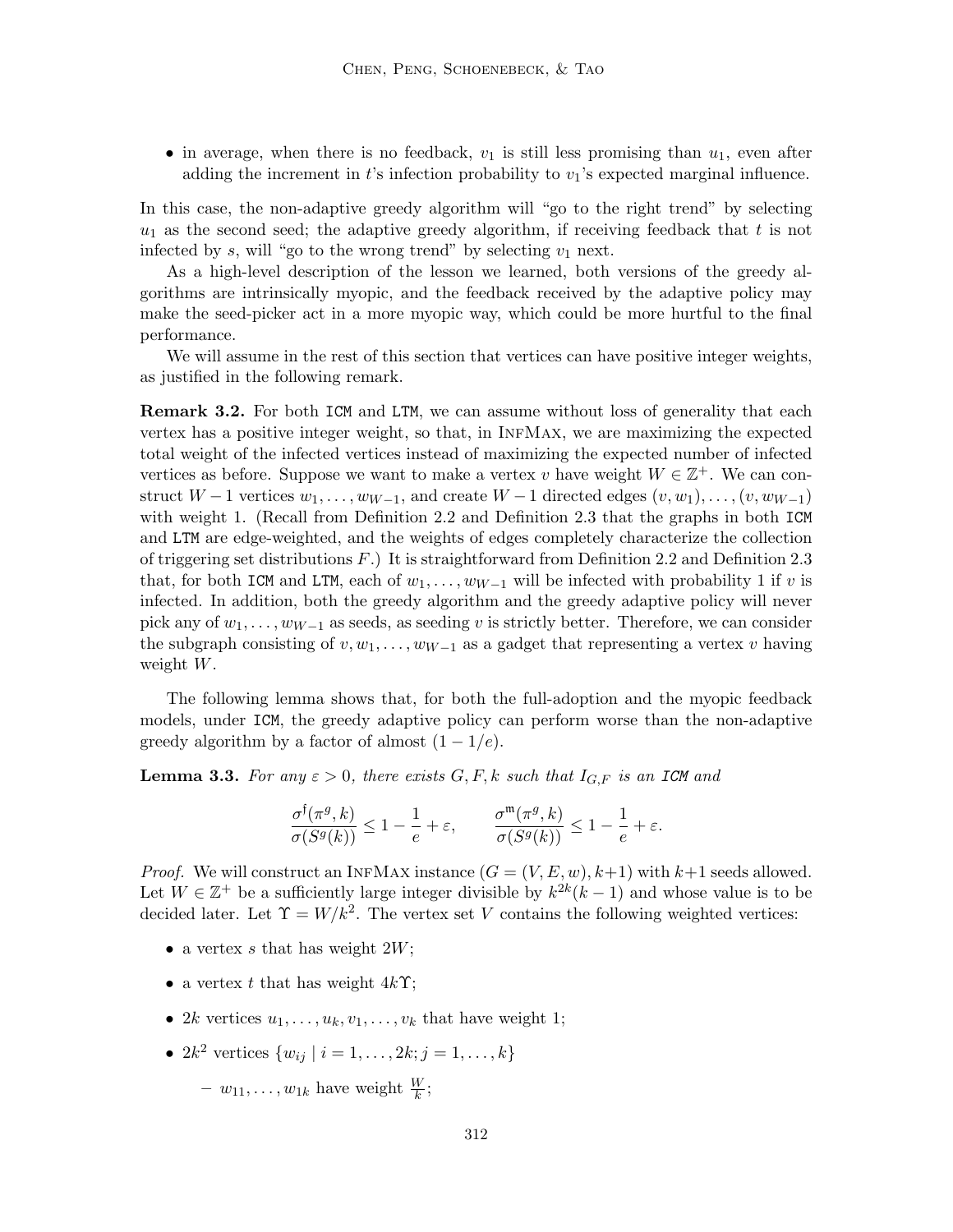- for each 
$$
i \in \{2, \ldots, k\}
$$
,  $w_{i1}, \ldots, w_{ik}$  have weight  $\frac{1}{k}(1 - \frac{1}{k})^{i-1}W + \frac{4k-2}{k-1}\Upsilon$ ; - for each  $i \in \{k+1, \ldots, 2k\}$ ,  $w_{i1}, \ldots, w_{ik}$  have weight  $\frac{1}{k}(1 - \frac{1}{k})^kW$ .

The edge set  $E$  is specified as follows:

- create two edges  $(v_1, t)$  and  $(s, t)$ ;
- for each  $i = 1, \ldots, k$ , create 2k edges  $(u_i, w_{1i}), (u_i, w_{2i}), \ldots, (u_i, w_{(2k)i})$ , and create k edges  $(v_i, w_{i1}), (v_i, w_{i2}), \ldots, (v_i, w_{ik}).$

For the weights of edges, all the edges have weight 1 except for the edge  $(s, t)$  which has weight  $1/k$ .

It is straightforward to check that

$$
\sigma({s}) = \overline{w}(s) + \frac{1}{k}\overline{w}(t) = 2W + 4\Upsilon,
$$
\n(1)

$$
\forall i \in \{1, ..., k\} : \sigma(\{u_i\}) = \overline{w}(u_i) + \sum_{j=1}^{2k} \overline{w}(w_{ji}) = 1 + W + (4k - 2)\Upsilon,
$$
 (2)

$$
\sigma(\{v_1\}) = \overline{w}(v_1) + \overline{w}(t) + \sum_{j=1}^k \overline{w}(w_{1j}) = 1 + 4k\Upsilon + W,
$$
\n(3)

$$
\forall i \in \{2, \ldots, k\} : \sigma(\{v_i\}) = \overline{w}(v_i) + \sum_{j=1}^k \overline{w}(w_{ij}) = 1 + \left(1 - \frac{1}{k}\right)^{i-1} W + \frac{k(4k-2)}{k-1} \Upsilon(\{4\})
$$

and the influence of the remaining vertices are significantly less than these.

Since s has the highest influence, both the greedy algorithm and the greedy adaptive policy will choose s as the first seed.

The non-adaptive greedy algorithm will choose  $u_1, \ldots, u_k$  iteratively for the next k seeds, and the expected number of infected vertices by the seeds chosen by non-adaptive greedy algorithm is

$$
\sigma(\{s, u_1, \dots, u_k\}) = \overline{w}(s) + \frac{1}{k}\overline{w}(t) + \sum_{i=1}^k \overline{w}(u_i) + \sum_{i=1}^{2k} \sum_{j=1}^k \overline{w}(w_{ij}) = (k+2)W + o(W). \tag{5}
$$

To show the former claim, letting  $U_i = \{s, u_1, \ldots, u_i\}$  and  $U_0 = \{s\}$ , and supposing without loss of generality that the non-adaptive greedy algorithm has chosen  $U_i$  for the first  $(i + 1)$ seeds (notice the symmetry of  $u_1, \ldots, u_k$ ), it suffices to show that, for any vertex x, we have

$$
\sigma(U_i \cup \{u_{i+1}\}) - \sigma(U_i) \ge \sigma(U_i \cup \{x\}) - \sigma(U_i). \tag{6}
$$

To consider an  $x$  that makes the right-hand side large, it is easy to see that we only need to consider one of  $u_{i+1}, \ldots, u_k, v_1, v_2$ , as the remaining vertices clearly have less marginal influence. By symmetry,  $\sigma(U_i \cup \{u_{i+1}\}) = \sigma(U_i \cup \{u_{i+2}\}) = \cdots = \sigma(U_i \cup \{u_k\})$ . Therefore,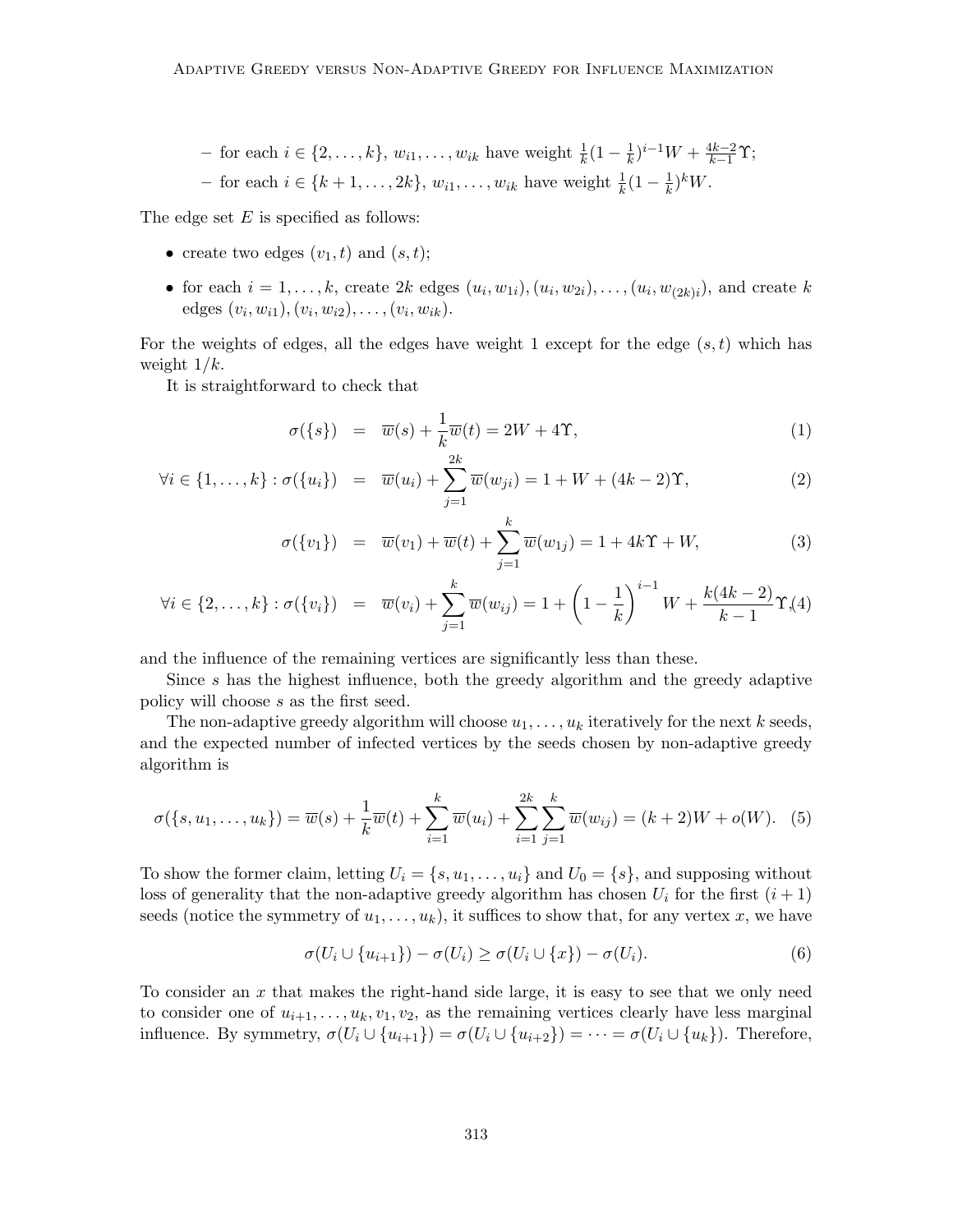we only need to consider x being  $v_1$  or  $v_2$ . It is straightforward to check that

$$
\sigma(U_i \cup \{u_{i+1}\}) - \sigma(U_i) = 1 + W + (4k - 2)\Upsilon,\tag{7}
$$

$$
\sigma(U_i \cup \{v_1\}) - \sigma(U_i) = 1 + (4k - 4)\Upsilon + \frac{k - i}{k}W \le 1 + W + (4k - 4)\Upsilon,
$$
 (8)

$$
\sigma(U_i \cup \{v_2\}) - \sigma(U_i) = 1 + \frac{k-i}{k} \left(1 - \frac{1}{k}\right) W + \frac{(k-i)(4k-2)}{k-1} \Upsilon
$$
  
 
$$
\leq 1 + W - \frac{W}{k} + (4k+5) \Upsilon.
$$
 (9)

Recall that  $\Upsilon = W/k^2$ , straightforward calculations show that  $\sigma(U_i \cup \{u_{i+1}\}) - \sigma(U_i)$  is maximum.

For the greedy adaptive policy, we have seen that s will be the first seed chosen. The second seed picked by the greedy adaptive policy will depend on whether  $t$  is infected by s. Notice that the status of t is available to the policy in both the full-adoption feedback model and the myopic feedback model, so the arguments here, as well as the remaining part of this proof, apply to both feedback models. By straightforward calculations, the greedy adaptive policy will pick  $v_1$  as the next seed if t is not infected by s, and the policy will pick a seed from  $u_1, \ldots, u_k$  otherwise.

In the latter case, the policy will eventually pick the seed set  $\{s, u_1, \ldots, u_k\}$ , which will infect vertices with a total weight of

$$
\overline{w}(s) + \overline{w}(t) + \sum_{i=1}^{k} \overline{w}(u_i) + \sum_{i=1}^{2k} \sum_{j=1}^{k} \overline{w}(w_{ij}) = (k+2)W + o(W)
$$

with probability 1 (notice that we are in the scenario that  $t$  has been infected by  $s$ ).

In the former case, we can see that the third seed picked by the policy will be  $v_2$ instead of any of  $u_1, \ldots, u_k$ . In particular,  $v_2$  contributes  $1 + (1 - \frac{1}{k})$  $(\frac{1}{k})W + \frac{k(4k-2)}{k-1}\Upsilon$  infected vertices. On the other hand, since  $w_{11}, \ldots, w_{ik}$  have already been infected by  $v_1$ , the marginal contribution for each  $u_i$  is  $\sigma({u_i}) - \overline{w}(w_{1i}) = 1 + W + (k-1) \cdot \frac{4k-2}{k-1} \Upsilon - \frac{1}{k}W$ , which is less than the contribution of  $v_2$ . By similar analysis, we can see that the greedy adaptive policy in this case will pick the seed set  $\{s, v_1, \ldots, v_k\}$ , which will infect vertices with a total weight of

$$
\overline{w}(s) + \overline{w}(t) + \sum_{i=1}^{k} \overline{w}(v_i) + \sum_{i=1}^{k} \sum_{j=1}^{k} \overline{w}(w_{ij}) = \left(2 + \sum_{i=1}^{k} \left(1 - \frac{1}{k}\right)^{i-1}\right)W + o(W)
$$

$$
= \left(2 + k\left(1 - \left(1 - \frac{1}{k}\right)^{k}\right)\right)W + o(W)
$$

in expectation.

Since t will be infected with probability  $\frac{1}{k}$ , the expected weight of infected vertices for the greedy adaptive policy is

$$
\frac{1}{k}((k+2)W + o(W)) + \left(1 - \frac{1}{k}\right) \cdot \left(\left(2 + k\left(1 - \left(1 - \frac{1}{k}\right)^k\right)\right)W + o(W)\right)
$$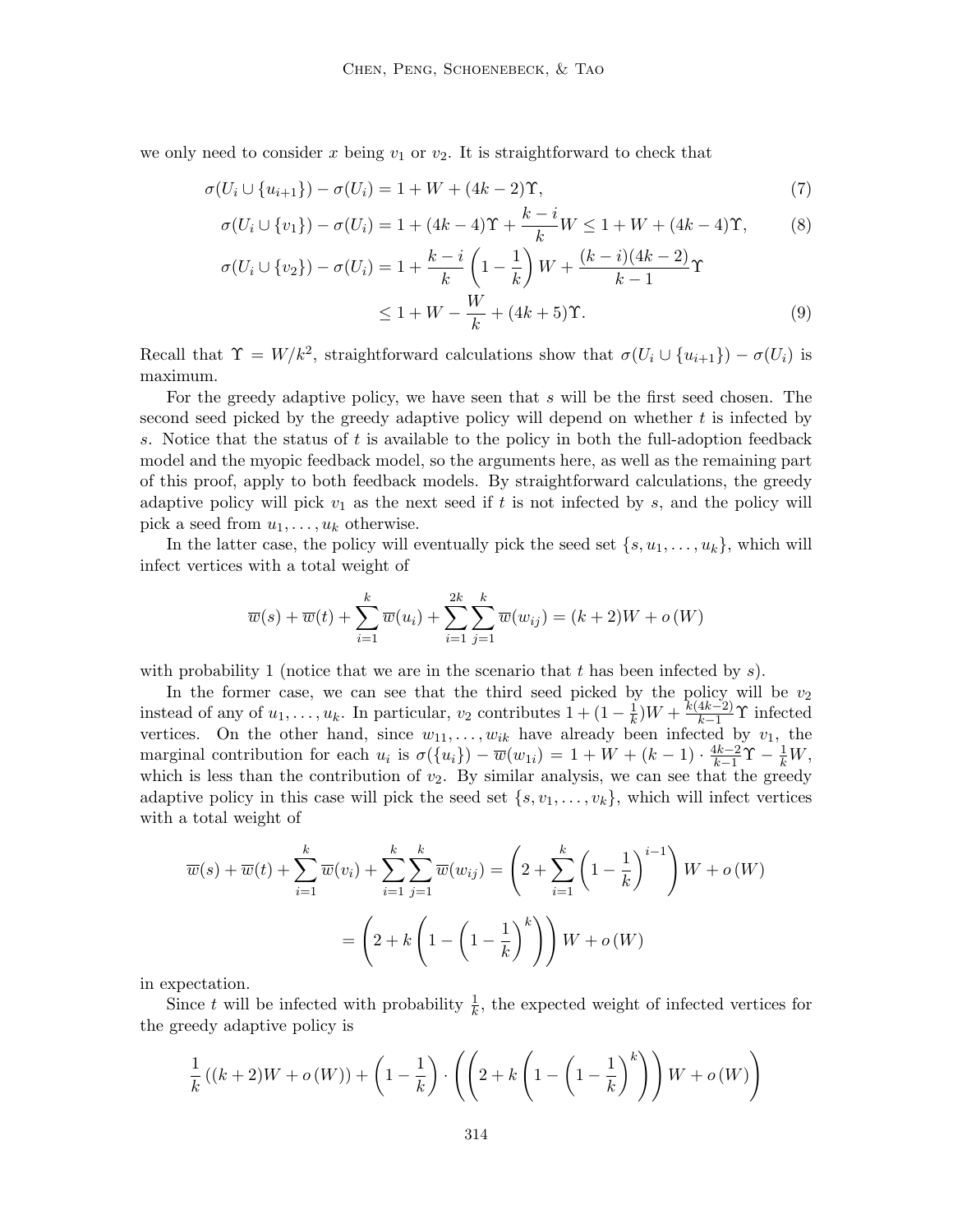$$
\leq \left(3+k\left(1-\left(1-\frac{1}{k}\right)^k\right)\right)W+o\left(W\right).
$$

Putting this together with Equation (5), both  $\frac{\sigma^{\mathfrak{f}}(\pi^g,k)}{\sigma(S^g(k))}$  and  $\frac{\sigma^{\mathfrak{m}}(\pi^g,k)}{\sigma(S^g(k))}$  in this case are at most

$$
\frac{\left(3+k\left(1-\left(1-\frac{1}{k}\right)^k\right)\right)W+o\left(W\right)}{(k+2)W+o\left(W\right)},
$$

which has limit  $1 - 1/e$  when both W and k tend to infinity.

The following lemma shows that, for both the full-adoption and the myopic feedback models, under LTM, the greedy adaptive policy can perform worse than the non-adaptive greedy algorithm by a factor of almost  $(1 - 1/e)$ .

**Lemma 3.4.** For any  $\varepsilon > 0$ , there exists  $G, F, k$  such that  $I_{G,F}$  is an LTM and

$$
\frac{\sigma^{\mathfrak{f}}(\pi^{g},k)}{\sigma(S^{g}(k))} \leq 1 - \frac{1}{e} + \varepsilon, \qquad \frac{\sigma^{\mathfrak{m}}(\pi^{g},k)}{\sigma(S^{g}(k))} \leq 1 - \frac{1}{e} + \varepsilon.
$$

*Proof.* We will construct an INFMAX instance  $(G = (V, E, w), k+1)$  with  $k+1$  seeds allowed. Let  $W \in \mathbb{Z}^+$  be a sufficiently large integer divisible by  $k^{2k}(k-1)$  and whose value are to be decided later. Let  $\Upsilon = W/k^2$ . The vertex set V contains the following weighted vertices:

- a vertex s that has weight  $2W$ ;
- a vertex t that has weight  $4k\Upsilon$ ;
- k vertices  $u_1, \ldots, u_k$  that have weight 1;
- k vertices  $v_1, \ldots, v_k$  such that  $\overline{w}(v_1) = W$  and  $\overline{w}(v_i) = W(1 \frac{1}{k})$  $(\frac{1}{k})^{i-1} + \frac{4k^2 - 6k}{k-1} \Upsilon$  for each  $i = 2, \ldots, k;$
- k vertices  $v_{k+1}, \ldots, v_{2k}$  such that  $\overline{w}(v_{k+1}) = \cdots = \overline{w}(v_{2k}) = W(1 \frac{1}{k})$  $(\frac{1}{k})^k$ .

The edge set  $E$  and the weights of edges are specified as follows:

- create two edges  $(v_1, t)$  and  $(s, t)$  with weights  $1 \frac{1}{k}$  $\frac{1}{k}$  and  $\frac{1}{k}$  respectively;
- create  $2k^2$  edges  $\{(u_i, v_j) | i = 1, \ldots, k; j = 1, \ldots, 2k\}$ , each of which has weight  $\frac{1}{k}$ .

It is easy to check that each vertex v satisfy  $\sum_{u \in \Gamma(v)} w(u, v) \leq 1$ , as required in Definition 2.3.

The remaining part of the analysis is similar to the proof of Lemma 3.3. The first seed chosen by both algorithms is s. After this, each  $u_i$  has marginal influence  $1 + \frac{1}{k} \sum_{i=1}^{2k} \overline{w}(v_i) =$  $1 + W + (4k - 6)\Upsilon + (1 - \frac{1}{k})$  $\frac{1}{k}$ ) $\frac{1}{k}$  $\frac{1}{k} \cdot 4k\Upsilon = 1 + W + (4k - 2 - \frac{4}{k})$  $\frac{4}{k}$ ) T (notice that each of  $v_1, \ldots, v_{2t}$ is infected with probability  $1/k$ , and t's probability of infection increases from  $1/k$  to 1 if  $v_1$ is infected by  $u_i$ ). Since t is infected by s with probability  $\frac{1}{k}$ , the marginal influence of  $v_1$ without any feedback is  $(1 - \frac{1}{k})$  $\frac{1}{k} \overline{w}(t) + \overline{w}(v_1) = W + (4k-4)$  T. If t is known to be infected, the marginal influence of  $v_1$  is W, and the marginal influence of each  $u_i$  is  $1 + W + (4k - 6)$ <sup> $\Upsilon$ </sup>. If t is known to be uninfected, then seeding  $v_1$  will infect t with probability 1. In this

 $\Box$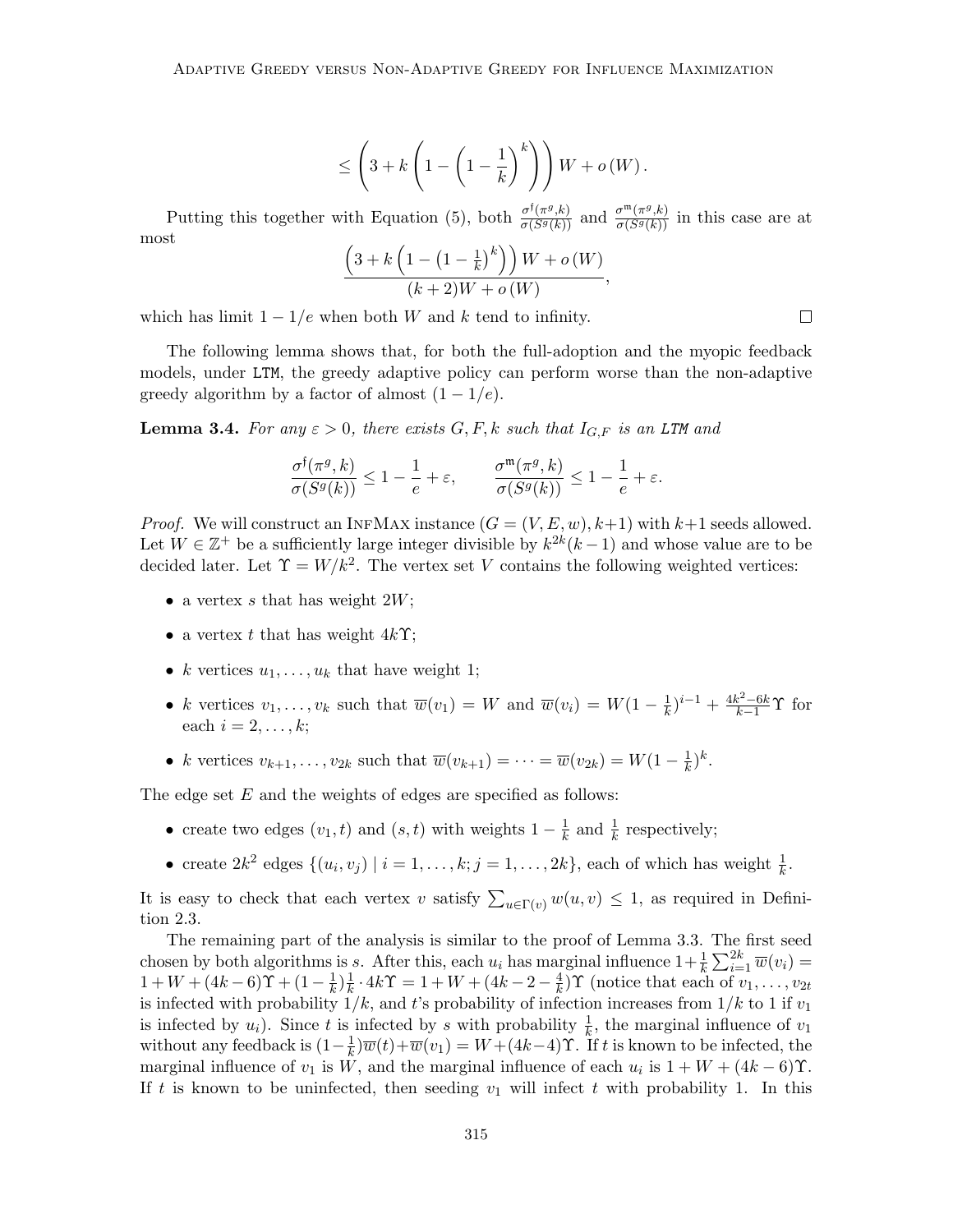case, the marginal influence of  $v_1$  is  $W + 4k\Upsilon$ , and the marginal influence of each  $u_i$  is  $1 + W + (4k - 2)$ . By comparing these values, the non-adaptive greedy algorithm will pick one of  $u_1, \ldots, u_k$  as the second seed, and the greedy adaptive policy will pick  $v_1$  as the second seed if t is not infected and one of  $u_1, \ldots, u_k$  as the second seed if t is infected. (Notice that  $\overline{w}(v_1) > \overline{w}(v_2) > \cdots > \overline{w}(v_k) > \overline{w}(v_{k+1}) = \cdots = \overline{w}(v_{2k}).$ )

Simple analyses show the non-adaptive greedy algorithm will choose  $\{s, u_1, \ldots, u_k\}$ , which will infect all of  $v_1, \ldots, v_{2k}$  with probability 1, and the greedy adaptive policy will choose  $\{s, v_1, \ldots, v_k\}$  with a very high probability  $1 - \frac{1}{k}$  $\frac{1}{k}$ , which will leave  $v_{k+1}, \ldots, v_{2k}$ uninfected. Since  $s, v_1, \ldots, v_{2k}$  are the only vertices with weight  $\Theta(W)$  and we have both  $\sum_{i=1}^{k} \overline{w}(v_i) = (4 + k(1 - (1 - \frac{1}{k}))$  $(\frac{1}{k})^k$ )) $W + o(W)$  and  $\sum_{i=1}^{2k} \overline{w}(v_i) = (4 + k)W + o(W)$ , the lemma follows by taking the limit  $W \to \infty$  and  $k \to \infty$ .  $\Box$ 

#### 3.2 Lower Bound

We prove the following theorem in this subsection, which states that, for both the fulladoption and myopic feedback models, under the general triggering model, the greedy adaptive policy can achieve at least  $(1 - 1/e)$  fraction of the performance of the non-adaptive optimal solution.

**Theorem 3.5.** For a triggering model  $I_{G,F}$ , we have both

$$
\sigma^{\mathfrak{f}}(\pi^g, k) \ge \left(1 - \frac{1}{e}\right) \max_{S \subseteq V, |S| \le k} \sigma(S) \qquad and \qquad \sigma^{\mathfrak{m}}(\pi^g, k) \ge \left(1 - \frac{1}{e}\right) \max_{S \subseteq V, |S| \le k} \sigma(S).
$$

For a high-level idea of the proof, let S with  $|S| = i$  be the seeds picked by  $\pi^g$  for the first *i* iterations and  $S^*$  be the optimal non-adaptive seed set:  $S^* \in \text{argmax}_{|S'| \leq k} \sigma(S')$ . Given S as the existing seeds and any feedback (myopic or full-adoption) corresponding to S, we can show that the marginal increment to the expected influence caused by the  $(i+1)$ th seed picked by  $\pi^g$  is at least  $1/k$  of the marginal increment to the expected influence caused by  $S^*$ . Then, a standard argument showing that the greedy algorithm can achieve a  $(1 - 1/e)$ -approximation for any submodular monotone optimization problem can be used to prove this theorem.

Theorem 3.5 is implied by the following three propositions. In the remaining part of this section, we let  $S^*$  be an optimal seed set for the non-adaptive INFMAX:  $S^* \in$  $\max_{S \subseteq V, |S| \leq k} \sigma(S).$ 

We first show that the global influence function after fixing a partial seed set  $S$  and any possible feedback of S is still submodular.

**Proposition 3.6.** Given a triggering model  $I_{G,F}$ , any  $S \subseteq V$ , any feedback model (either full-adoption or myopic) and any partial realization  $\varphi$  that is a valid feedback of S (i.e.,  $\exists \phi : \varphi = \Phi_{G,F,\phi}^{\dagger}(S)$  or  $\exists \phi : \varphi = \Phi_{G,F,\phi}^{\mathfrak{m}}(S)$ , depending on the feedback model considered), the function  $\mathcal{T}: \{0,1\}^{|V|} \to \mathbb{R}_{\geq 0}$  defined as  $\mathcal{T}(X) = \mathbb{E}_{\phi \simeq \varphi}[|I_{G,F}^{\phi}(S \cup X)|]$  is submodular.

*Proof.* Fix a feedback model,  $S \subseteq V$ , and  $\varphi$  that is a valid feedback of S. Let  $\overline{S}$  be the set of infected vertices indicated by the feedback of S. Formally,  $\overline{S}$  is the set of all vertices that are reachable from S by only using edges e with  $\varphi(e) = L$ .

We consider a new triggering model  $I_{G',F'}$  defined as follows: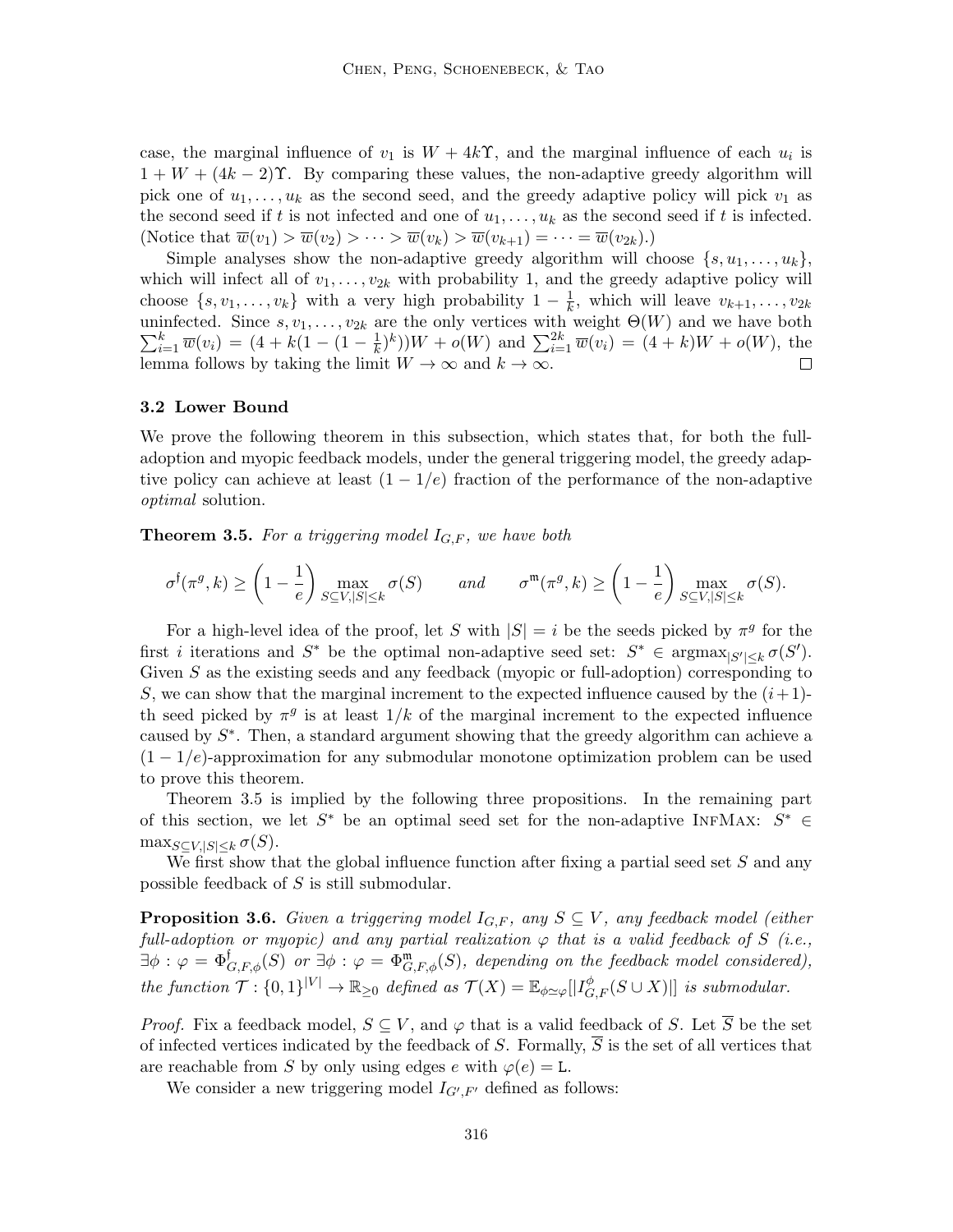- $G'$  shares the same vertex set with  $G$ ;
- The edge set of G' is obtained by removing all edges e in G with  $\varphi(e) \neq U$ ;
- The distribution  $\mathcal{F}'_v$  is normalized from  $\mathcal{F}_v$ . Specifically, for each  $T_v \subseteq \Gamma(v)$ , let  $p(T_v)$ be the probability that  $T_v$  is chosen as the triggering set under  $\mathcal{F}_v$ . Let  $\Gamma'(v)$  be the set of v's in-neighbors in G', and we have  $\Gamma'(v) \subseteq \Gamma(v)$  by our construction. Then,  $\mathcal{F}'_v$  is defined such that  $T_v \subseteq \Gamma'(v)$  is chosen as the triggering set with probability  $p(T_v) / \sum_{T'_v \subseteq \Gamma'(v)} p(T'_v).$

A simple coupling argument reveals that

$$
\mathcal{T}(X) = \mathop{\mathbb{E}}_{\phi \simeq \varphi} \left[ \left| I_{G,F}^{\phi}(S \cup X) \right| \right] = \sigma_{G',F'}(\overline{S} \cup X). \tag{10}
$$

We define a coupling of a realization  $\phi$  of G with  $\phi \simeq \varphi$  to a realization  $\phi'$  of G' in a natural way:  $\phi(e) = \phi'(e)$  for all edges e in G'. From our construction of  $F' = {\mathcal{F}'_v}$ , it is easy to see that, when  $\phi$  is coupled with  $\phi'$ , the probability that  $\phi$  is sampled under  $I_{G,F}$  conditioning on  $\phi \simeq \varphi$  equals the probability that  $\phi'$  is sampled under  $I_{G',F'}$ . Under this coupling, it is easy to see that u is reachable from S by live edges under  $\phi$  if and only if it is reachable from  $\overline{S}$  by live edges under  $\phi'$ . This proves Equation (10).

Finally, by Theorem 2.4,  $\sigma_{G',F'}(\cdot)$  is submodular. Therefore, for any two vertex sets  $A, B$  with  $A \subseteq B$  and any  $u \notin B$ ,

$$
\mathcal{T}(A \cup \{u\}) - \mathcal{T}(A) = \sigma_{G',F'}(\overline{S} \cup A \cup \{u\}) - \sigma_{G',F'}(\overline{S} \cup A)
$$

is weakly larger than

$$
\mathcal{T}(B \cup \{u\}) - \mathcal{T}(B) = \sigma_{G',F'}(\overline{S} \cup B \cup \{u\}) - \sigma_{G',F'}(\overline{S} \cup B)
$$

if  $u \notin \overline{S}$ , and

$$
\mathcal{T}(A \cup \{u\}) - \mathcal{T}(A) = \mathcal{T}(B \cup \{u\}) - \mathcal{T}(B) = 0
$$

if  $u \in \overline{S}$ . In both case, the submodularity of  $\mathcal{T}(\cdot)$  holds.

Next, we show that the marginal gain to the global influence function after selecting one more seed according to  $\pi^g$  is at least  $1/k$  fraction of the marginal gain of including all the vertices in  $S^*$  as seeds.

**Proposition 3.7.** Given a triggering model  $I_{G,F}$ , any  $S \subseteq V$ , any feedback model, and any partial realization  $\varphi$  that is a valid feedback of S, let  $s = \pi^{g}(S, \varphi)$  be the next seed chosen by the greedy policy. We have

$$
\mathop{\mathbb{E}}_{\phi\simeq\varphi}\left[\left|I_{G,F}^{\phi}(S\cup\{s\})\right|\right]-\mathop{\mathbb{E}}_{\phi\simeq\varphi}\left[\left|I_{G,F}^{\phi}(S)\right|\right]\geq\frac{1}{k}\left(\mathop{\mathbb{E}}_{\phi\simeq\varphi}\left[\left|I_{G,F}^{\phi}(S\cup S^*)\right|\right]-\mathop{\mathbb{E}}_{\phi\simeq\varphi}\left[\left|I_{G,F}^{\phi}(S)\right|\right]\right).
$$

*Proof.* Let  $S^* = \{s_1^*, \ldots, s_k^*\}$ . By the greedy nature of  $\pi^g$ , we have

$$
\forall v : \mathop{\mathbb{E}}_{\phi \simeq \varphi} \left[ \left| I_{G,F}^{\phi}(S \cup \{s\}) \right| \right] \geq \mathop{\mathbb{E}}_{\phi \simeq \varphi} \left[ \left| I_{G,F}^{\phi}(S \cup \{v\}) \right| \right],
$$

 $\Box$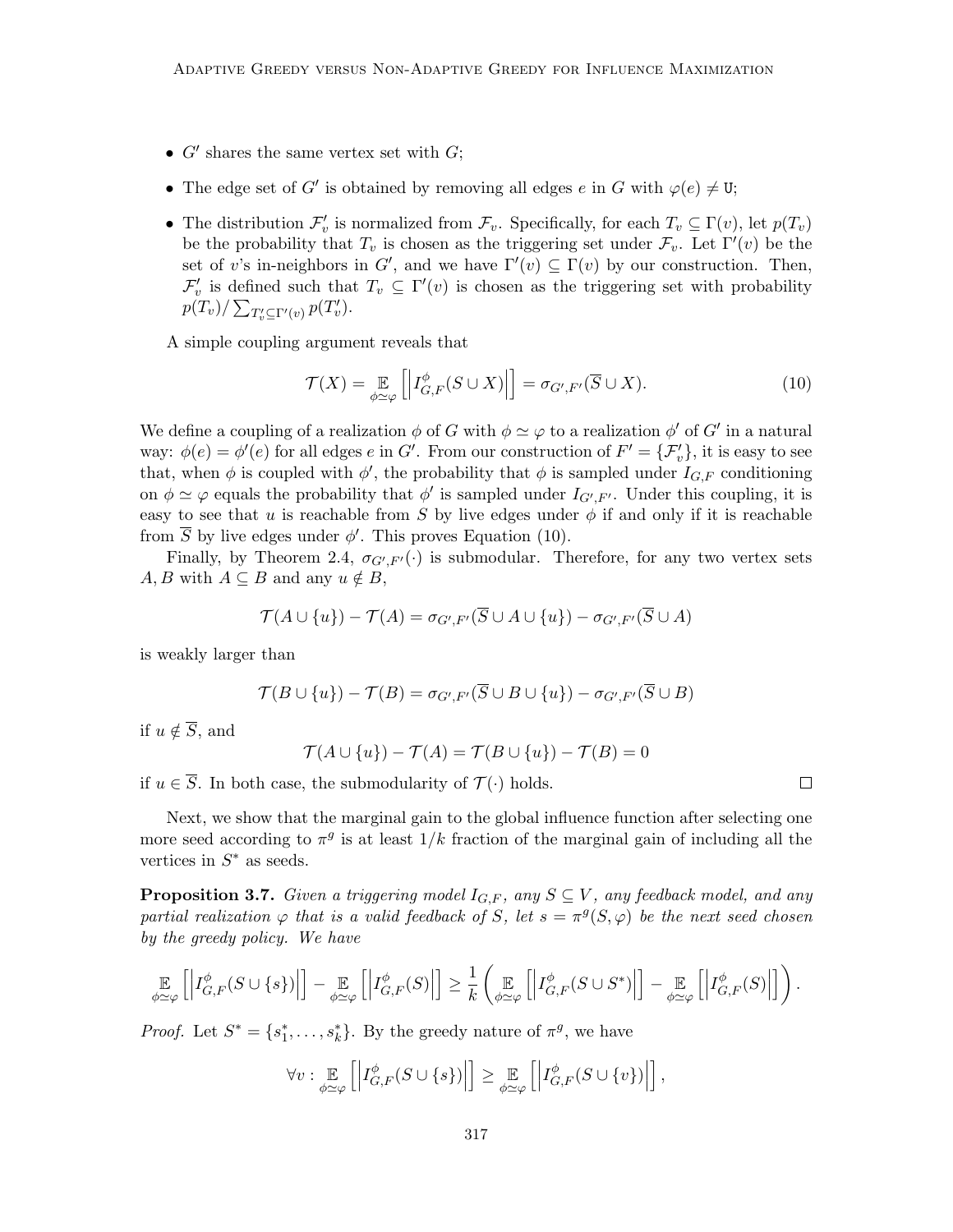and this holds for v being any of  $s_1^*, \ldots, s_k^*$  in particular.

Let  $S_i^* = \{s_1^*, \ldots, s_i^*\}$  for each  $i = 1, \ldots, k$  and  $S_0^* = \emptyset$ , the proposition concludes from the following calculations

$$
\mathbb{E}_{\phi \simeq \varphi} \left[ \left| I_{G,F}^{\phi}(S \cup \{s\}) \right| \right] - \mathbb{E}_{\phi \simeq \varphi} \left[ \left| I_{G,F}^{\phi}(S) \right| \right]
$$
\n
$$
\geq \frac{1}{k} \sum_{i=1}^{k} \left( \mathbb{E}_{\phi \simeq \varphi} \left[ \left| I_{G,F}^{\phi}(S \cup \{s_{i}^{*}\}) \right| \right] - \mathbb{E}_{\phi \simeq \varphi} \left[ \left| I_{G,F}^{\phi}(S) \right| \right] \right)
$$
\n
$$
\geq \frac{1}{k} \sum_{i=1}^{k} \left( \mathbb{E}_{\phi \simeq \varphi} \left[ \left| I_{G,F}^{\phi}(S \cup S_{i-1}^{*} \cup \{s_{i}^{*}\}) \right| \right] - \mathbb{E}_{\phi \simeq \varphi} \left[ \left| I_{G,F}^{\phi}(S \cup S_{i-1}^{*}) \right| \right] \right) \qquad \text{(Proposition 3.6)}
$$
\n
$$
= \frac{1}{k} \left( \mathbb{E}_{\phi \simeq \varphi} \left[ \left| I_{G,F}^{\phi}(S \cup S^{*}) \right| \right] - \mathbb{E}_{\phi \simeq \varphi} \left[ \left| I_{G,F}^{\phi}(S) \right| \right] \right),
$$

where the last equality is by a telescoping sum, by noticing that  $S_i^* = S_{i-1}^* \cup \{s_i^*\}\$  and  $S^* = S_k^*$ .  $\Box$ 

Finally, we prove the following proposition which is a more general statement than Theorem 3.5.

**Proposition 3.8.** For a triggering model  $I_{G,F}$  and any  $\ell \in \mathbb{Z}^+$ , we have  $\sigma^{\dagger}(\pi^g, \ell) \geq (1 - \ell)$  $(1-1/k)^{\ell} \sigma(S^*)$ , and the same holds for the myopic feedback model.

Proof. We will only consider the full-adoption feedback model, as the proof for the myopic feedback model is identical. We prove this by induction on  $\ell$ . The base step for  $\ell = 1$  holds trivially by Proposition 3.7 by considering  $S = \emptyset$  in the proposition.

Suppose the inequality holds for  $\ell = \ell_0$ . We investigate the expected marginal gain to the global influence function by selecting the  $(\ell_0 + 1)$ -th seed. For a seed set  $S \subseteq$ V with  $|S| = \ell_0$  and a partial realization  $\varphi$ , let  $P(S, \varphi)$  be the probability that the policy  $\pi^g$  chooses S as the first  $\ell_0$  seeds and  $\varphi$  is the feedback. That is,  $P(S, \varphi)$  =  $\Pr_{\phi \sim F} \left( \mathcal{S}^{\mathfrak{f}} \left( \pi^{g}, \phi, \ell_{0} \right) = S \wedge \Phi_{G, F, \phi}^{\mathfrak{f}}(S) = \varphi \right)$ . The mentioned expected marginal gain is

$$
\sigma^{\dagger}(\pi^{g}, \ell_{0}+1) - \sigma^{\dagger}(\pi^{g}, \ell_{0})
$$
\n
$$
= \sum_{S, \varphi:|S|=\ell_{0}} P(S, \varphi) \left( \mathop{\mathbb{E}}_{\phi\simeq\varphi} \left[ \left| I_{G,F}^{\phi}(S \cup \{\pi^{g}(S,\varphi)\}) \right| \right] - \mathop{\mathbb{E}}_{\phi\simeq\varphi} \left[ \left| I_{G,F}^{\phi}(S) \right| \right] \right)
$$
\n
$$
\geq \sum_{S, \varphi:|S|=\ell_{0}} P(S, \varphi) \cdot \frac{1}{k} \left( \mathop{\mathbb{E}}_{\phi\simeq\varphi} \left[ \left| I_{G,F}^{\phi}(S \cup S^{*}) \right| \right] - \mathop{\mathbb{E}}_{\phi\simeq\varphi} \left[ \left| I_{G,F}^{\phi}(S) \right| \right] \right) \qquad \text{(Proposition 3.7)}
$$
\n
$$
\geq \sum_{S, \varphi:|S|=\ell_{0}} P(S, \varphi) \cdot \frac{1}{k} \left( \mathop{\mathbb{E}}_{\phi\simeq\varphi} \left[ \left| I_{G,F}^{\phi}(S^{*}) \right| \right] - \mathop{\mathbb{E}}_{\phi\simeq\varphi} \left[ \left| I_{G,F}^{\phi}(S) \right| \right] \right)
$$
\n
$$
= \frac{1}{k} \sigma(S^{*}) - \frac{1}{k} \sigma^{\dagger}(\pi^{g}, \ell_{0}),
$$

where the last equality follows from the law of total probability.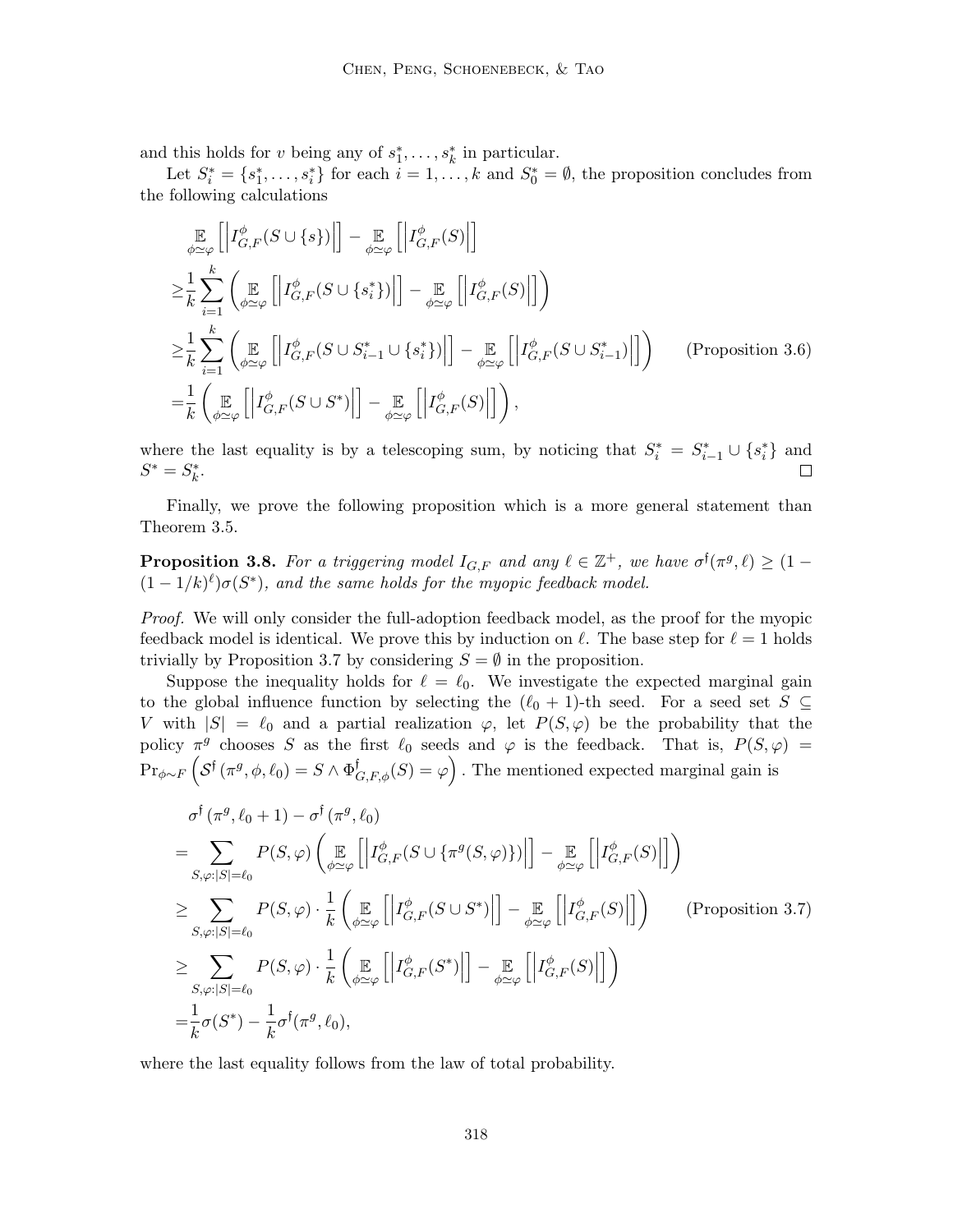By rearranging the above inequality and the induction hypothesis,

$$
\sigma^{\dagger}(\pi^g, \ell_0 + 1) \geq \frac{1}{k}\sigma(S^*) + \frac{k-1}{k}\sigma^{\dagger}(\pi^g, \ell_0)
$$
  
\n
$$
\geq \left(\frac{1}{k} + \frac{k-1}{k}\left(1 - \left(1 - \frac{1}{k}\right)^{\ell_0}\right)\right)\sigma(S^*)
$$
  
\n
$$
= \left(1 - \left(1 - \frac{1}{k}\right)^{\ell_0 + 1}\right)\sigma(S^*),
$$

which concludes the inductive step.

By taking  $\ell = k$  and noticing that  $1 - (1 - 1/k)^k > 1 - 1/e$ , it is easy to see that Proposition 3.8 implies Theorem 3.5.

Finally, putting Theorem 3.5, Lemma 3.3 and Lemma 3.4 together, Theorem 3.1 can be concluded easily.

Proof of Theorem 3.1. Since ICM and LTM are special cases of triggering models, we have

$$
\inf_{G,F,k: I_{G,F} \text{ is ICM}} \frac{\sigma^\mathfrak{f}(\pi^g,k)}{\sigma(S^g(k))} \geq \inf_{G,F,k} \frac{\sigma^\mathfrak{f}(\pi^g,k)}{\sigma(S^g(k))}
$$

and

$$
\inf_{G,F,k: I_{G,F} \text{ is LTM}} \frac{\sigma^\mathfrak{f}(\pi^g,k)}{\sigma(S^g(k))} \geq \inf_{G,F,k} \frac{\sigma^\mathfrak{f}(\pi^g,k)}{\sigma(S^g(k))}.
$$

Lemma 3.3 and Lemma 3.4 show that both

$$
\inf_{G,F,k:\ I_{G,F} \text{ is ICM}} \frac{\sigma^\mathfrak{f}(\pi^g,k)}{\sigma(S^g(k))} \qquad \text{and} \qquad \inf_{G,F,k:\ I_{G,F} \text{ is ITM}} \frac{\sigma^\mathfrak{f}(\pi^g,k)}{\sigma(S^g(k))}
$$

are at most  $1 - 1/e$ . On the other hand, Theorem 3.5 implies

$$
\frac{\sigma^{\mathfrak f}(\pi^g,k)}{\sigma(S^g(k))}\geq \frac{\sigma^{\mathfrak f}(\pi^g,k)}{\sigma(S^*)}\geq 1-\frac{1}{e}
$$

for any triggering model  $I_{G,F}$  and any k, where  $S^*$ , as usual, denotes the optimal seeds in the non-adaptive setting.

Putting these together, Theorem 3.1 concludes for the full-adoption feedback model. Since all those inequalities hold for the myopic feedback model as well, Theorem 3.1 concludes for all feedback models.  $\Box$ 

## 4. Supremum of Greedy Adaptivity Gap

In this section, we show that, for the full-adoption feedback model, both the adaptivity gap and the supremum of the greedy adaptivity gap are unbounded. As a result, in some cases, the adaptive version of the greedy algorithm can perform significantly better than its non-adaptive counterpart.

 $\Box$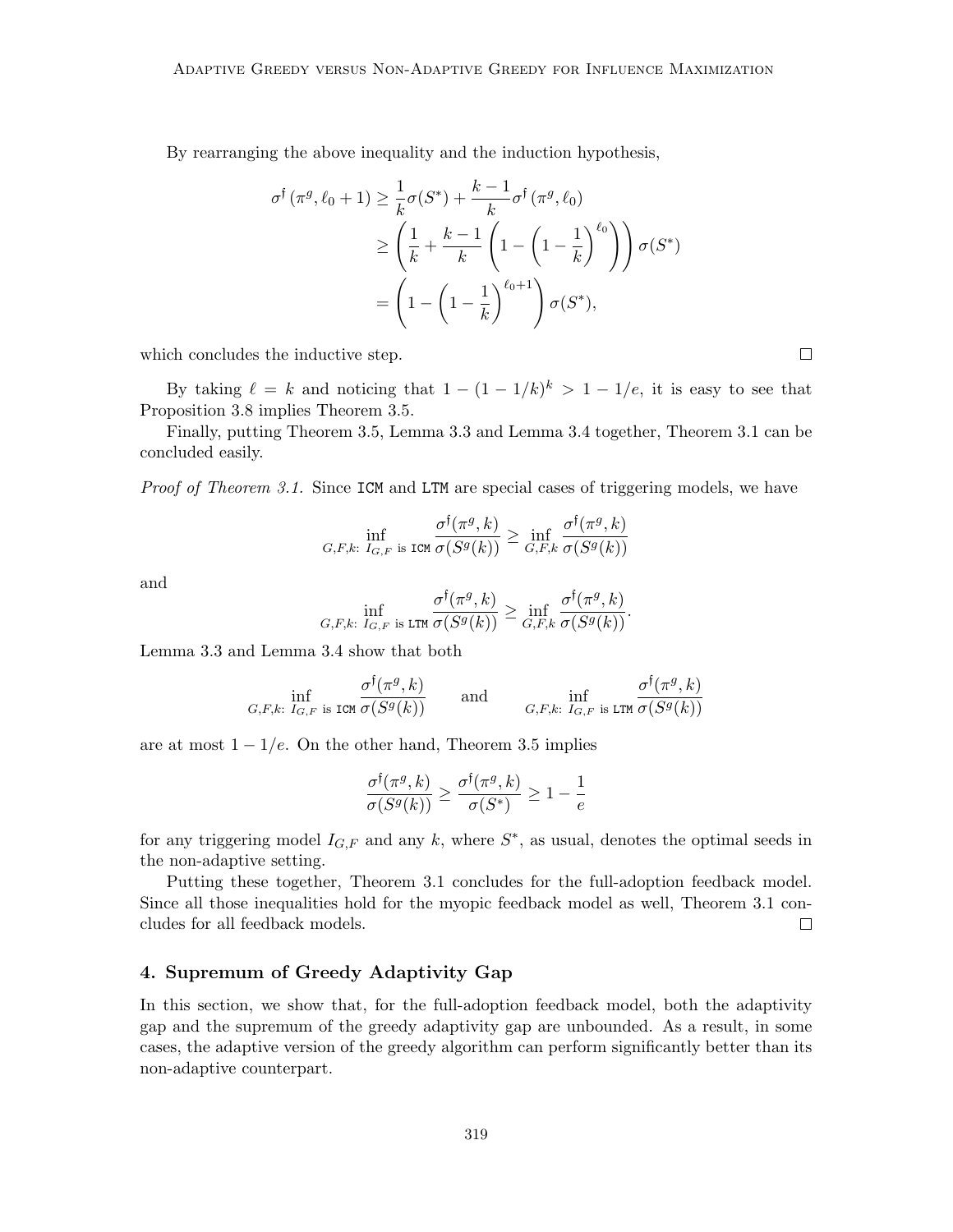**Theorem 4.1.** The greedy adaptivity gap with full-adoption feedback is unbounded: there exists a triggering model  $I_{G,F}$  and k such that

$$
\frac{\sigma^{\mathfrak{f}}(\pi^g, k)}{\sigma(S^g(k))} = 2^{\Omega(\log \log |V|/\log \log \log |V|)}.
$$

**Theorem 4.2.** The adaptivity gap for the general triggering model with full-adoption feedback is infinity.

In Section 4.1, we consider a variant of INFMAX such that the seeds can only be chosen among a prescribed vertex set  $\overline{V} \subseteq V$ , where  $\overline{V}$  is specified as an input to the INFMAX instance. We show that, under this setting with LTM, both the adaptivity gap and the supremum of the greedy adaptivity gap with the full-adoption feedback model are unbounded (Lemma 4.5). Since it is common in practice that only a subset of nodes in a network is visible or accessible to the seed-picker, Lemma 4.5 is also interesting on its own. In Section 4.2, we show that how Lemma 4.5 can be used to prove Theorem 4.1 and Theorem 4.2. Notice that Theorem 4.1 and Theorem 4.2 hold for the standard InfMax setting without a prescribed set of seed candidates, but we do not know if they hold for LTM (instead, they are for the more general triggering model).

We first present the following lemma revealing a special additive property for LTM, which will be used later.

**Lemma 4.3.** Suppose  $I_{G,F}$  is LTM. If  $U_1, U_2 \subseteq V$  with  $U_1 \cap U_2 = \emptyset$  satisfy that there is no path from any vertices in  $U_1$  to any vertices in  $U_2$  and vice versa, then  $\sigma(U_1) + \sigma(U_2) =$  $\sigma(U_1\cup U_2)$ .

*Proof.* For any seed set  $S \subseteq V$ ,  $\sigma(S)$  can be written as follows:

$$
\sigma(S) = \sum_{\phi} \Pr(\phi \text{ is sampled}) \cdot \left| I_{G,F}^{\phi}(S) \right|.
$$
 (11)

For  $U_1$  and  $U_2$  in the lemma statement, since each vertex can only have at most one incoming live edge (in Definition 2.3, each  $T_v$  has size at most 1), under any realization  $\phi$ , each vertex  $v \in V \setminus (U_1 \cup U_2)$  that is reachable from vertices in  $U_1 \cup U_2$  is reachable from either vertices in  $U_1$  or vertices in  $U_2$ , but not both. Therefore,  $|I_{G,F}^{\phi}(U_1)| + |I_{G,F}^{\phi}(U_2)| =$  $|I_{G,F}^{\phi}(U_1 \cup U_2)|$  for any  $\phi$ , and the lemma follows from considering the decomposition of  $\sigma(U_1)$  and  $\sigma(U_2)$  according to (11).

#### 4.1 On LTM with Prescribed Seed Candidates

**Definition 4.4.** The *influence maximization problem with prescribed seed candidates* is an optimization problem which takes as inputs  $G = (V, E)$ ,  $F, k \in \mathbb{Z}^+$ , and  $\overline{V} \subseteq V$ , and outputs a seed set  $S \subseteq \overline{V}$  that maximizes the expected total number of infections:  $S \in \text{argmax}_{S \subseteq \overline{V}:|S| \leq k} \sigma(S)$ . The adaptive influence maximization problem with prescribed seed candidates has the same definition as it is in Definition 2.8, with the exception that the range of the function  $\pi$  is now  $\overline{V}$ , and  $\Pi$  is the set of all such policies.

Lemma 4.5. For INFMAX with prescribed seed candidates with LTM and the full-adoption feedback, the adaptivity gap is infinity, and the greedy adaptivity gap is  $2^{\Omega(\log |V|/\log \log |V|)}$ .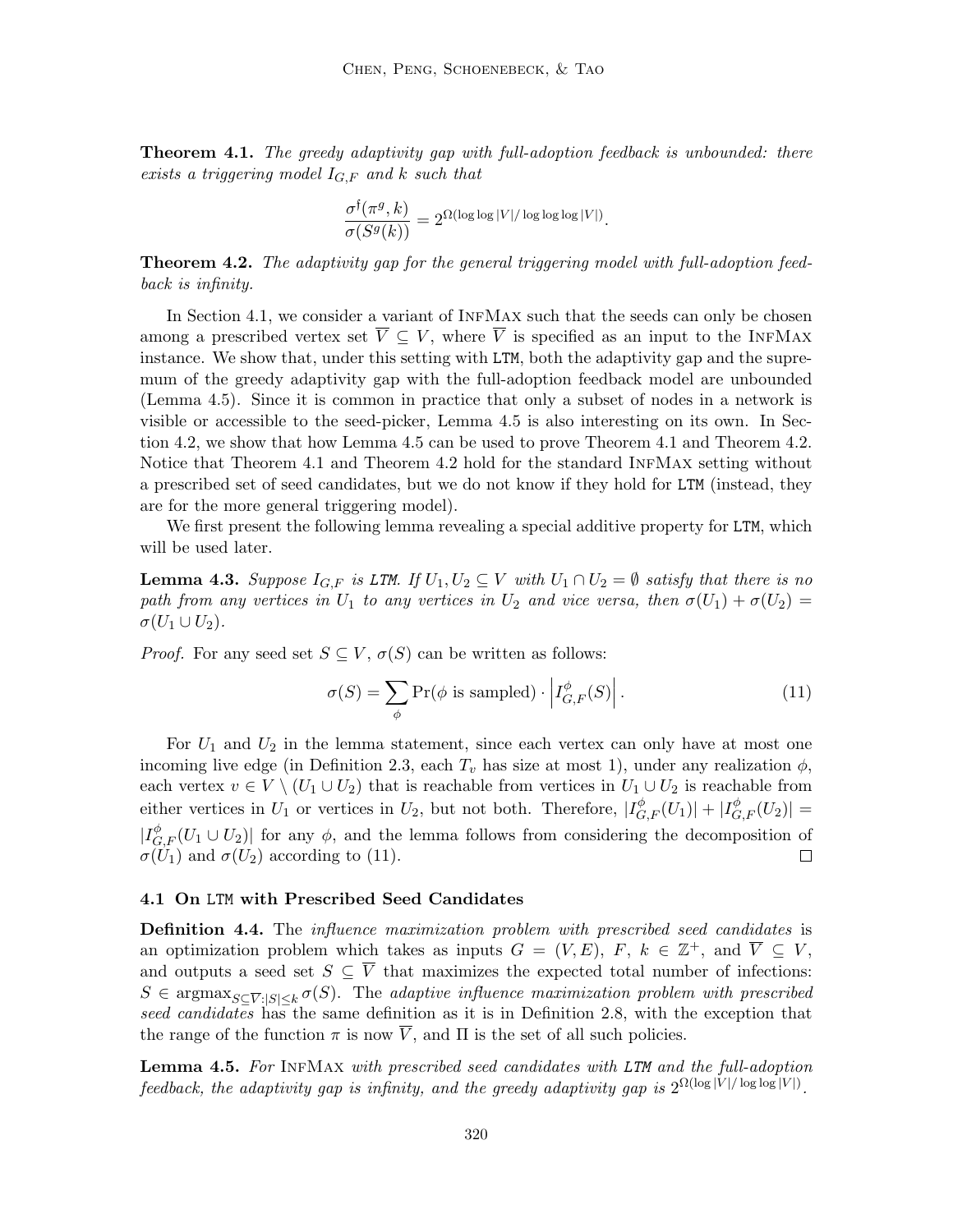*Proof.* For  $d, W \in \mathbb{Z}^+$  with d being sufficiently large and  $W \gg d^{d+1}$ , we construct the following (adaptive) INFMAX instance with prescribed seed candidates:

- the edge-weighted graph  $G = (V, E, w)$  consists of a  $(d + 1)$ -level directed full d-ary tree with the root node being the sink (i.e., an in-arborescence) and W vertices each of which is connected from the root node of the tree; the weight of each edge in the tree is  $1/d$ , and the weight of each edge connecting from the root to those W vertices is 1;
- the number of seeds is given by  $k = 2(\frac{d+1}{2})^d$ ;
- the prescribed set for seed candidates  $\overline{V}$  is the set of all the leaves in the tree.

Since the leaves are not reachable from one to another, Lemma 4.3 indicates that choosing any k vertices among  $\overline{V}$ , i.e., the leaves, infects the same number of vertices in expectation. It is easy to see that a single seed among the leaves will infect the root node with probability  $1/d^d$ , and those W vertices will be infected with probability 1 if the root of the tree is infected. Thus, for any seed set  $S \subseteq \overline{V}$ , by assuming all vertices in the tree are infected (in the sake of finding an upper bound for  $\sigma(S)$ ), we have  $\sigma(S) \leq \frac{1}{4c}$  $\frac{1}{d^d} \cdot |S| \cdot W + \sum_{i=0}^d d^i < \frac{|S|W}{d^d}$  $\frac{d^{d}}{d^{d}}+d^{d+1}$ . This gives an upper bound for the performance of both the non-adaptive greedy algorithm and the non-adaptive optimal seed set.

Now, we analyze the seeds chosen by the greedy adaptive policy. At a particular iteration when executing the greedy adaptive policy, we classify the internal tree nodes (i.e., the nodes that are neither leaves nor the root) into the following three types:

- Unexplored: the subtree rooted at this internal node contains no seed.
- Explored: the subtree rooted at this internal node contains seeds, and no edge in the path connecting this internal node to the root is known to be blocked (i.e., all edges in the path have statuses either L or U).
- Dead: if an edge in the path connecting this internal node to the root is known to be blocked.

Here we give some intuitions for the behavior of the greedy adaptive policy. Our objective is to infect the root, which will infect those  $W$  vertices that constitute most vertices of the graph. Before the root is infected, once an internal node is known to be "dead", the policy should never choose any seed from the leaves that are descendants of this node, as those seeds will never have a chance to infect the root (this explains our naming). Moreover, as we will see soon, the greedy adaptive policy will keep "exploring" an explored node before starting to "exploring" an unexplored node, until this explored node becomes dead.

We will show that, if the root node is not infected yet, at any iteration of the greedy adaptive policy, each internal level of the tree can contain at most one explored node. This is a formal statement describing what we meaned just now by saying that we should keep exploring an explored node.

Firstly, since only one seed can be chosen at a single iteration, among all the nodes at a particular level of the tree, at most one of them can change the status from "unexplored" to "explored". Suppose for the sake of contradiction that, at a particular iteration of the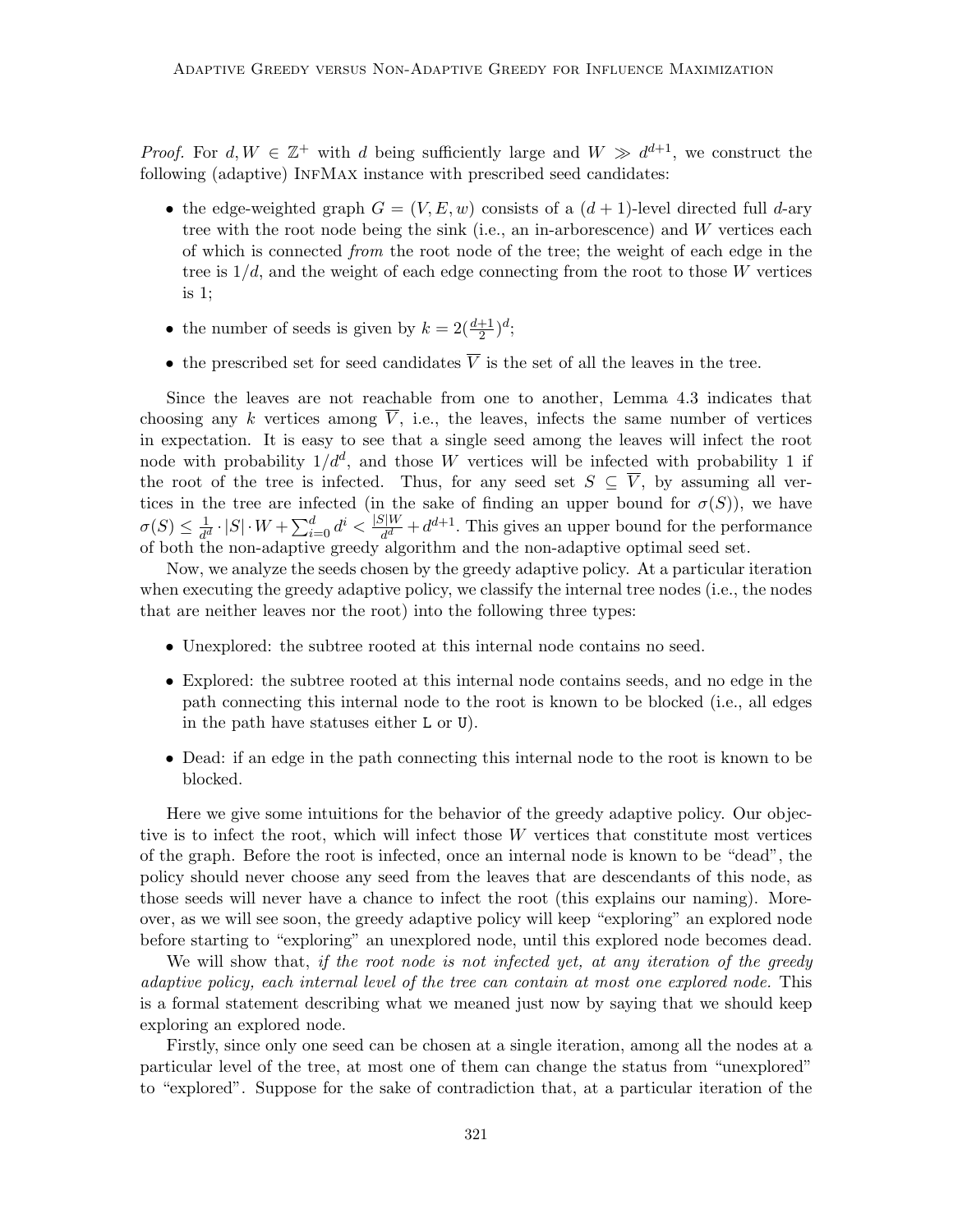greedy adaptive policy, an internal node  $v'$  which is previously unexplored become explored, while there is already another explored node  $v$  at the same level of  $v'$ . Suppose this is the first iteration we see two explored nodes at the same level. Let  $u$  be the least common ancestor of v and v'. Let  $\ell_u$  be the level containing u. It is easy to see that all the nodes on the path from  $v$  to the root, which includes  $u$ , are explored (they cannot be unexplored, as the descendants of each of those nodes contains the descendants of  $v$ , which contain seeds; they cannot be dead, for otherwise v is dead). Since v and  $v'$  are the first pair of explored nodes at the same level, before the iteration where  $v'$  is explored, all nodes on the path between  $v'$  and u are unexplored (excluding u). Let  $d_u$  be the number of u's children that are not dead. Given the feedback from previous iterations, since all the descendants of  $v'$  and all the nodes on the path between  $v'$  and u (excluding u) are unexplored, the probability that a seed from a leaf that is a descendant of v' infects u is  $\frac{1}{d^{\ell_u-1}\cdot d_u}$ . On the other hand, if at this same iteration we pick a seed from a leaf which is a descendant of  $v$ and the path from this leaf to  $v$  contains no blocked edge, the probability that this seed infects u is at least  $\frac{1}{d^{\ell_u-2}(d-1)d_u}$ . This is because there is at least one dead node that is a descendant of  $v$  (we know that all the nodes on the path between  $v$  and the root are explored and uninfected, and we know that seeds have been chosen among the leaves on the subtree rooted at  $v$ ; the only reason that those seeds have not made the root infected is that there are dead nodes that "block the cascade", and we know there is no dead node on the path between  $v$  and the root). Since the only way that a seed corresponding to either v or v' can infect the root is to first infect u and we have  $\frac{1}{d^{\ell_u-2}(d-1)d_u} > \frac{1}{d^{\ell_u-1}}$  $\frac{1}{d^{\ell_u-1}\cdot d_u}$ , the marginal influence of a seed corresponding to  $v'$  is smaller than the marginal influence of a seed corresponding to  $v$ . In other words, "exploring"  $v'$  provide less marginal influence than "exploring"  $v$ , which leads to the desired contradiction.

Next, we evaluate the expected number of seeds required to infect the root, under the greedy adaptive policy. Suppose the tree only has two levels (i.e., a star). The number of seeds among the leaves required to infect the root is a random variable with uniform distribution on  $\{1, \ldots, d\}$ , with expectation  $\frac{d+1}{2}$ . We will show that, by induction on the number of levels of the tree, with a d-level tree as it is in our case, the expected number of seeds required to infect the root is  $(\frac{d+1}{2})^d$ , which equals to  $\frac{k}{2}$ . Let  $x_1, \ldots, x_d$  be the d children of the root node. By the claim we showed just now, at most one of  $x_1, \ldots, x_d$  can be "explored" at any iteration. The greedy adaptive policy will do the following: it first explores one of  $x_1, \ldots, x_d$ , say,  $x_1$ ; it will continue exploring  $x_1$  until  $x_1$  is dead or until the root is infected. The only situation that  $x_1$  is dead is that  $x_1$  is infected but the edge between  $x_1$  and the root is blocked. Therefore, the greedy adaptive policy will attempt to infect  $x_1, x_2, x_3, \ldots$  one by one, until one of those children infects the root. By the induction hypothesis, the expected number of seeds required to infect each of  $x_1, \ldots, x_d$  is  $\left(\frac{d+1}{2}\right)^{d-1}$ . Let X be the random variable indicating the smallest d' such that  $x_{d'}$  is in the triggering set of the root (this means that the greedy adaptive policy will need to infect  $x_1, \ldots, x_{d'}$  in order to infect the root). Then the expect number of seeds required to infect the root is

$$
\sum_{d'=1}^d \left( \Pr(X = d') \cdot d' \left( \frac{d+1}{2} \right)^{d-1} \right) = \left( \frac{d+1}{2} \right)^d,
$$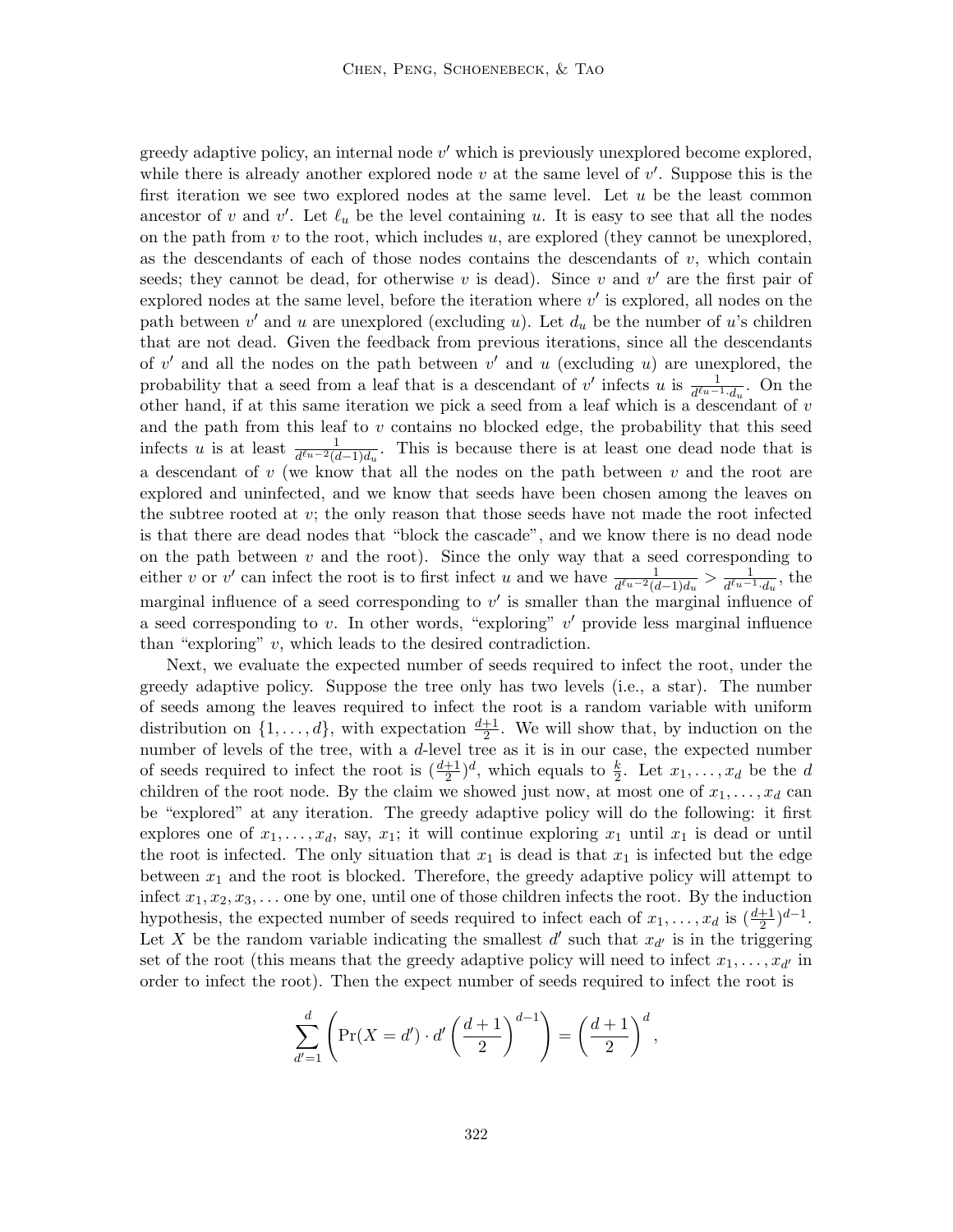where  $d'(\frac{d+1}{2})$  $\frac{+1}{2}$  $)^{d-1}$  is the expected number of seeds required to infected all of  $x_1, \ldots, x_{d'}$  by the linearity of expectation.

After proving that the expected number of seeds required to infect the root is  $(\frac{d+1}{2})^d = \frac{k}{2}$  $\frac{k}{2}$ by Markov's inequality, the  $k$  seeds chosen according to the greedy adaptive policy will infect the root with probability at least  $1/2$ . Therefore,  $\sigma^{\dagger}(\pi^g, k) \geq \frac{1}{2}W$ , and the optimal adaptive policy can only be better:  $\max_{\pi \in \Pi} \sigma^{\dagger}(\pi, k) \geq \sigma^{\dagger}(\pi^g, k) \geq \frac{1}{2}W$ .

Putting these together, both the adaptivity gap and the supremum of the greedy adaptivity gap is at least

$$
\frac{\frac{1}{2}W}{\frac{kW}{d^d} + d^{d+1}} = \frac{\frac{1}{2}W}{\frac{1}{2^{d-1}}(1 + \frac{1}{d})^d W + d^{d+1}} = \Omega\left(2^d\right),
$$

if setting  $W = d^{d+10} \gg d^{d+1}$ . The lemma concludes by noticing  $d = \Omega(\frac{\log |V|}{\log \log |V|})$  (in particular,  $|V| = W + o(W) = d^{d+10} + o(d^{d+10})$ , so  $\log|V| = \Theta(d \log d) + o(d \log d)$ ,  $\log \log |V| = \Theta(\log d) + o(\log d)$ , and  $d = \Omega(\frac{\log |V|}{\log \log |V|})$ .

## 4.2 Proof of Theorem 4.1, 4.2

To prove Theorem 4.1 and Theorem 4.2, we construct an InfMax instance with a special triggering model  $I_{G,F}$  which is a combination of ICM and LTM.

**Definition 4.6.** The mixture of ICM and LTM is a triggering model  $I_{G,F}$  where  $G = (V, E, w)$ is an edge-weighted graph with  $w(u, v) \in (0, 1]$  for each  $(u, v) \in E$  and each vertex v is labelled either IC or LT such that  $T_v$  is sampled according to  $\mathcal{F}_v$  described in Definition 2.2 if v is labelled IC and  $T_v$  is sampled according to  $\mathcal{F}_v$  described in Definition 2.3 if v is labelled **LT**. In addition, each vertex v labelled L satisfies  $\sum_{u \in \Gamma(v)} w(u, v) \leq 1$ .

To conclude Theorem 4.1 and Theorem 4.2, we construct an edge-weighted graph  $G =$  $(V, E, w)$  on which the greedy adaptive policy significantly outperforms the non-adaptive greedy algorithm. Let  $M \gg d^{d+1}$  be a large integer. We reuse the graph with a tree and W vertices in the proof of Lemma 4.5. We create M such graphs and name them  $T_1, \ldots, T_M$ . Let  $L = d^d$  be the number of leaves in each  $T_i$ . Let  $\mathbb{Z}_L = \{1, ..., L\}$  and  $\mathbb{Z}_L^M$  be the set of all M-dimensional vectors whose entries are from  $\mathbb{Z}_L$ . For each  $\mathbf{z} = (z_1, \ldots, z_M) \in \mathbb{Z}_L^M$ , create a vertex  $a_{\mathbf{z}}$  and create a directed edge from  $a_{\mathbf{z}}$  to the  $z_i$ -th leaf of the tree  $T_i$  for each  $i = 1, ..., M$ . The weight of each such edge is 1. Let  $A = \{a_{\mathbf{z}} \mid \mathbf{z} \in \mathbb{Z}_{L}^{M}\}\$ . Notice that  $|A| = L^M$  and each  $a_{\mathbf{z}} \in A$  is connected to M vertices from  $T_1, \ldots, T_M$  respectively. The leaves of  $T_1, \ldots, T_M$  are labelled as **IC**, and the remaining vertices are labelled as **LT**. Finally, set  $k = 2(\frac{d+1}{2})^d$  as before.

Due to that  $M$  is large, it is more beneficial to seed a vertex in  $A$  than a vertex elsewhere. In particular, seeding a root in certain  $T_i$  infects W vertices, while seeding a vertex in A will infects  $M \cdot (\frac{1}{d})$  $\frac{1}{d}$ ,  $\int dW \gg W$  vertices in expectation.

It is easy to see that, in the non-adaptive setting, the optimal seeding strategy is to choose k seeds from A such that they do not share any out-neighbors, in which case the k chosen seeds will cause the infection of exactly k leaves in each  $T_i$ . This is also what the non-adaptive greedy algorithm will do. As before, to find an upper bound for any seed set S with  $|S| = k$ , we assume that all vertices in each  $T_i$  are infected, and we have  $\sigma(S) \leq M\left(k \cdot \frac{1}{dS}\right)$  $\frac{1}{d^d}W+\sum_{i=0}^d d^i\bigg)$ .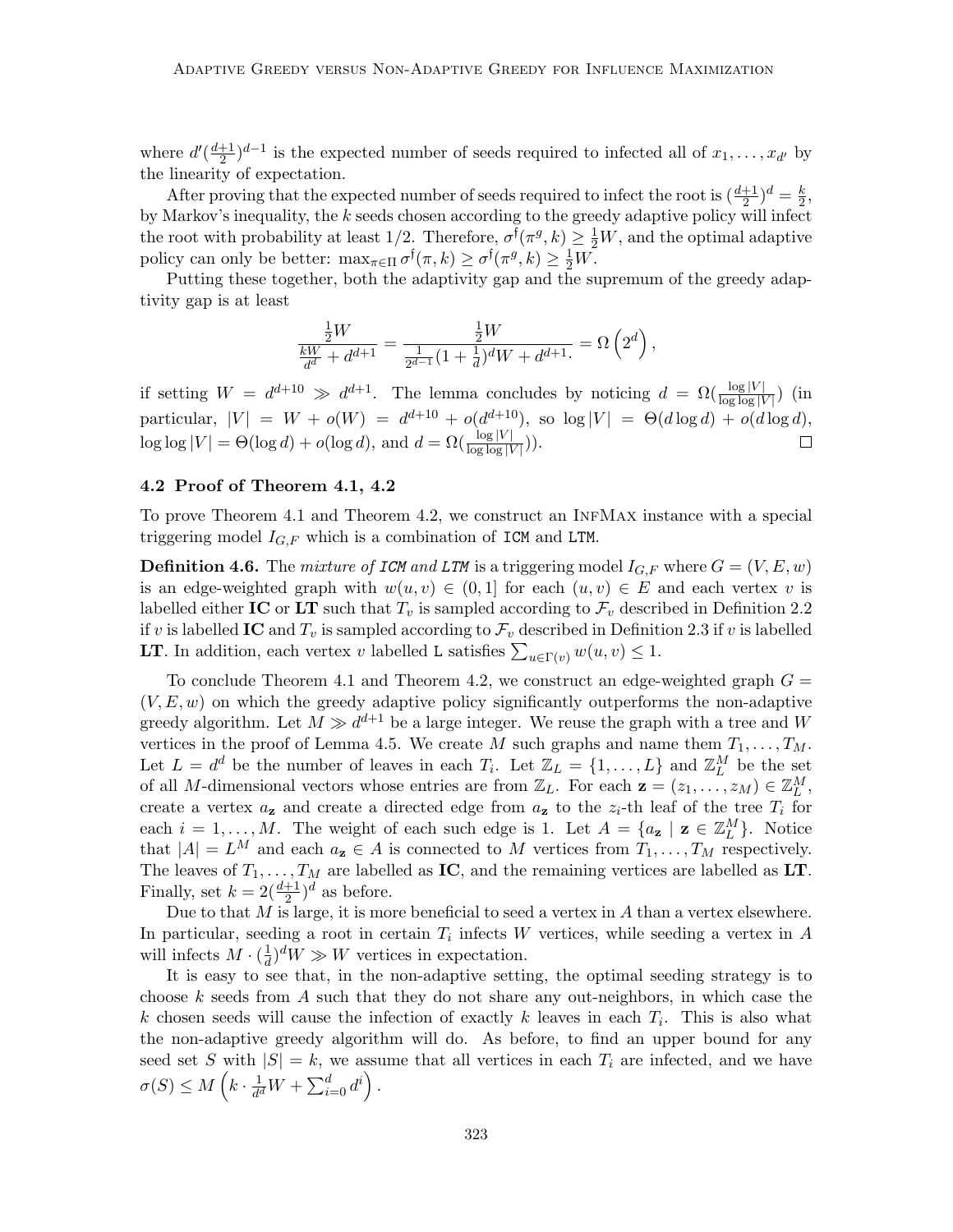By the same analysis in the proof of Lemma 4.5, by choosing  $k$  seeds among  $A$  as described above, which is equivalent as choosing k leaves in each of  $T_1, \ldots, T_M$  simultaneously, the root in each  $T_i$  is infected with probability at least  $\frac{1}{2}$ . Therefore, the expected total number of infected vertices is at least  $M \cdot \frac{1}{2}W$ .

It may seem problematic that the greedy adaptive policy may start to seed the roots among  $T_1, \ldots, T_M$  when it sees that there are already a lot of infected roots (so seeding a root is better than seed a vertex in A). However, since  $M \gg d^{d+1}$ , by simple calculations, this can only happen when there are already  $(1-o(1))M$  trees with infected roots, in which case the number of infected vertices is already much more than  $M \cdot \frac{1}{2}W$ .

Putting these together as before, both the adaptivity gap and the supremum of the greedy adaptivity gap is at least

$$
\frac{M \cdot \frac{1}{2}W}{M(\frac{kW}{d^d} + d^{d+1})} = \frac{\frac{1}{2}W}{\frac{1}{2^{d-1}}(1 + \frac{1}{d})^d W + d^{d+1}} = \Omega\left(2^d\right),
$$

if fixing  $W = d^{d+10} \gg d^{d+1}$ . Theorem 4.2 concludes by letting  $d \to \infty$ . To conclude Theorem 4.1, we need to show that  $d = \Omega(\log \log |V|/\log \log \log |V|)$ . To see this, we set  $M = d^{d+10}$  which is sufficiently large for our purpose. Since we have  $L = d^d$ , we have  $|V| = L^M + o(L^M) = d^{d^{d+1}+o}(d^{d^{d+1}+o}(I^{\text{odd}+1})$ , which implies  $d = \Omega(\log \log |V|/\log \log \log |V|)$ .

### 5. Greedy Algorithms in Practice and Robustness of Our Results

Recall that, in the greedy algorithm, we find a vertex s that maximizes the marginal gain of the influence  $\sigma(S \cup \{s\}) - \sigma(S)$  in each iteration. However, computing the function  $\sigma(\cdot)$  is known to be  $\#P$ -hard for both ICM (Chen et al., 2010) and LTM (Chen et al., 2010a). In practice, the greedy algorithm is implemented with  $\sigma(\cdot)$  estimated by Monte Carlo simulations (where  $\sigma(\cdot)$  is approximated by sampling a sufficient number of realizations  $\phi$ , computing  $|I_{G,F}^{\phi}(S)|$  for each realization  $\phi$ , and taking an average over them), reverse reachable sets coverage (see Section 7.1 for details), or other randomized approximation algorithms. As a result, in reality, when implementing the greedy algorithm, a vertex s that *approximately* maximizes the marginal gain of the influence is found in each iteration with high probability. In this section, we discuss the applicability of all our results in previous sections under this approximation setting. In Section 5.1, We first define the  $(\varepsilon, \delta)$ -greedy algorithm where in each iteration a vertex s that approximately maximizes the marginal gain  $\sigma(S \cup \{s\}) - \sigma(S)$ within factor  $(1 - \varepsilon)$  is found with probability at least  $(1 - \delta)$ , which captures the practical implementations of greedy algorithms. In Section 5.2, we discuss the robustness of our results by studying under what  $\varepsilon$  and  $\delta$  our results hold.

## 5.1  $(\varepsilon, \delta)$ -Greedy Algorithms

**Definition 5.1.** An  $(\varepsilon, \delta)$ -greedy algorithm is a randomized iterative algorithm that satisfies the following:

1. the algorithm initializes  $S = \emptyset$ ;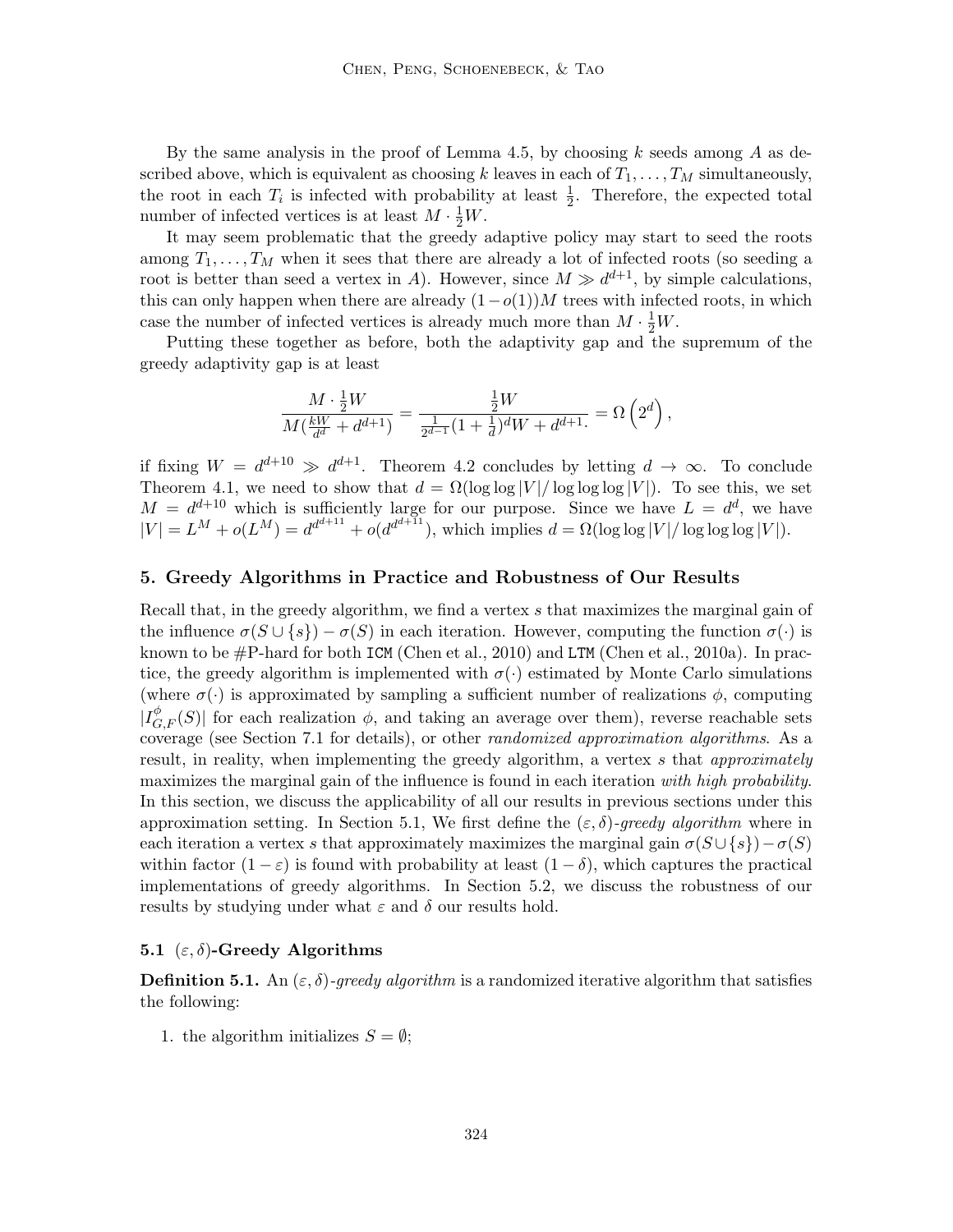2. for each of the k iterations, with probability at least  $1 - \delta$ , the algorithm finds  $s \in V$ such that

$$
\sigma(S \cup \{s\}) - \sigma(S) \ge (1 - \varepsilon) \max_{s' \in V} (\sigma(S \cup \{s'\}) - \sigma(S)),
$$

and update  $S \leftarrow S \cup \{s\};$ 

3. the algorithm outputs S.

Since an  $(\varepsilon, \delta)$ -greedy algorithm is an approximation version of the "exact" greedy algorithm, it achieves an approximation ratio that is close to  $(1 - 1/e)$ . The proof is standard, and we include it here for completeness.

**Theorem 5.2.** For any  $\varepsilon \leq \frac{1}{k}$  $\frac{1}{k},$  an  $(\varepsilon,\frac{\delta}{k})$ -greedy algorithm gives a  $(1\!-\!1/e\!-\!\varepsilon)$ -approximation for submodular INFMAX with probability  $(1 - \delta)$ .

*Proof.* Let  $S^* = \{s_1^*, \ldots, s_k^*\}$  be an optimal solution which maximizes  $\sigma(\cdot)$ , and let  $S =$  $\{s_1, \ldots, s_k\}$  be the seed set output by any  $(\varepsilon, \delta/k)$ -greedy algorithm with  $\varepsilon \leq 1/k$ . Let  $S_i^* = \{s_1^*, \ldots, s_i^*\}$  and  $S_i = \{s_1, \ldots, s_i\}$ . In particular, let  $S_0^* = S_0 = \emptyset$ . Similar to Proposition 3.7, we will show that, for each  $i = 0, 1, \ldots, k - 1$ ,

$$
\sigma(S_{i+1}) - \sigma(S_i) \ge \frac{1-\varepsilon}{k} (\sigma(S_i \cup S^*) - \sigma(S_i)) \quad \text{with probability at least } 1 - \frac{\delta}{k}.
$$
 (12)

This is because

$$
\sigma(S_{i+1}) - \sigma(S_i) \ge (1 - \varepsilon) \left( \max_{s \in V} (\sigma(S_i \cup \{s\}) - \sigma(S_i)) \right) \quad \text{(by definition of } (\varepsilon, \delta)\text{-greedy)}
$$
\n
$$
\ge (1 - \varepsilon) \frac{1}{k} \sum_{j=1}^k \left( \sigma(S_i \cup \{s_j^*\}) - \sigma(S_i) \right) \qquad \text{(since } s \text{ is the maximizer)}
$$
\n
$$
\ge \frac{1 - \varepsilon}{k} \sum_{j=1}^k \left( \sigma(S_i \cup S_j^*) - \sigma(S_i \cup S_{j-1}^*) \right) \qquad \text{(submodularity of } \sigma(\cdot))
$$

$$
= \frac{1-\varepsilon}{k} \left( \sigma(S_i \cup S^*) - \sigma(S_i) \right).
$$
 (telescoping sum)

Next, similar to Proposition 3.8, we can prove by induction that for each  $i = 1, \ldots, k$ 

$$
\sigma(S_i) \ge \left(1 - \left(1 - \frac{1}{k}\right)^i - \varepsilon\right) \sigma(S^*) \qquad \text{with probability at least } 1 - \frac{i\delta}{k}.\tag{13}
$$

The base step for  $i = 1$  follows from Equation (12):

$$
\sigma(S_1) = \sigma(S_1) - \sigma(S_0) \ge \frac{1-\varepsilon}{k} (\sigma(S_0 \cup S^*) - \sigma(S_0)) > \left(\frac{1}{k} - \varepsilon\right) \sigma(S^*).
$$

For the inductive step, by Equation (12) again, we have, with probability at least  $(1 - \delta/k)$ ,

$$
\sigma(S_{i+1}) - \sigma(S_i) \ge \frac{1-\varepsilon}{k} (\sigma(S_i \cup S^*) - \sigma(S_i)) \ge \frac{1-\varepsilon}{k} (\sigma(S^*) - \sigma(S_i)),
$$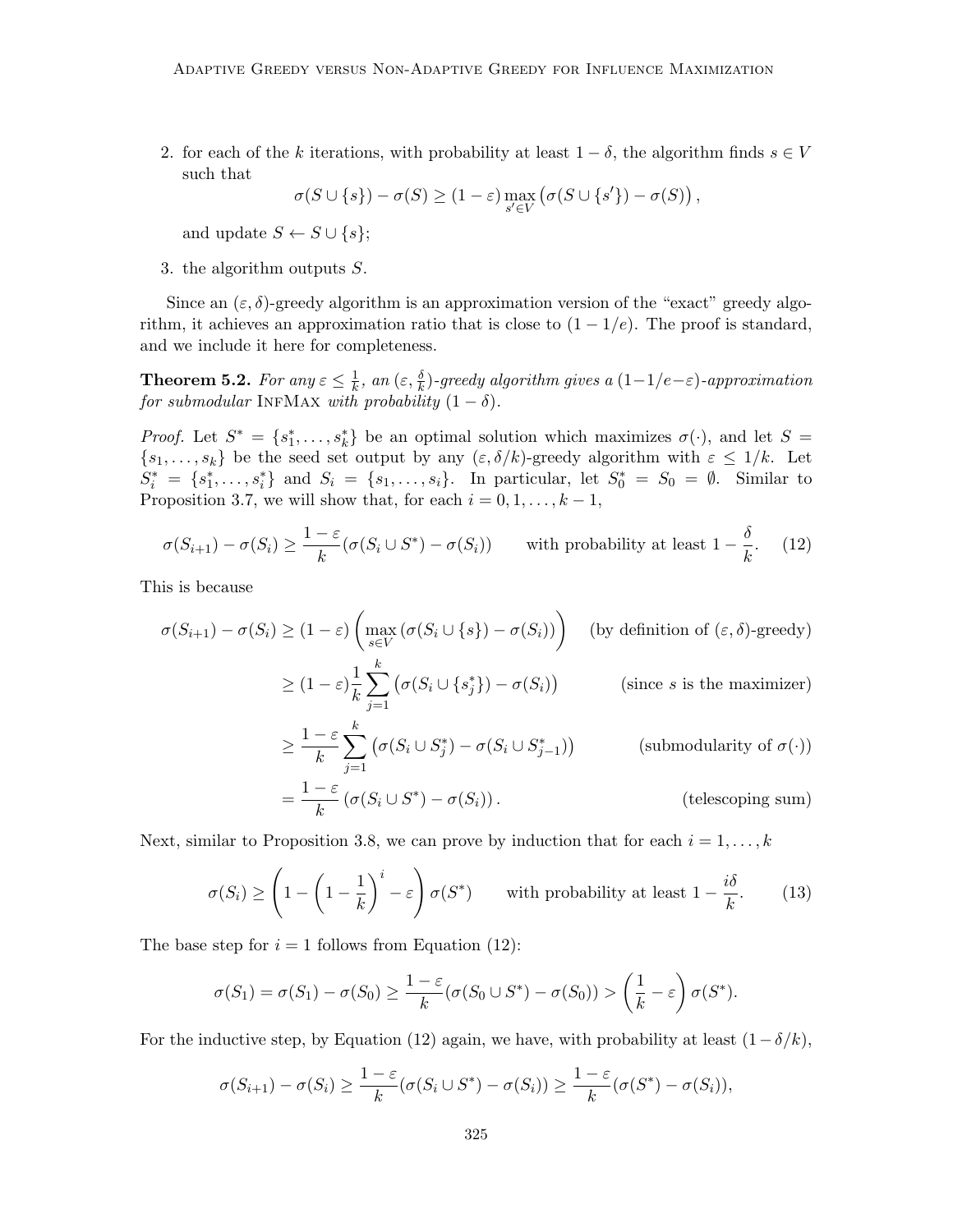which implies

$$
\sigma(S_{i+1}) \ge \frac{1-\varepsilon}{k}\sigma(S^*) + \frac{k-1+\varepsilon}{k}\sigma(S_i).
$$

By the induction hypothesis, with probability at least  $(1 - \frac{i\delta}{k})$  $\frac{\iota \delta}{k}$ ), we have

$$
\sigma(S_i) \ge \left(1 - \left(1 - \frac{1}{k}\right)^i - \varepsilon\right)\sigma(S^*).
$$

Putting these together by a union bound, with probability at least  $1 - \frac{(i+1)\delta}{k}$  $\frac{(-1)}{k}$ , we have

$$
\sigma(S_{i+1}) \ge \frac{1-\varepsilon}{k}\sigma(S^*) + \frac{k-1+\varepsilon}{k} \left(1 - \left(1 - \frac{1}{k}\right)^i - \varepsilon\right) \sigma(S^*)
$$
  
= 
$$
\left(1 - \left(1 - \frac{1}{k}\right)^{i+1} - \varepsilon + \frac{\varepsilon}{k} \left(1 - \varepsilon - \left(1 - \frac{1}{k}\right)^i\right)\right) \sigma(S^*)
$$
  
(elementary calculations)

$$
\geq \left(1 - \left(1 - \frac{1}{k}\right)^{i+1} - \varepsilon\right) \sigma(S^*), \qquad \text{(since } \varepsilon \leq \frac{1}{k} \text{ and } i \geq 1)
$$

which concludes the inductive step.

The theorem concludes by taking  $i = k$  in Equation (13) and noticing that  $1 - (1 1/k)^k > 1 - 1/e.$  $\Box$ 

We can define the  $(\varepsilon, \delta)$ -greedy adaptive policy similarly.

**Definition 5.3.** An adaptive policy  $\pi$  is a  $(\varepsilon, \delta)$ -greedy adaptive policy if, for any  $S \subseteq V$ and any partial realization  $\varphi$ , with probability at least  $1-\delta$ , we have  $\pi(S, \varphi) = v$  for v such that

$$
\mathop{\mathbb{E}}_{\phi\simeq\varphi}\left[\left|I_{G,F}^{\phi}\left(S\cup\{v\}\right)\right|-\left|I_{G,F}^{\phi}\left(S\right)\right|\right]\geq(1-\varepsilon)\max_{s\in V}\mathop{\mathbb{E}}_{\phi\simeq\varphi}\left[\left|I_{G,F}^{\phi}\left(S\cup\{s\}\right)\right|-\left|I_{G,F}^{\phi}\left(S\right)\right|\right].
$$

## 5.2 Greedy Adaptivity Gap for  $(\varepsilon, \delta)$ -Greedy Algorithms

We re-exam all the theorems and lemmas in Section 3 and Section 4. Throughout this section, we use  $\mathcal{A}^g_{\varepsilon,\delta}$  to denote the set of all  $(\varepsilon,\delta)$ -greedy algorithms and  $\Pi^g_{\varepsilon,\delta}$  to denote the set of all  $(\varepsilon, \delta)$ -greedy adaptive policies. Since the greedy adaptive policy we are studying now is randomized, for any  $(\varepsilon, \delta)$ -greedy adaptive policy  $\pi^g \in \Pi_{\varepsilon,\delta}^g$ , the values  $\sigma^{\dagger}(\pi^g, k)$  and  $\sigma^{\mathfrak{m}}(\pi^g, k)$  are the expected numbers of infected vertices under the full-adoption feedback setting and the myopic feedback setting respectively, where the expectation is taken over both the sampling of a realization *and the randomness when implementing*  $\pi^g$ . Correspondingly, for a randomized non-adaptive  $(\varepsilon, \delta)$ -greedy algorithm  $A^g \in \mathcal{A}_{\varepsilon,\delta}^g$ , we will slightly abuse the notation and use  $\sigma(A^g, k)$  to denote the expected number of infected vertices when k seeds are chosen based on algorithm  $A<sup>g</sup>$ , where the expectation is again taken over both the sampling of a realization and the randomness when implementing  $A<sup>g</sup>$ .

The argument behind all the proofs in this section is the same, which we summarize as follows. To show that the greedy adaptivity gap remains the same in the  $(\varepsilon, \delta)$ -greedy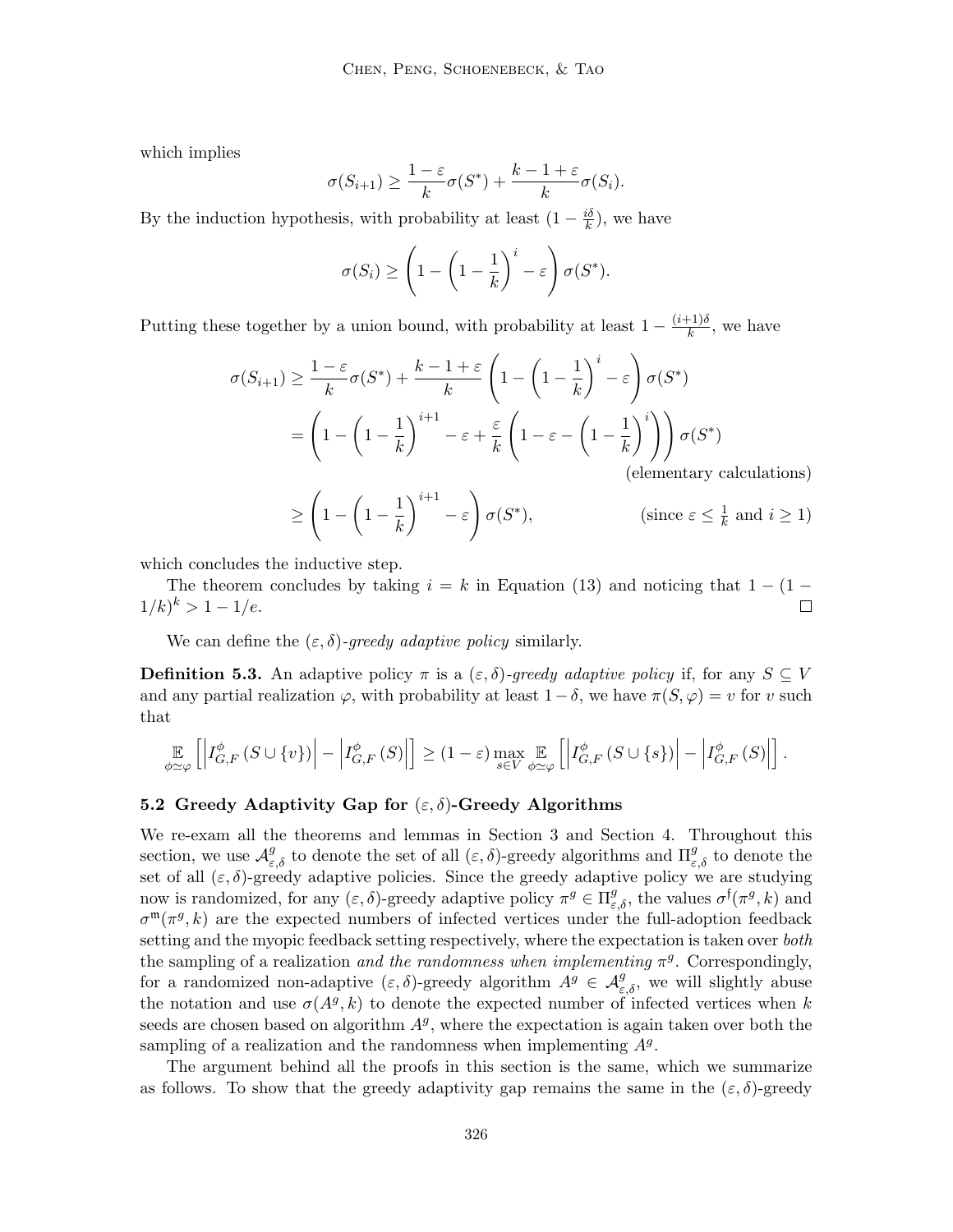setting, we find an  $\varepsilon$  that is small enough such that, in the INFMAX instance we constructed, requiring the marginal influence being at least a  $(1 - \varepsilon)$  fraction of the maximum marginal influence is the same as requiring the maximum marginal influence. This is done by setting  $\varepsilon$  to be small enough such that the only seed that produces the marginal influence within  $(1-\varepsilon)$  of the maximum marginal influence is the seed that produce the maximum marginal influence. By definition, the  $(\varepsilon, \delta)$ -greedy algorithm/policy will behave exactly the same as their exact deterministic counterpart with probability at least  $1 - \delta$ . By setting  $\delta = o(1/k)$ and taking a union bound over all the k iterations, with probability at least  $1 - o(1)$ , the  $(\varepsilon, \delta)$ -greedy algorithm/policy will behave the same way as the exact deterministic greedy algorithm/policy.

### 5.2.1 INFIMUM OF GREEDY ADAPTIVITY GAP FOR  $(\varepsilon, \delta)$ -GREEDY ALGORITHMS

In this section, we show that, for  $\varepsilon = o(1/k)$  and  $\delta = o(1/k)$ , the infimum of the greedy adaptivity gap for  $(\varepsilon, \delta)$ -greedy algorithms is between  $1-1/e-\varepsilon$  and  $1-1/e$ . We will formally state what exactly we mean by this, and we will prove this by showing that Lemma 3.3, Lemma 3.4 and Theorem 3.5 can be adapted in the  $(\varepsilon, \delta)$ -greedy setting.

The following lemma extends Lemma 3.3 to the  $(\varepsilon, \delta)$ -greedy setting.

**Lemma 5.4.** Given any two functions  $\varepsilon : \mathbb{Z}^+ \to \mathbb{R}^+$  and  $\delta : \mathbb{Z}^+ \to \mathbb{R}^+$  satisfying  $\varepsilon(k) =$  $o(1/k)$  and  $\delta(k) = o(1/k)$ , for any  $\tau > 0$ , there exists  $G, F, k$  such that  $I_{G,F}$  is an ICM and, for any adaptive policy  $\pi^g \in \Pi^g_\varepsilon$  $\mathcal{L}_{\varepsilon(k),\delta(k)}^{g}$  and any non-adaptive algorithm  $A^{g} \in \mathcal{A}_{\varepsilon(k),\delta(k)}^{g}$ , we have

$$
\frac{\sigma^{\mathfrak{f}}(\pi^g,k)}{\sigma(A^g,k)}\leq 1-\frac{1}{e}+\tau \qquad and \qquad \frac{\sigma^{\mathfrak{m}}(\pi^g,k)}{\sigma(A^g,k)}\leq 1-\frac{1}{e}+\tau.
$$

*Proof.* We construct the same INFMAX instance  $(G = (V, E, w), k + 1)$  as it is in the proof of Lemma 3.3, with only one change: set  $\Upsilon = \varepsilon(k+1) \cdot W$  instead of the previous setting  $\Upsilon = W/k^2$ <sup>2</sup> Notice that  $\varepsilon(k+1)$  means the value of the function  $\varepsilon(\cdot)$  with input  $k+1$ , not  $\varepsilon$  times  $(k + 1)$ . To avoid possible confusion, we write  $\varepsilon := \varepsilon(k + 1)$  and  $\delta := \delta(k + 1)$  for this proof. The remaining part of the proof is an adaption of the proof of Lemma 3.3 to the  $(\varepsilon, \delta)$  setting.

We first show that, for any  $A^g \in \mathcal{A}_{\varepsilon,\delta}^g$ , with probability at least  $1 - (k+1) \cdot \delta = 1 - o(1)$ ,  $A^g$  will output  $\{s, u_1, \ldots, u_k\}.$ 

From Equation (1), (2), (3) and (4), by the definition of  $(\varepsilon, \delta)$ -greedy, with probability at least  $1 - \delta$ , the first seed chosen must have expected influence at least  $(1 - \varepsilon)\sigma({s}) \ge$  $(1-o(1/k)) \cdot 2W$ . Since any other vertex does not have an influence which is even close to 2W, the first seed chosen by  $A^g$  is s with probability at least  $1 - \delta$ .

Next, we show that, if  $A^g$  has chosen s and i vertices from  $\{u_1, \ldots, u_k\}$  after  $i + 1$ iterations,  $A^g$  will choose the next seed from  $\{u_1, \ldots, u_k\}$  with probability  $1 - \delta$ . Let  $U_i = \{s, u_1, \ldots, u_i\}$  and  $U_0 = \{s\}$  as before. Without loss of generality, we only need to show that, supposing  $A^g$  has chosen  $U_i$  as the first  $(i + 1)$  seeds, with probability at least  $1 - \delta$ ,  $A^g$  will choose a vertex from  $\{u_{i+1}, \ldots, u_k\}$  as the next seed. By our calculation in

<sup>2.</sup> If  $\varepsilon(k+1) \cdot W$  is not an integer, we can always make W large enough and find a positive rational number  $\varepsilon' < \varepsilon (k+1)$  such that  $\varepsilon' W \in \mathbb{Z}^+$ . The remaining part of the proof will not be invalidated by this change.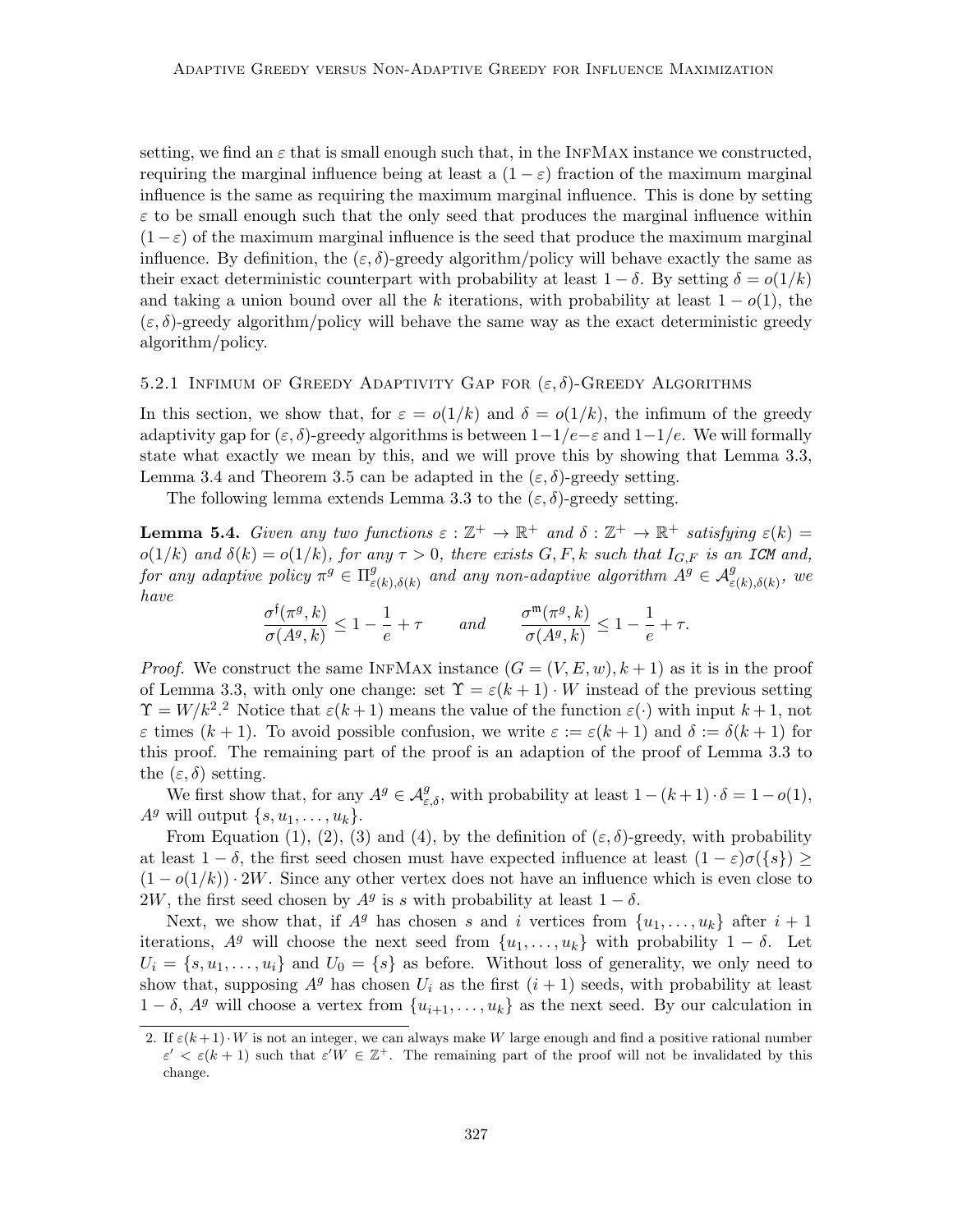Equation (7), (8) and (9), with probability at least  $1 - \delta$ ,  $A<sup>g</sup>$  will choose a seed x such that

$$
\sigma(U_i \cup \{x\}) - \sigma(U_i) \ge (1 - \varepsilon)(\sigma(U_i \cup \{u_{i+1}\}) - \sigma(U_i))
$$
  
> W + (4k - 2)Y - 1.1\varepsilon W = W + (4k - 3.1)Y,

where the last inequality is due to  $\varepsilon(W + (4k-2)\Upsilon) = \varepsilon(W + o(W)) < 1.1\varepsilon W = 1.1\Upsilon$ . On the other hand, from Equation (8) and (9), choosing  $v_1$  or  $v_2$  as the next seed does not provide enough marginal gain to  $\sigma(\cdot)$ :

$$
\sigma(U_i \cup \{v_1\}) - \sigma(U_i) \le 1 + W + (4k - 4)\Upsilon < (1 - \varepsilon)(\sigma(U_i \cup \{u_{i+1}\}) - \sigma(U_i)),
$$
\n
$$
\sigma(U_i \cup \{v_2\}) - \sigma(U_i) \le 1 + W - \frac{W}{k} + (4k + 5)\Upsilon
$$
\n
$$
= W + 4k\Upsilon - \omega(\Upsilon) \qquad \text{(since } \Upsilon = \varepsilon W = o\left(\frac{W}{k}\right))
$$
\n
$$
< (1 - \varepsilon)(\sigma(U_i \cup \{u_{i+1}\}) - \sigma(U_i)),
$$

and the marginal influence of the remaining vertices other than  $v_1$  and  $v_2$  are even smaller. Therefore, we conclude that, with probability at least  $1 - \delta$ ,  $A<sup>g</sup>$  will choose a vertex from  ${u_{i+1}, \ldots, u_k}$  as the next seed.

Putting these together, by a union bound, with probability  $1 - (k+1)\delta = 1 - o(1)$ ,  $A<sup>g</sup>$ will choose  $\{s, u_1, \ldots, u_k\}$ , which will infected  $(k+2)W + o(W)$  vertices in expectation, as calculated in the proof of Lemma 3.3. Therefore,

$$
\sigma(A^g, k+1) \ge (1 - (k+1)\delta)((k+2)W + o(W)) + (k+1)\delta \cdot 0 = kW - o(kW).
$$

Second, we prove, for any greedy adaptive policy  $\pi^g \in \Pi_{\varepsilon,\delta}^g$ ,  $\pi^g$  will choose  $\{s, v_1, \ldots, v_k\}$ with probability at least  $1 - 1/k - (k+1)\delta = 1 - o(1)$ . By the same analysis in the nonadaptive case, with probability  $(1 - \delta)$ , the first seed chosen by  $\pi^g$  is s. We assume that s fails to infect t which happens with probability  $1 - 1/k$ , and this is given as the feedback to  $\pi^g$ . The marginal influence of  $v_1$  is then  $\overline{w}(t) + \overline{w}(v_1) + \sum_{i=1}^k \overline{w}(w_{1i}) = 4k\Upsilon + 1 + W$ . With probability at least  $1-\delta$ ,  $\pi^g$  will choose a second seed with marginal influence at least  $(1 - \varepsilon)(4k\Upsilon + 1 + W) > W + 4k\Upsilon - \varepsilon \cdot 1.1W = W + (4k - 1.1)\Upsilon$ . It is easy to see that  $v_1$ is the only vertex that can provide enough marginal influence. In particular, the marginal influence of each of  $u_1, \ldots, u_k$  is  $1 + W + (4k - 2)$ , which is less than  $W + (4k - 1.1)$ , the marginal influence of  $v_2$  is  $1 + (1 - \frac{1}{k})$  $\frac{1}{k}$ ) $W + k \cdot \frac{4k-2}{k-1} \Upsilon = W + 4k \Upsilon - \omega(\Upsilon)$  (notice that  $k \cdot \frac{4k-2}{k-1}\Upsilon = 4k\Upsilon + \Theta(\Upsilon)$  and  $W/k = \omega(\Upsilon)$ , which is less than  $W + (4k - 1.1)\Upsilon$ , and the marginal influence of  $v_3, \ldots, v_k$  are even smaller than that of  $v_2$ .

We have shown that the first two seeds are s and  $v_1$  with probability at least  $1-1/k-2\delta$ . Next, we show that, for each  $i = 1, \ldots, k - 1$ , if  $\pi^g$  has chosen  $s, v_1, \ldots, v_i$ , with probability  $(1 - \delta)$ ,  $\pi^g$  will choose  $v_{i+1}$  as the next seed. Suppose  $\pi^g$  has chosen  $s, v_1, \ldots, v_i$ . From the proof of Lemma 3.3, we have seen that  $v_{i+1}$  has the highest marginal influence, which is  $1 + (1 - 1/k)^i W + k \cdot \frac{4k-2}{k-1} \Upsilon$ . With probability at least  $1 - \delta$ ,  $\pi^g$  will choose a seed with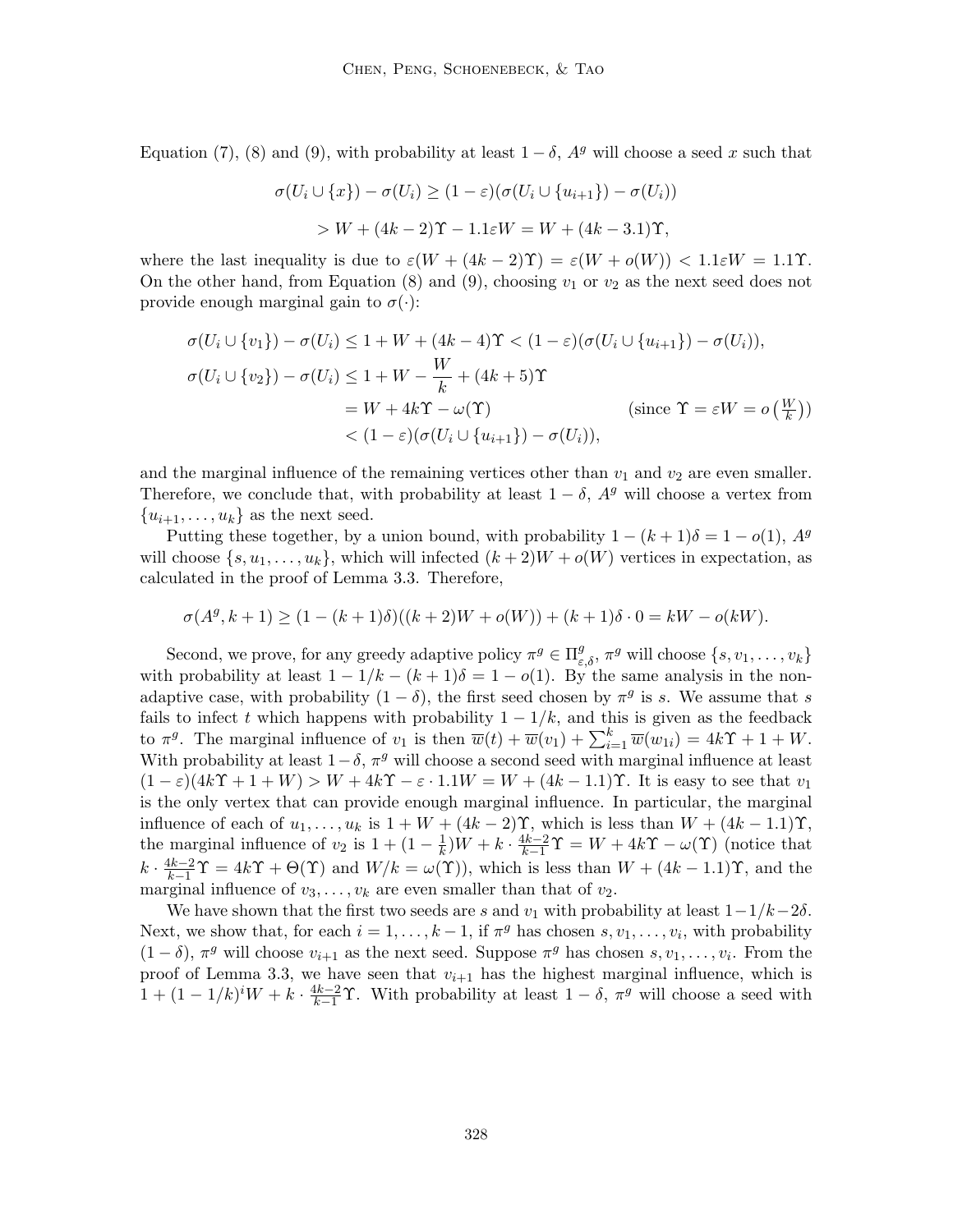marginal influence at least  $(1 - \varepsilon)$  fraction of this value:

$$
(1 - \varepsilon) \left( 1 + \left( 1 - \frac{1}{k} \right)^i W + k \frac{4k - 2}{k - 1} \Upsilon \right)
$$
  
> 
$$
\left( 1 - \frac{1}{k} \right)^i W + k \frac{4k - 2}{k - 1} \Upsilon - \varepsilon \left( \left( 1 - \frac{1}{k} \right)^i W + k \frac{4k - 2}{k - 1} \Upsilon \right)
$$
  

$$
\ge \left( 1 - \frac{1}{k} \right)^i W + k \frac{4k - 2}{k - 1} \Upsilon - \varepsilon \left( \left( 1 - \frac{1}{k} \right)^1 W + k \frac{4k - 2}{k - 1} \Upsilon \right)
$$
  

$$
\ge \left( 1 - \frac{1}{k} \right)^i W + k \frac{4k - 2}{k - 1} \Upsilon - 1.1 \Upsilon.
$$
  
(since  $\varepsilon (1 - \frac{1}{k})^1 W < \varepsilon W = \Upsilon$  and  $\varepsilon k \frac{4k - 2}{k - 1} \Upsilon = \Theta(4k\varepsilon \Upsilon) = o(\Upsilon) < 0.1 \Upsilon$ )

The marginal influence of  $v_{i+2}$  is  $(1 - 1/k)^{i+1}W + k\frac{4k-2}{k-1}\Upsilon = (1 - 1/k)^iW + k\frac{4k-2}{k-1}\Upsilon$ 1  $\frac{1}{k}(1-1/k)^i W < (1-1/k)^i W + k \frac{4k-2}{k-1} \Upsilon - 0.63 \frac{W}{k}$ , which is less than the value above (as  $\Upsilon = o(W/k)$ . The marginal influence of  $v_{i+3}, \ldots, v_k$  are even smaller, and we do not need to consider them. The marginal influence of  $u_1$  is  $\sum_{j=i+1}^{k} \overline{w}(w_{j1}) = (1 - 1/k)^i W + (k - i) \cdot$  $\frac{4k-2}{k-1}\Upsilon$  ≤  $(1-1/k)^iW + (k-1) \cdot \frac{4k-2}{k-1}\Upsilon$  ≤  $(1-1/k)^iW + k\frac{4k-2}{k-1}\Upsilon$  – 2 $\Upsilon$ , which is again less than the value above.

Putting these together, by a union bound, with probability  $(1-1/k)(1-(k+1)\delta) = o(1)$ ,  $\pi^g$  will choose  $\{s, v_1, \ldots, v_k\}$ , which can infect, as computed in the proof of Lemma 3.3,  $k(1-(1-1/k)^k)W + o(kW)$  vertices. Therefore,

$$
\sigma^{\mathfrak{f}}(\pi^{g},k) = \sigma^{\mathfrak{m}}(\pi^{g},k) \leq (1 - o(1)) \left( k \left( 1 - \left( 1 - \frac{1}{k} \right)^{k} \right) W + o(kW) \right) + o(1) \cdot |V|
$$

$$
= k \left( 1 - \left( 1 - \frac{1}{k} \right)^{k} \right) W + o(kW).
$$

The theorem concludes by taking the ratio of the computed upper-bound of  $\sigma^{\dagger}(\pi^g, k)$  =  $\sigma^{\mathfrak{m}}(\pi^g, k)$  and the computed lower-bound of  $\sigma(A^g, k)$ , and then taking the limits  $k \to \infty$ and  $W \to \infty$ .  $\Box$ 

**Remark 5.5.** Lemma 5.4 provides an upper bound for each of  $\frac{\sigma^{\{(\pi g_k)}\}}{\sigma(Ag_k)}$  $\frac{\sigma^{\dagger}(\pi^g,k)}{\sigma(A^g,k)}$  and  $\frac{\sigma^{\mathfrak{m}}(\pi^g,k)}{\sigma(A^g,k)}$  $\frac{\sigma^{\cdots}(\pi^{\sigma},\kappa)}{\sigma(A^g,k)},$  where the numerator and the denominator in each ratio represent the number of infected vertices (in the non-adaptive setting and the adaptive setting respectively) in expectation. The same proof for Lemma 5.4 can be used to show the following stronger version of Lemma 5.4. Let  $I_{G,F}^{\phi}(\pi^g, k)$  be the set of infected vertices when the adaptive policy  $\pi^g$  is used and the underlying live-edge realization is  $\phi$ . Let  $I_{G,F}^{\phi}(A^g, k)$  have similar meaning corresponding to non-adaptive algorithm  $A<sup>g</sup>$ . The same proof for Lemma 5.4 implies that, under the same setting in Lemma 5.4, for both full-adoption and myopic feedback models, we have

$$
\Pr_{\phi \sim F} \left( \frac{|I_{G,F}^{\phi}(\pi^g, k)|}{|I_{G,F}^{\phi}(A^g, k)|} \le 1 - \frac{1}{e} + \tau \right) \ge 1 - 2(k+1)\delta - \frac{1}{k} = 1 - o(1),\tag{14}
$$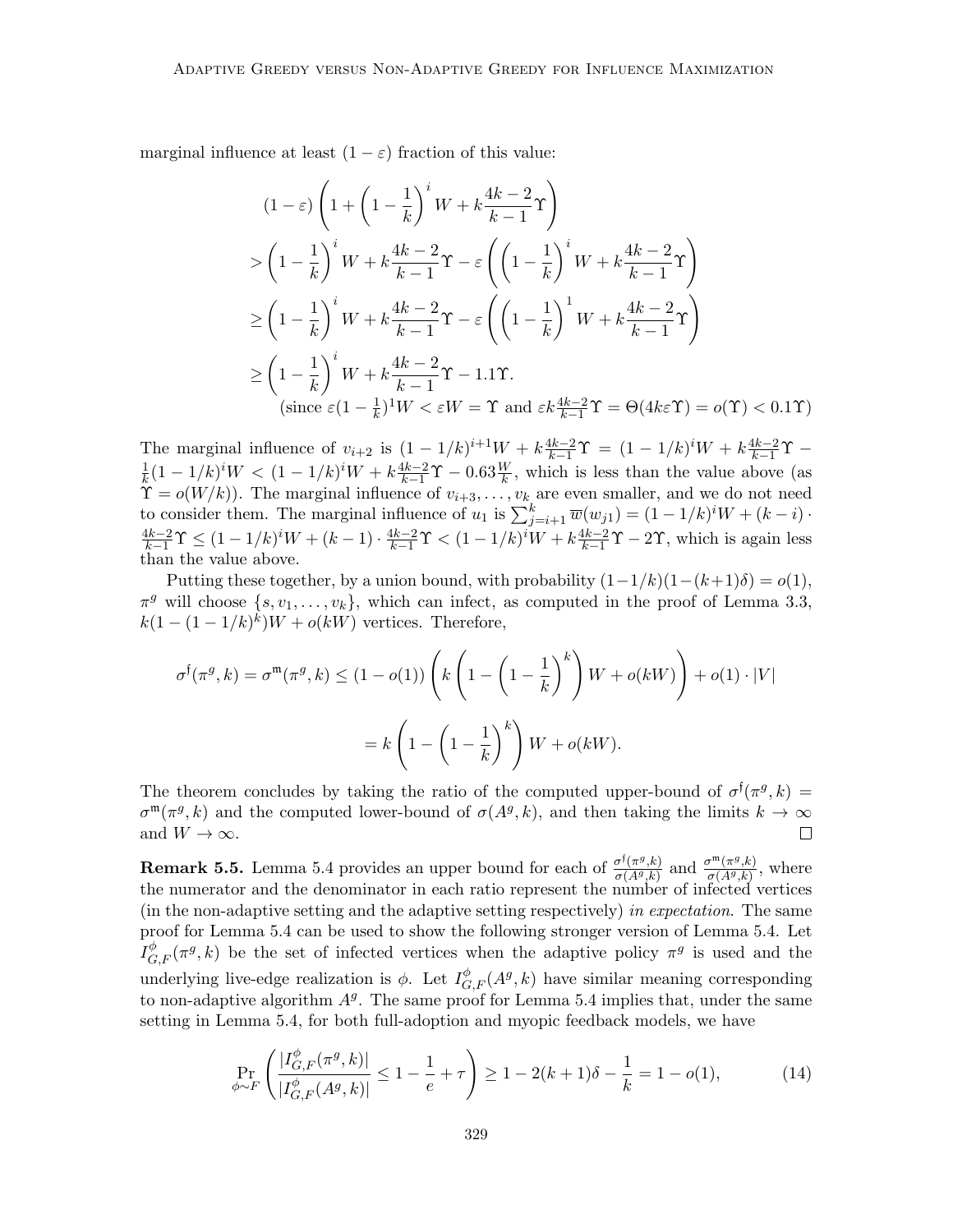where we have taken a union bound of the "bad" events that the "correct" seed is not chosen in each of the  $(k+1)$  iterations in both  $\pi^g$  and  $A^g$ , as well as the "bad" event that s infects t (with probability  $1/k$ ).

The following lemma extends Lemma 3.4 to the  $(\varepsilon, \delta)$ -greedy setting.

**Lemma 5.6.** Given any two functions  $\varepsilon : \mathbb{Z}^+ \to \mathbb{R}^+$  and  $\delta : \mathbb{Z}^+ \to \mathbb{R}^+$  satisfying  $\varepsilon(k) =$  $o(1/k)$  and  $\delta(k) = o(1/k)$ , for any  $\tau > 0$ , there exists  $G, F, k$  such that  $I_{G,F}$  is an LTM and, for any adaptive policy  $\pi^g \in \Pi^g_{\varepsilon}$  $\mathcal{L}_{\varepsilon(k),\delta(k)}^{g}$  and any non-adaptive algorithm  $A^{g} \in \mathcal{A}_{\varepsilon(k),\delta(k)}^{g}$ , we have

$$
\frac{\sigma^{\mathfrak{f}}(\pi^{g},k)}{\sigma(A^{g},k)} \leq 1 - \frac{1}{e} + \tau \qquad and \qquad \frac{\sigma^{\mathfrak{m}}(\pi^{g},k)}{\sigma(A^{g},k)} \leq 1 - \frac{1}{e} + \tau.
$$

*Proof.* We construct the same INFMAX instance  $(G = (V, E, w), k+1)$  as it is in the proof of Lemma 3.4, with only one change: set  $\Upsilon = \varepsilon \cdot W$  instead of the previous setting  $\Upsilon = W/k^2$ . The remaining part of the proof is exactly the same as how we have adapted the proof of Lemma 3.3 to Lemma 5.4. We omit the details here.  $\Box$ 

Remark 5.7. Similarly, we can prove a stronger version of Lemma 5.6 given by exactly the same equation (14).

Next, it is easy to show that Theorem 3.5 holds for the  $(\varepsilon, \delta)$ -greedy setting.

**Theorem 5.8.** For a triggering model  $I_{G,F}$ , any  $\varepsilon \in (0,1/k]$ , any function  $\delta : \mathbb{Z}^+ \to \mathbb{R}^+$ such that  $\delta(k) = o(1/k)$ , and any  $\pi^g \in \Pi_s^g$  $_{\varepsilon,\delta(k)}^g$ , we have

$$
\sigma^{\mathfrak{f}}(\pi^g, k) \ge \left(1 - \frac{1}{e} - \varepsilon \right) \max_{S \subseteq V, |S| \le k} \sigma(S) \quad \text{and} \quad \sigma^{\mathfrak{m}}(\pi^g, k) \ge \left(1 - \frac{1}{e} - \varepsilon \right) \max_{S \subseteq V, |S| \le k} \sigma(S).
$$

*Proof.* Let  $S^* \in \text{argmax}_{S \subseteq V, |S| \leq k} \sigma(S)$  be an optimal non-adaptive seed set. For any  $S \subseteq V$ , any partial realization  $\phi$  that is a valid feedback of S under any feedback model (either full-adoption or myopic), letting  $s^* \in \text{argmax}_{s'} \mathbb{E}_{\phi \simeq \varphi}[|I_{G,F}^{\phi}(S \cup \{s'\})|]$  be the vertex which maximizes the expected marginal influence given  $\varphi$ , with probability at least  $1 - \delta$ ,  $\pi^g$  will pick the next seed  $s = \pi^g(S, \varphi)$  such that

$$
\mathbb{E}_{\phi \simeq \varphi} \left[ \left| I_{G,F}^{\phi}(S \cup \{s\}) \right| \right] - \mathbb{E}_{\phi \simeq \varphi} \left[ \left| I_{G,F}^{\phi}(S) \right| \right]
$$
\n
$$
\geq (1 - \varepsilon) \left( \mathbb{E}_{\phi \simeq \varphi} \left[ \left| I_{G,F}^{\phi}(S \cup \{s^*\}) \right| \right] - \mathbb{E}_{\phi \simeq \varphi} \left[ \left| I_{G,F}^{\phi}(S) \right| \right] \right) \tag{Definition 5.3}
$$

$$
\geq \frac{1-\varepsilon}{k} \left( \mathop{\mathbb{E}}_{\phi \simeq \varphi} \left[ \left| I_{G,F}^{\phi}(S \cup S^*) \right| \right] - \mathop{\mathbb{E}}_{\phi \simeq \varphi} \left[ \left| I_{G,F}^{\phi}(S) \right| \right] \right). \tag{Proposition 3.7}
$$

We can then prove that, for any  $\ell \in \mathbb{Z}^+$ , both  $\sigma^{\dagger}(\pi^g, \ell)$  and  $\sigma^{\mathfrak{m}}(\pi^g, \ell)$  are no less than  $(1-(1-1/k)^{\ell}-\varepsilon)\sigma(S^*)$ , by using the same arguments in the proof of Proposition 3.8. The theorem concludes by taking  $\ell = k$ .  $\Box$ 

Finally, we formally state and prove that, when  $\varepsilon = o(1/k)$  and  $\delta = o(1/k)$ , the infimum of the adaptivity gap under the  $(\varepsilon, \delta)$ -greedy setting is between  $1 - 1/e - \varepsilon$  and  $1 - 1/e$ , which adapts Theorem 3.1 to the  $(\varepsilon, \delta)$ -greedy setting.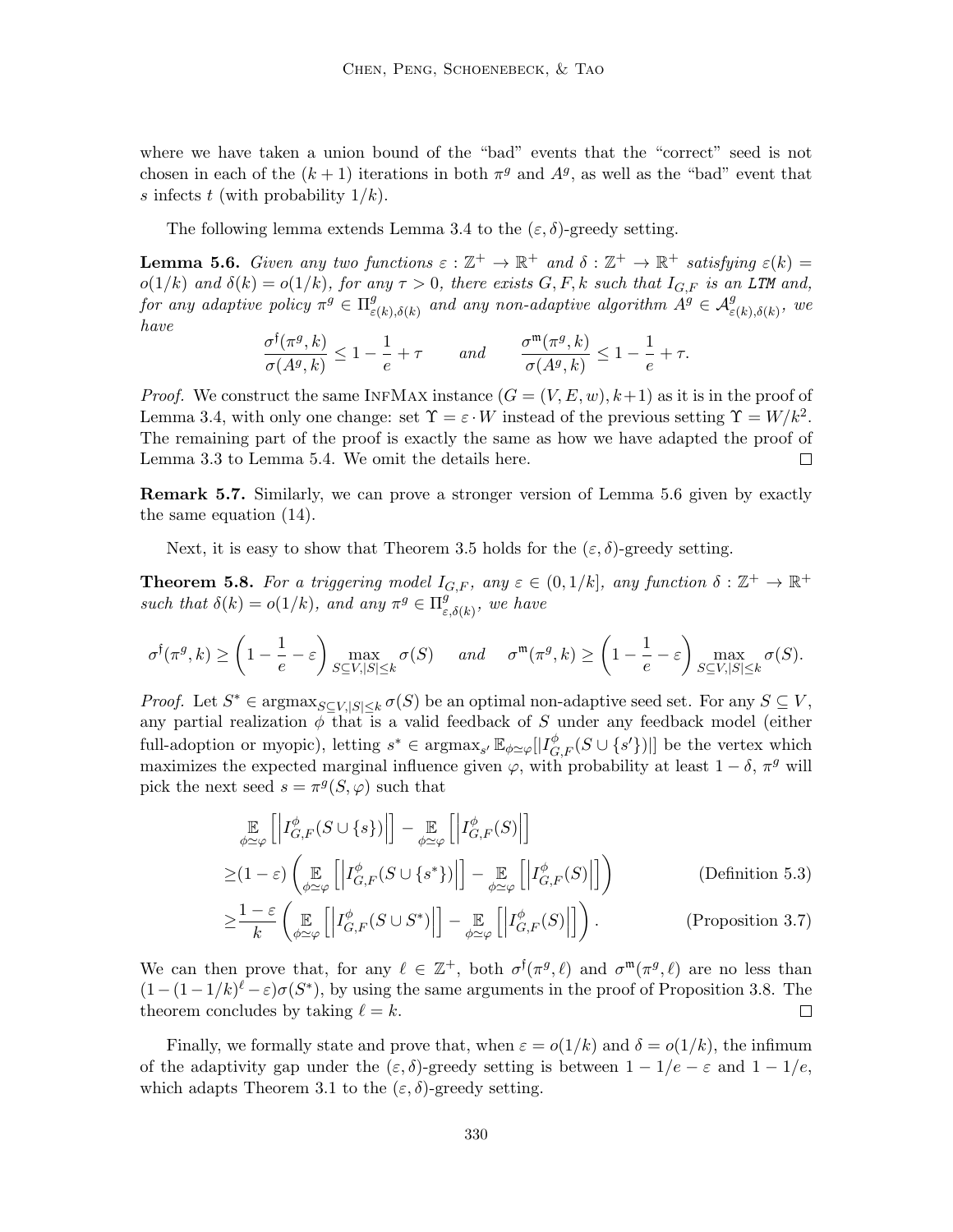**Theorem 5.9.** Given any two functions  $\varepsilon : \mathbb{Z}^+ \to \mathbb{R}^+$  and  $\delta : \mathbb{Z}^+ \to \mathbb{R}^+$  such that  $\varepsilon(k) = o(1/k)$  and  $\delta(k) = o(1/k)$ , we have

 $\overline{ }$ 

$$
G, F, k: I_{G, F} \text{ is LCM} \left( \inf_{\substack{\pi^g \in \Pi^g_{\epsilon(k), \delta(k)} \\ A^g \in \mathcal{A}^g_{\epsilon(k), \delta(k)}} \frac{\sigma^{\mathfrak{f}}(\pi^g, k)}{\sigma(A^g, k)} \right) \in \left( 1 - \frac{1}{e} - \varepsilon(k), 1 - \frac{1}{e} \right),
$$
\n
$$
G, F, k: I_{G, F} \text{ is LCM} \left( \sup_{\substack{\pi^g \in \Pi^g_{\epsilon(k), \delta(k)} \\ A^g \in \mathcal{A}^g_{\epsilon(k), \delta(k)}} \frac{\sigma^{\mathfrak{f}}(\pi^g, k)}{\sigma(A^g, k)} \right) \in \left( 1 - \frac{1}{e} - \varepsilon(k), 1 - \frac{1}{e} \right),
$$
\n
$$
G, F, k: I_{G, F} \text{ is LTM} \left( \inf_{\substack{\pi^g \in \Pi^g_{\epsilon(k), \delta(k)} \\ A^g \in \mathcal{A}^g_{\epsilon(k), \delta(k)}} \frac{\sigma^{\mathfrak{f}}(\pi^g, k)}{\sigma(A^g, k)} \right) \in \left( 1 - \frac{1}{e} - \varepsilon(k), 1 - \frac{1}{e} \right),
$$
\n
$$
G, F, k: I_{G, F} \text{ is LTM} \left( \sup_{\substack{\pi^g \in \Pi^g_{\epsilon(k), \delta(k)} \\ A^g \in \mathcal{A}^g_{\epsilon(k), \delta(k)}} \frac{\sigma^{\mathfrak{f}}(\pi^g, k)}{\sigma(A^g, k)} \right) \in \left( 1 - \frac{1}{e} - \varepsilon(k), 1 - \frac{1}{e} \right),
$$
\n
$$
\inf_{G, F, k} \left( \inf_{\substack{\pi^g \in \Pi^g_{\epsilon(k), \delta(k)} \\ A^g \in \mathcal{A}^g_{\epsilon(k), \delta(k)}} \frac{\sigma^{\mathfrak{f}}(\pi^g, k)}{\sigma(A^g, k)} \right) \in \left( 1 - \frac{1}{e} - \varepsilon(k), 1 - \frac{1}{e} \right),
$$
\n
$$
\inf_{G, F, k} \left( \sup_{\substack{\pi^g \in \Pi^g_{\epsilon(k), \delta(k)} \\ A^g \in \mathcal
$$

All the six statements above also hold for the myopic feedback model.

*Proof.* Since  $\sigma(A^g, k) \leq \max_{S \subseteq V, |S| \leq k} \sigma(S)$  always hold, the lower bound  $1 - \frac{1}{e} - \varepsilon$  holds for each of the six statements according to Theorem 5.8. Then, Lemma 5.4 implies the first two statements, Lemma 5.6 implies the third and the fourth. Finally, since both ICM and LTM are special cases of the triggering model, the left-hand side of the fifth statement is at most the left-hand side of the first (or the third), and the left-hand side of the sixth statement is at most the left-hand side of the second (or the fourth). Thus, the first four statements imply the last two.  $\Box$ 

## 5.2.2 SUPREMUM OF GREEDY ADAPTIVITY GAP FOR  $(\varepsilon, \delta)$ -GREEDY ALGORITHMS

We first show that Lemma 4.5 holds for the  $(\varepsilon, \delta)$ -greedy setting for very mild restrictions on  $\varepsilon$  and  $\delta$ . the following lemma shows that, under the  $(\varepsilon, \delta)$ -greedy setting where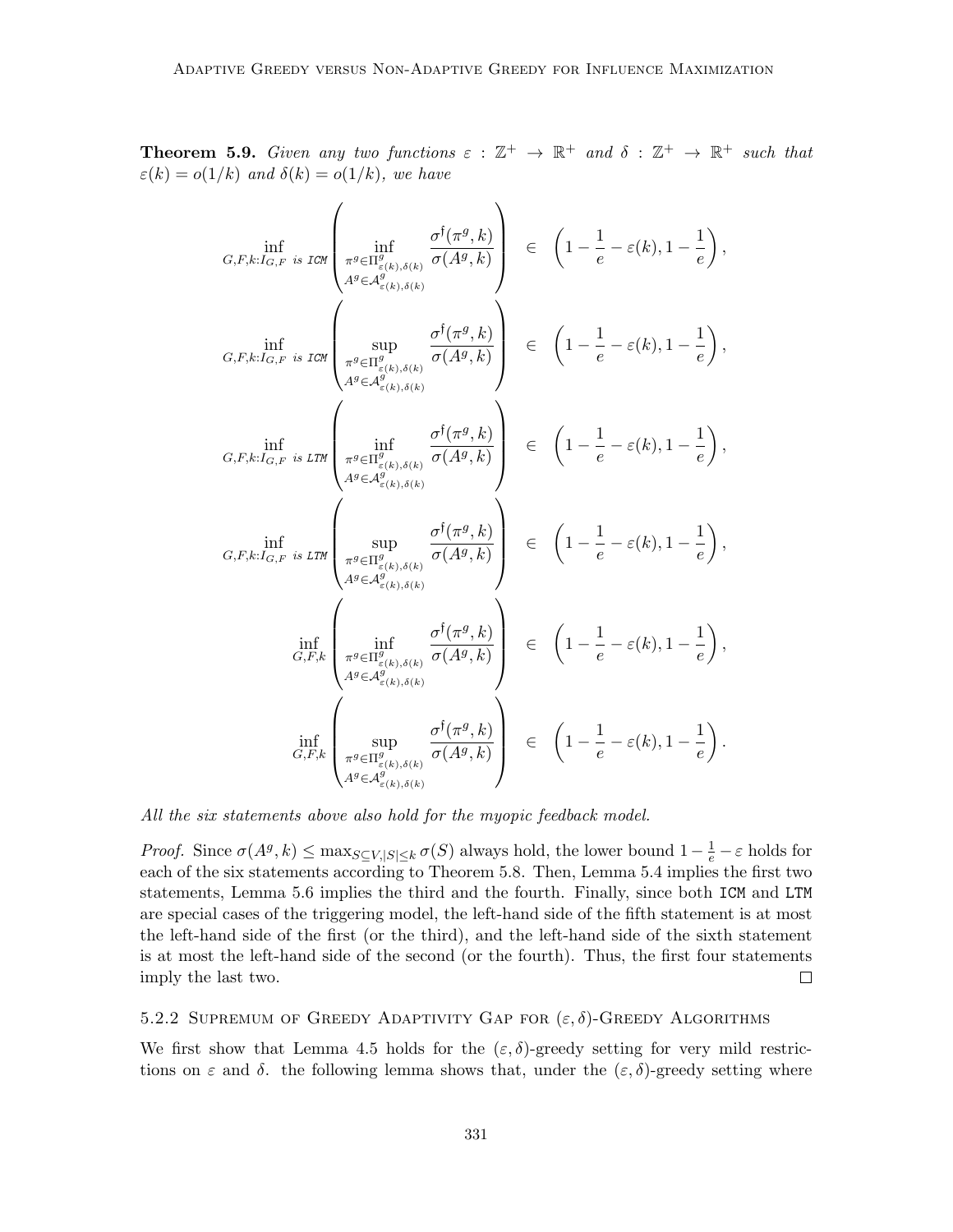$\varepsilon = O(\log \log k / \log k)$  and  $\delta = o(1/k)$ , the greedy adaptivity gap for INFMAX with prescribed seed candidates with LTM and full-adoption feedback is  $2^{\Omega(\log|V|/\log \log|V|)}$ .<sup>3</sup> Notice that Lemma 5.10 below is a stronger claim: it says that the greedy adaptive policy significantly outperforms any non-adaptive InfMax algorithm, including the non-adaptive greedy algorithm and even the optimal non-adaptive algorithm.

**Lemma 5.10.** There exists a constant  $c > 0$  such that, given any two functions  $\varepsilon : \mathbb{Z}^+ \to \mathbb{R}^+$ and  $\delta : \mathbb{Z}^+ \to \mathbb{R}^+$  such that  $\varepsilon(k) \leq \frac{c \log \log k}{\log k}$  $\frac{\log \log k}{\log k}$  and  $\delta(k) = o(1/k)$ , for INFMAX with prescribed seed candidates with LTM, there exists  $k$  such that, for any valid seed set  $S$  (i.e.,  $S$  is a subset of the candidate set  $\overline{V}$  and  $|S| \leq k$ ) and any  $\pi^g \in \Pi_s^g$  $_{\varepsilon(k),\delta(k)}^g$ , we have

$$
\frac{\sigma^{\mathfrak{f}}(\pi^g, k)}{\sigma(S)} \geq 2^{c \log(|V|)/\log \log(|V|)}.
$$

Proof. The sketch of the proof of this lemma follows the proof of Lemma 4.5. We construct the same INFMAX instance with the same  $k, \overline{V}, d, W$  as given in the proof of Lemma 4.5. Again, by Lemma 4.3, choosing any k vertices among  $\overline{V}$  infects the same number of vertices in expectation. We can reach the same conclusion that  $\sigma(S) < \frac{|S|W}{d^d}$  $\frac{d}{d}u}{dt} + d^{d+1}$  by the same arguments. It then remains to analyze the greedy adaptive policy.

Consider an arbitrary greedy adaptive policy  $\pi^g \in \Pi_s^{\overline{g}}$  $e_{\varepsilon(k),\delta(k)}^g$ . Let the three status "unexplored", "explored" and "dead" have the same meanings as they are in the proof of Lemma 4.3. Correspondingly, we will show that, with probability at least  $1-k\delta(k) = 1-o(1)$ , if the root node is not infected yet, at any iteration of the greedy adaptive policy, each internal level of the tree can contain at most one explored node.

Let  $v, v', u, \ell_u, d_u$  have the same meaning as in the proof of Lemma 4.5. We have already seen that, at the current iteration, choosing  $v'$  is suboptimal, and choosing  $v'$  yields a marginal influence which is at most a fraction

$$
\frac{1}{d^{\ell_u - 1} d_u} / \frac{1}{d^{\ell_u - 2} (d - 1) d_u} = 1 - \frac{1}{d}
$$

of the marginal influence of v. Therefore, if we set  $\varepsilon$  such that  $\varepsilon < \frac{1}{d}$ , the next seed chosen by the policy  $\pi^g$  will not be a leaf that is a descendent of an unexplored node with probability at least  $1 - \delta$ . By a union bound, with probability at least  $1 - k\delta = 1 - o(1)$ , if the root node is not infected yet, it will never happen that, at an iteration, there are more than one explored node in the same level.

The remaining part of the proof is almost the same. Since this crucial claim holds with probability at least  $1 - o(1)$ , the same induction argument shows that  $\sigma^{\dagger}(\pi^g, k) \geq \frac{1}{2}W$ , and we have  $\frac{\sigma^{\mathfrak{f}(\pi^g,k)}}{\sigma(S)} = \Omega(2^d) = 2^{\Omega(\log|V|/\log \log|V|)}$  as long as  $\varepsilon < \frac{1}{d}$ . Noticing that  $d = \Omega(\frac{\log k}{\log \log k})$ (in particular, since  $k = 2(\frac{d+1}{2})^d$ ,  $\log k = d \log d + O(d)$  and  $\log \log k = \log d + o(\log d)$ , we have  $d = \Omega(\frac{\log k}{\log \log k}))$ , implying  $\frac{1}{d} = O(\frac{\log \log k}{\log k})$  $\frac{\text{g} \log k}{\log k}$ ). The lemma holds with a sufficiently small c.

<sup>3.</sup> Lemma 4.5 also says that the adaptivity gap under the same setting is infinity. Since the adaptivity gap is about optimal algorithm/policy which is irrelevant to the greedy algorithm, this result holds as always, and it makes no sense to "adapt" it into the setting in this section. Similarly, Theorem 4.2 is also irrelevant here, and it holds as always.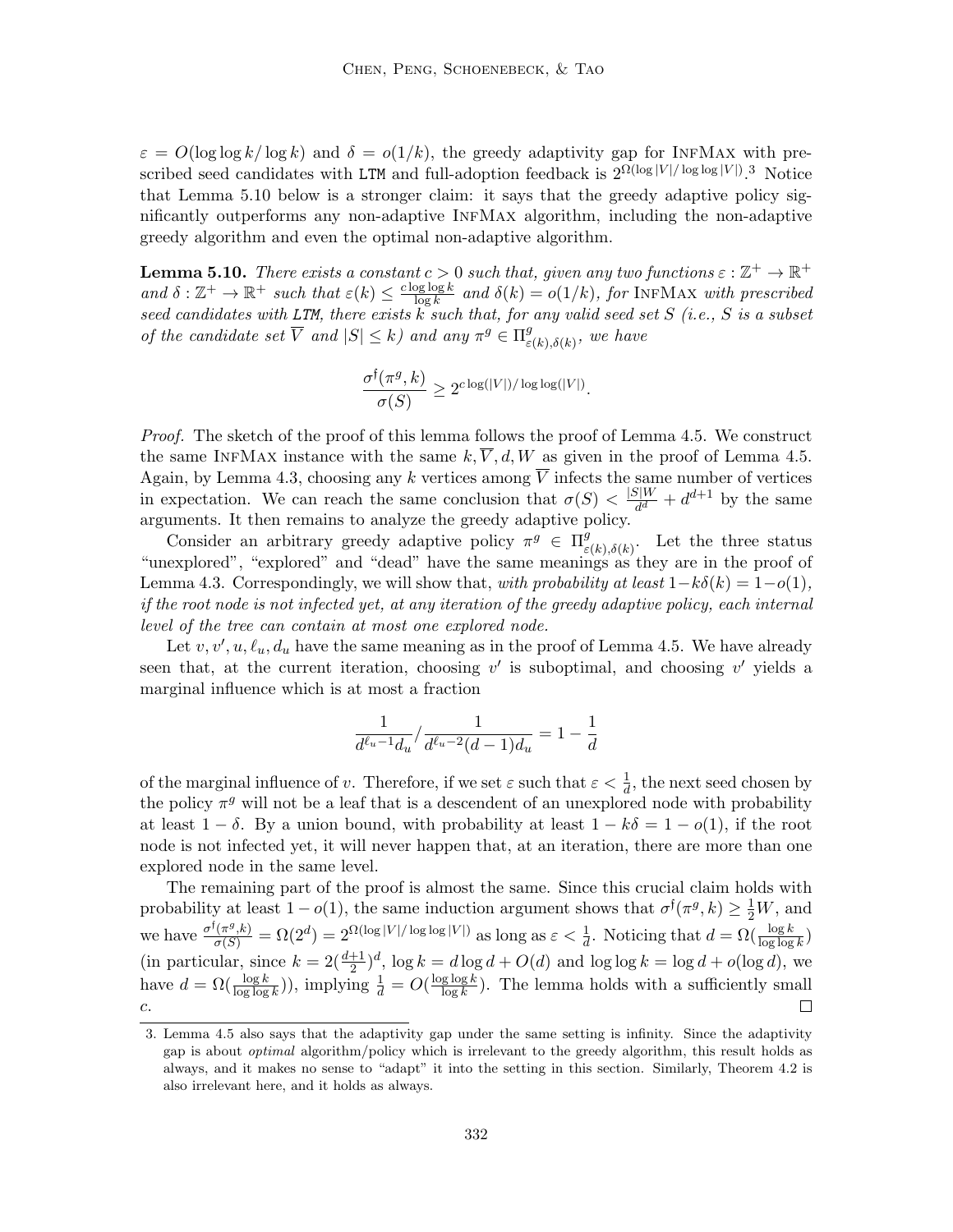Finally, we extend Theorem 4.1 to the  $(\varepsilon, \delta)$ -greedy setting.

**Theorem 5.11.** For any constant  $c > 0$ , given any two functions  $\varepsilon : \mathbb{Z}^+ \to \mathbb{R}^+$  and  $\delta : \mathbb{Z}^+ \to \mathbb{R}^+$  such that  $\varepsilon(k) = O(\frac{1}{k^2})$  $\frac{1}{k^{2+c}}$ ) and  $\delta(k) = o(1/k)$ , there exists a triggering model  $I_{G,F}$  and k such that, for any valid seed set S (i.e., S is a subset of the candidate set  $\overline{V}$  and  $|S| \leq k$ ) and any  $\pi^g \in \Pi^g_{\varepsilon}$  $_{\varepsilon(k),\delta(k)}^g$ , we have

$$
\frac{\sigma^{\mathfrak f}(\pi^g,k)}{\sigma(S)}\geq 2^{c'\log(|V|)/\log\log(|V|)},
$$

where  $c' > 0$  is a universal constant.

Proof. The sketch of the proof follows from Section 4.2. We construct the same INFMAX instance with the same triggering model that is a mixture of ICM and LTM. The analysis for the non-adaptive algorithms is the same. We have  $\sigma(S) \leq M(k \cdot \frac{1}{d(s)})$  $\frac{1}{d^d}W + d^{d+1}$  for any S with  $|S| \leq k$ .

Consider any  $\pi^g \in \Pi^g_\varepsilon$  $e^{g}_{\varepsilon(k),\delta(k)}$ . Consider an arbitrary iteration. Let  $a_{\mathbf{z}} \in A$  be the seed that maximizes the marginal influence, which will be the one picked by the exact greedy adaptive policy. Recall that a vertex in A corresponds to the selection of a seed among the leaves in each of  $T_1, \ldots, T_M$ . Naturally,  $a_{\mathbf{z}}$  makes the optimal selection in all the  $M$  trees. From the argument in the proof of Lemma 4.5, in each tree  $T_i$  and in each iteration, as long as the seed selected in  $T_i$  satisfies that there is at most one explored node at each level of  $T_i$ , we will have the greedy adaptivity gap being  $2^{\Omega(\log |V|/\log \log |V|)}$  on the subgraph  $T_i$ , and the same argument in Section 4.2 shows that the greedy adaptivity gap overall is  $2^{\Omega(\log \log |V|/\log \log \log |V|)}$ . To conclude the proof of this theorem, we will show that  $\varepsilon = O(\frac{1}{k^2+1})$  $\frac{1}{k^{2+c}}$  is sufficient to make sure that this will happen for all  $T_1, \ldots, T_M$ .

To show this, we consider a suboptimal  $a'_{\mathbf{z}} \in A$  such that, at some tree  $T_i$ , there are more than one explored node at some level of  $T_i$ , and we find a lower bound of the difference between the marginal influence of  $a_{\mathbf{z}}$  and the marginal influence of  $a'_{\mathbf{z}}$ . Let  $v, v', u, \ell_u, d_u$ have the same meaning as in the proof of Lemma 4.5. Let  $p_u$  be the probability that, given the feedback at the current iteration, the path connecting from  $u$  to the root contains only live edges (i.e.,  $u$  will infect the root). Then the marginal influence of  $v'$  is at most

$$
\frac{1}{d^{\ell_u-1}d_u} \cdot p_u \cdot W + d + 1
$$

(where the second term  $d$  is the number of nodes on the path from  $v'$  to the root, which can potentially be infected), and the marginal influence of  $v$  is at least

$$
\frac{1}{d^{\ell_u-2}(d-1)d_u} \cdot p_u \cdot W.
$$

The difference is at least

$$
W p_u \cdot \frac{1}{d^{\ell_u - 2} d_u} \left( \frac{1}{d - 1} - \frac{1}{d} \right) - d - 1 \ge \frac{W}{d^d (d - 1)} - d - 1,
$$

where we used the fact that  $d_u \leq d$  and  $p_u \geq \frac{1}{d^{d-1}}$  $\frac{1}{d^{d-\ell}u}$ .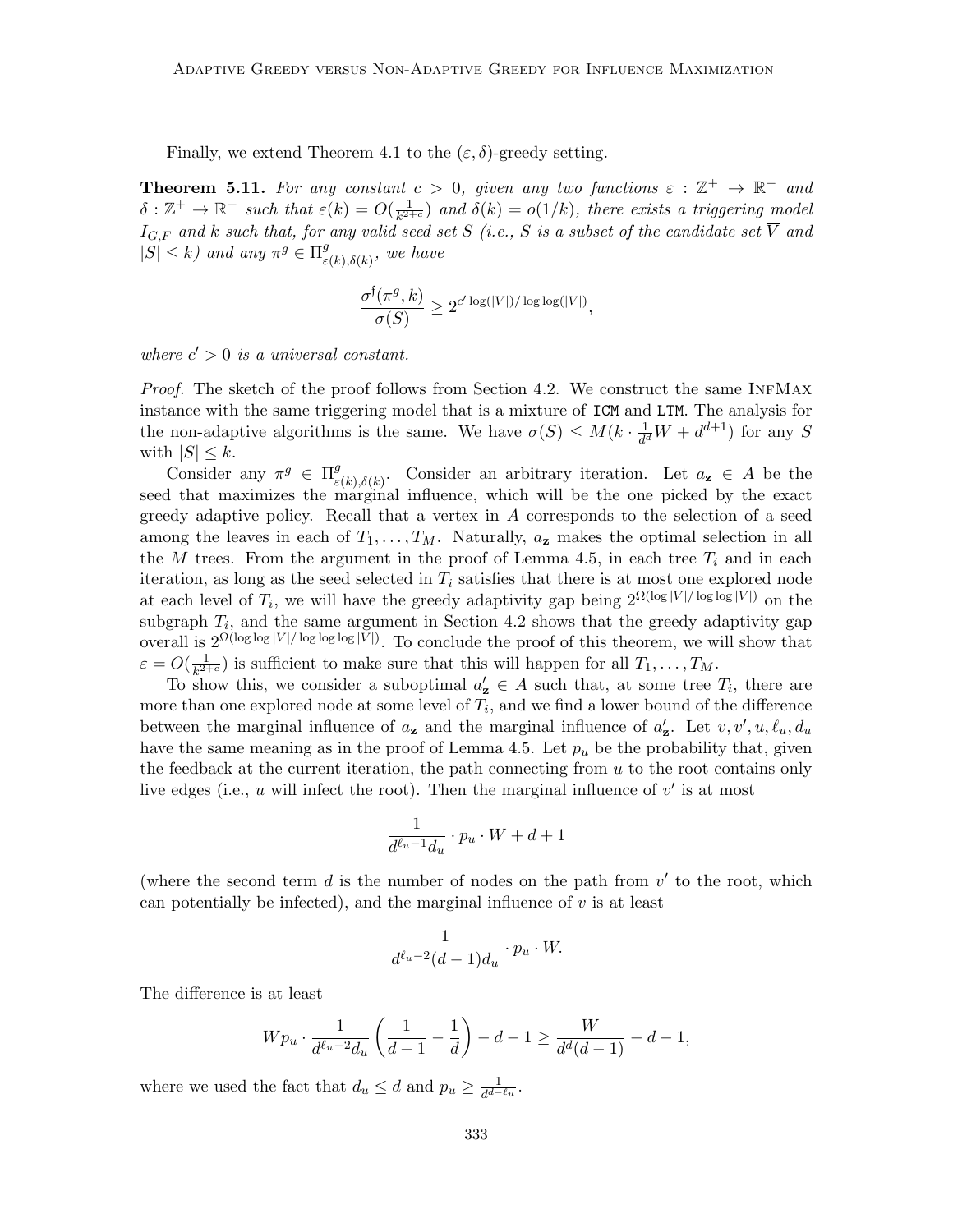On the other hand, the marginal influence of  $a_{\mathbf{z}}$  is at most  $M(W + d + 1)$  (we have assumed the root is infected at this iteration for each of  $T_1, \ldots, T_M$ ). It suffices to find an  $\varepsilon$  such that

$$
\frac{W}{d^d(d-1)} - d - 1 > \varepsilon M(W + d + 1).
$$

Since we have set  $W = M = d^{d+10}$ , this is equivalent to

$$
\frac{d^{10}}{d-1} - d - 1 > \varepsilon d^{d+10} \left( d^{d+10} + d + 1 \right),
$$

which implies

$$
\varepsilon = O\left(\frac{1}{d^{2d+11}}\right).
$$

Finally, recalling that  $k = 2(\frac{d+1}{2})^d$ , elementary calculations shows that  $\varepsilon = O(\frac{1}{k^{2d}})$  $\frac{1}{k^{2+c}}$ ) is a sufficient condition to the above:

$$
\frac{1}{k^{2+c}} = \frac{1}{2^{2+c}} \left(\frac{2}{d+1}\right)^{2d+cd} < \left(\frac{1}{d}\right)^{2d+cd} \cdot 2^{2d+cd} = \frac{1}{d^{2d+11}} \cdot \frac{2^{2d+cd}}{2^{(cd-11)\log d}},
$$

and the second term in the product above tends to 0 as  $d \to \infty$ .

## 6. A Variant of Greedy Adaptive Policy

Although we have seen that the adaptive version of the greedy algorithm can perform worse than its non-adaptive counterpart, in general, we would still recommend the use of it as long as it is feasible, as it can also perform significantly better than the non-adaptive greedy algorithm (Theorem 4.1) while never being too bad (Theorem 3.5). As we remarked, the adaptivity may be harmful because exploiting the feedback may make the seed-picker too myopic. In this section, we propose a less aggressive risk-free version of the greedy adaptive policy,  $\pi^{g-}$ , in that it balances between the exploitation of the feedback and the focus on the average in the conventional non-adaptive greedy algorithm.

First, we apply the non-adaptive greedy algorithm with  $|V|$  seeds to obtain an order  $\mathcal L$ on all vertices. Then for any  $S \subseteq V$  and any partial realization  $\varphi, \pi^{g-}(S, \varphi)$  is defined to be the first vertex v in  $\mathcal L$  that is not known to be infected. Formally, v is the first vertex in  $\mathcal L$ that are not reachable from S when removing all edges e with  $\varphi(e) \in \{B, U\}$ . This finishes the description of the policy.

This adaptive policy is always no worse than the non-adaptive greedy algorithm, as it is easy to see that those seeds chosen by  $\pi^g$  are either seeded or infected by previously selected seeds in  $\pi^{g-}$ .

However,  $\pi^{g-}$  can sometimes be conservative. It is possible that  $\pi^{g-}$  has the same performance as the non-adaptive greedy algorithm, but  $\pi^g$  is much better. Especially, when there is no path between any two vertices among the first k vertices in  $\mathcal{L}, \pi^{g-}$  will make the same choice as the non-adaptive greedy algorithm. The INFMAX instance in Section 4.2 is an example of this.

We have seen that  $\pi^{g-}$  sometimes performs better than  $\pi^g$  (e.g., in those instances constructed in the proofs of Lemma 3.3 and Lemma 3.4) and sometimes performs worse

 $\Box$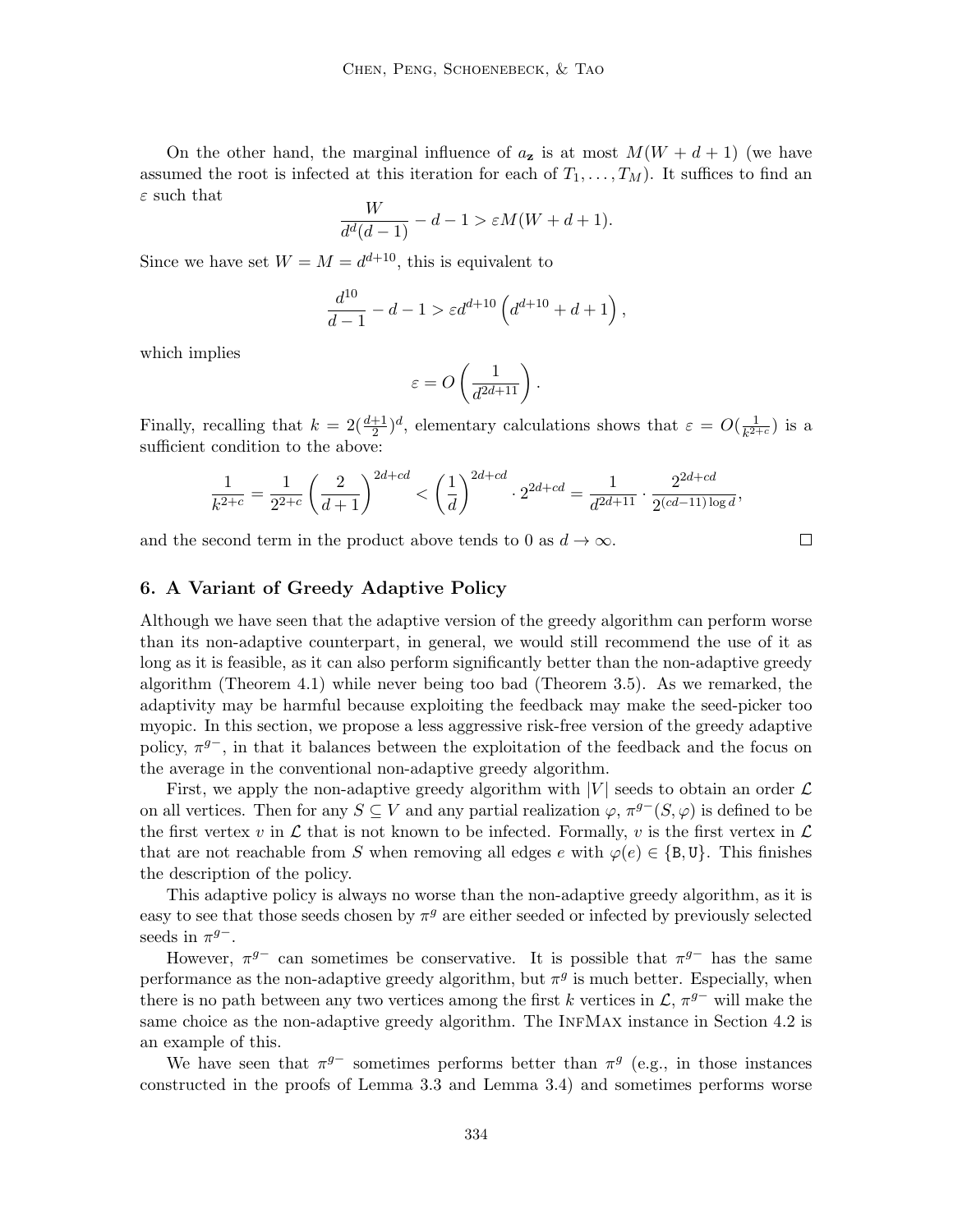than the  $\pi^g$  (e.g., in the instance constructed in Section 4.2). Therefore, given a *particular* INFMAX instance, for deciding which of  $\pi^{g-}$  and  $\pi^g$  to be used (we should never consider the non-adaptive greedy algorithm if adaptivity is available, as it is always weakly worse than  $\pi^{g}$ , we recommend a comparison of the two policies by simulations. Notice that the seed-picker can randomly sample a realization  $\phi$  and simulate the feedback the policy will receive. Thus, given  $I_{G,F}$ , both  $\pi^{g-}$  and  $\pi^g$  can be estimated by taking an average over the numbers of infected vertices in a large number of simulations. In the next section, we evaluate the three algorithms—the non-adaptive greedy algorithm, the greedy adaptive policy  $\pi^g$  and the conservative greedy adaptive policy  $\pi^{g-}$ —empirically by experiments on social networks in our daily lives.

## 7. Empirical Experiments

In this section, we compare the three algorithms—the non-adaptive greedy algorithm, the greedy adaptive policy  $\pi^g$  and the conservative greedy adaptive policy  $\pi^{g-}$ —empirically by experiments on the social networks in our daily lives. Below is a quick summary of the results obtained from our experiments.

- 1. The greedy adaptive policy  $\pi^g$  outperforms the conservative greedy adaptive policy  $\pi^{g-}$  and the non-adaptive greedy algorithm in most scenarios.
- 2. The conservative greedy adaptive policy  $\pi^{g-}$  always outperforms the non-adaptive greedy algorithm.
- 3. Occasionally, the greedy adaptive policy  $\pi^g$  is outperformed by the conservative adaptive policy  $\pi^{g-}$ , or even the non-adaptive greedy algorithm.

Notice that our results in Section 3 support the third observation, and the second observation follows easily from our definition of  $\pi^{g-}$  in the last section.

In the proofs of Lemma 3.3 and Lemma 3.4 in Sect. 3.1, we have constructed two graphs where the greedy adaptive policy performs worse than the non-adaptive greedy algorithm. We test the performances of the three algorithms empirically on the two graphs in Sect. 7.4.

#### 7.1 Reverse Reachable Sets

In this section, we discuss a popular type of greedy-based algorithm—the reverse-reachableset-based algorithms. Our experiments have also made use of reverse reachable sets.

In all those reverse-reachable-set-based algorithms, including RIS (Borgs et al., 2014),  $TIM<sup>+</sup>$  (Tang et al., 2014), IMM (Tang et al., 2015), EPIC (Han et al., 2018), a sufficient number of reverse reachable sets are sampled. Each reverse reachable set is sampled as follows: first, a vertex  $v$  is sampled uniformly at random; second, sample the live edges in the graph where each vertex chooses a triggering set according to the triggering model (undirected graphs are treated as directed graphs with anti-parallel edges); lastly, the reverse reachable set consists of exactly those vertices from which  $v$  is reachable.

After collecting sufficiently many reverse reachable sets, the algorithms choose  $k$  seeds that attempt to cover as many reverse reachable sets as possible (we say a reverse reachable set is covered if it contains at least 1 seed), and this is done by a greedy maximum coverage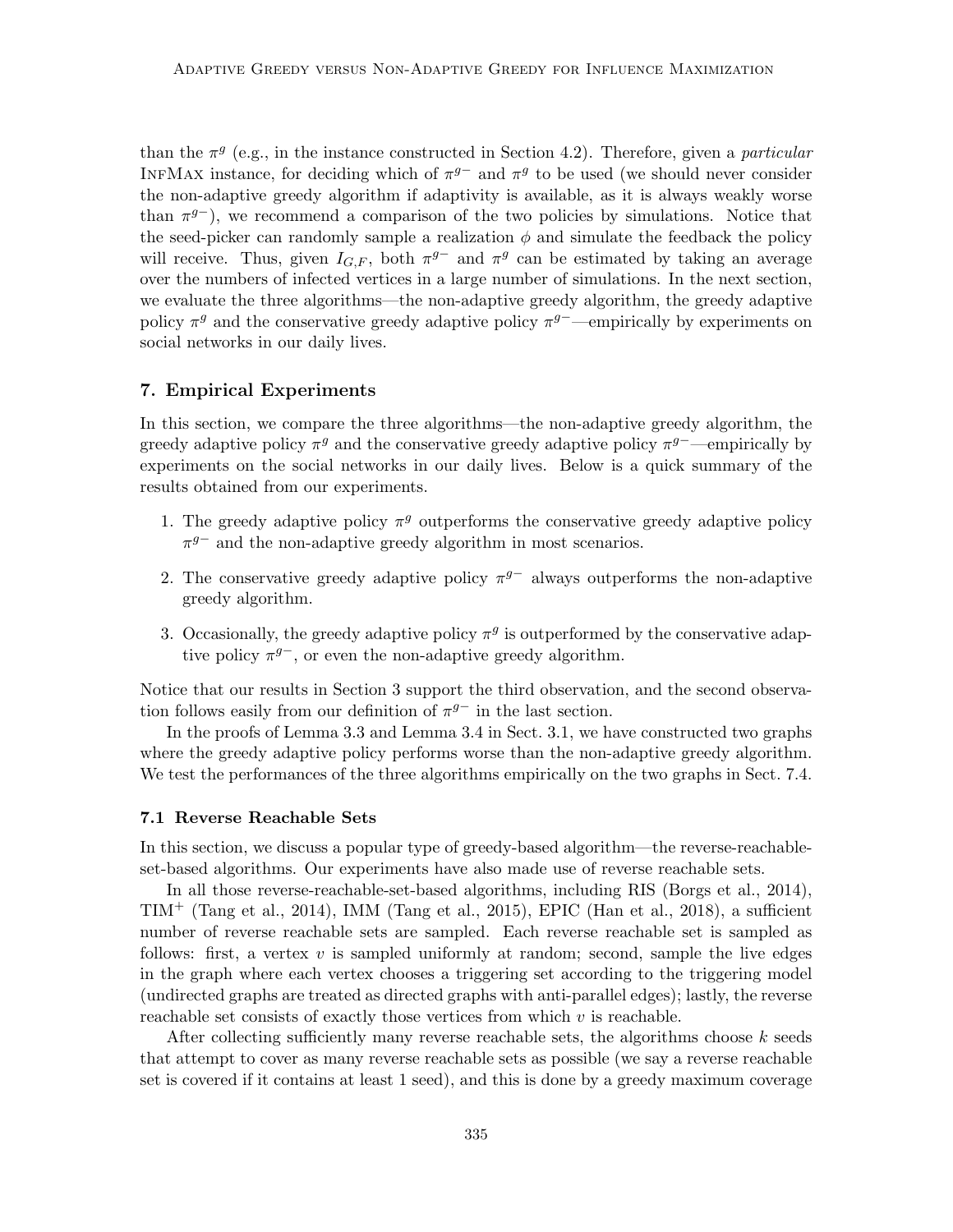| Dataset     | Number of Vertices | Number of Edges | Average Degree |
|-------------|--------------------|-----------------|----------------|
| Nethept     | 15,233             | 31,387          | 4.12           |
| $CA-HepPh$  | 12,008             | 118,505         | 19.73          |
| <b>DBLP</b> | 317,080            | 1,049,866       | 6.62           |
| com-YouTube | 1,134,890          | 2,987,624       | 5.26           |

Table 2: Datasets for experiments

way: iteratively select the seed that maximizes the extra number of reverse reachable sets covered by this seed.

The meat of those reverse-reachable-set-based algorithms is that, given a seed set  $S$ , the probability that a randomly sampled reverse reachable set is covered by  $S$  is exactly the probability that a vertex selected uniformly at random from the graph is infected by S. Therefore, when sufficiently many reverse reachable sets are sampled, the fraction of the reverse reachable sets covered by S is a good approximation to  $\sigma(S)/|V|$ .

#### 7.2 Experiments Setup

We implement the experiments on four undirected graphs, shown in Table 2. All of our datasets come from (Leskovec & Krevl, 2014), and these networks are also popular choices in other empirical work. We implement the three algorithms with  $k = 200$  seeds.

For the diffusion model, we implement both ICM and LTM. For ICM, the weight of each edge is set to 0.01. For LTM, each undirected edge  $(u, v)$  is viewed as two anti-parallel directed edges such that  $w(u, v) = 1/\deg(v)$  and  $w(v, u) = 1/\deg(u)$ . For each dataset, we sample three realizations  $\phi_1, \phi_2, \phi_3$  as the "ground-truth". Therefore, a total of six experiments are performed for each dataset: the two models ICM and LTM for each of the three realizations. For each of those six experiments, when a seed s is chosen, all vertices that are reachable from s in the ground-truth realization are considered infected, and given as the feedback. In particular, we consider the full-adoption feedback in our experiments.

To implement the three algorithms, we sample 1,000,000 reverse reachable sets, and perform the greedy maximum coverage algorithm described in the last sub-section which iteratively selects the seed that maximizes the number of extra reverse reachable sets covered by this seed. We iteratively select seeds in this way until a sufficient number of seeds are selected (we decided to select 10,000 seeds, which turns out to be sufficient), and we ordered them in a list. Naturally, the non-adaptive greedy algorithm choose the first  $k = 200$  seeds in this list. The conservative greedy adaptive policy iteratively select the first not-yet-selected seed in the list that is not known to be infected, as described in Section 6.

As for the greedy adaptive policy, the first seed is the same as the one for non-adaptive greedy algorithm and the conservative greedy adaptive policy. In each future iteration, the vertices that are infected (given as the feedback) are removed from the graph, and 1,000,000 new reverse reachable sets are sampled on the remainder graph. Notice that, for LTM, the degrees of the vertices in the remainder graph may decrease, which increases the weights of the incoming edges of these vertices. Then, a seed that covers a maximum number of reverse reachable sets is selected as the next seed.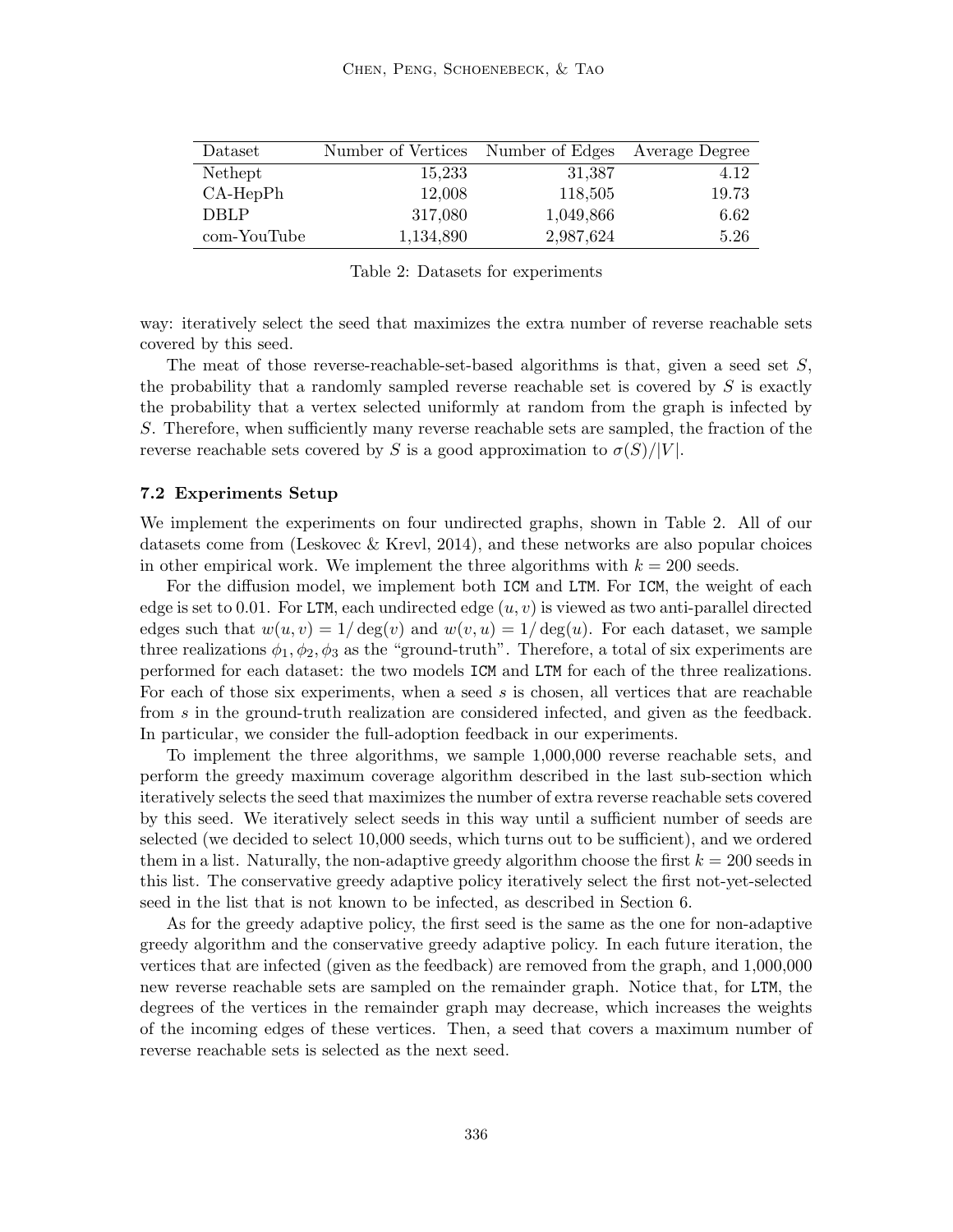We remark that removing infected vertices from the graph and sampling reverse reachable sets on the remainder graph is the correct way to implement the algorithm. Since we are considering the full-adoption feedback, we know that there is no directed live edge from an infected vertex to an uninfected vertex, for otherwise the uninfected vertex should have been infected. When sampling the reverse reachable set, the triggering set of any uninfected vertex should not intersect with any infected vertex. Given an arbitrary uninfected vertex v and letting X be the set of all infected vertices, v should include each vertex in  $\Gamma(v) \setminus X$ to its triggering set with probability  $0.01$  independently under ICM, and v should include exactly one vertex chosen uniformly at random in  $\Gamma(v) \setminus X$  to its triggering set under LTM. Consequently, for both ICM and LTM, we can and we should remove those infected vertices from the graph and sample reverse reachable sets in the remainder graph.

#### 7.3 Results

As we mentioned, for each dataset, we have six figures corresponding to ICM and LTM for each of the three realizations  $\phi_1, \phi_2, \phi_3$ . In each figure, the x-axis is the number of seeds, and the y-axis is the number of infected vertices in the realization. The three curves correspond to the outcomes of the three algorithms. Figure 1, 2, 3 and 4 correspond to the datasets Nethept, CA-HepPh, DBLP, and com-YouTube respectively. The three observations mentioned at the beginning of this section can be easily observed from the figures.

#### 7.4 Experiments on Graphs Constructed in Sect. 3.1

For ICM, based on the construction in the proof of Lemma 3.3, we build five graphs with the parameter W set to  $10k^{2k}(k-1)$  and the parameter k set to  $10, 15, 20, 25$  and 30 respectively. We implement the experiment with weighted vertices (see Remark 3.2). That is, we set the weight of the vertex u to be W instead of creating  $W-1$  vertices that are connected from u. The expected number of infections for a given seed set is evaluated with 10,000 Monte Carlo simulations. Notice that all the edges in our construction have weight 1 except for the edge  $(s, t)$ , which has weight 1/k. Thus, there can be only two possible realizations  $\phi_{(s,t)}$  and  $\phi_{\neg(s,t)}$  where the edge  $(s,t)$  is live and blocked respectively. In addition,  $\phi_{(s,t)}$  and  $\phi_{\neg(s,t)}$ are realized with probability  $1/k$  and  $1 - 1/k$  respectively. For the greedy adaptive policy, we test the performances of the policy on both graphs, and the overall performance is then given by the weighted average. In all the tests, the non-adaptive greedy algorithm selects the seed set  $\{s, u_1, \ldots, u_k\}$  and the greedy adaptive policy selects the seed set  $\{s, v_1, \ldots, v_t\},$ exactly as we predicted in the proof of Lemma 3.3. Since each vertex  $\{s, u_1, \ldots, u_k\}$  has in-degree 0, the seeds selected by the non-adaptive greedy algorithm cannot infect each other. Therefore, the conservative greedy adaptive policy selects exactly the same seed set as the non-adaptive greedy algorithm, and we omit the test for the conservative greedy adaptive policy. The experimental results are shown in Table 3. The first two rows show the expected numbers of infected vertices for the two algorithms, and the last row shows the ratios between the performance of the greedy adaptive policy and the performance of the non-adaptive greedy algorithm. We can see that the greedy adaptive policy performs worse than its non-adaptive counterpart in all cases, and the gap becomes larger as the size of the graph grows (with  $k$  increasing).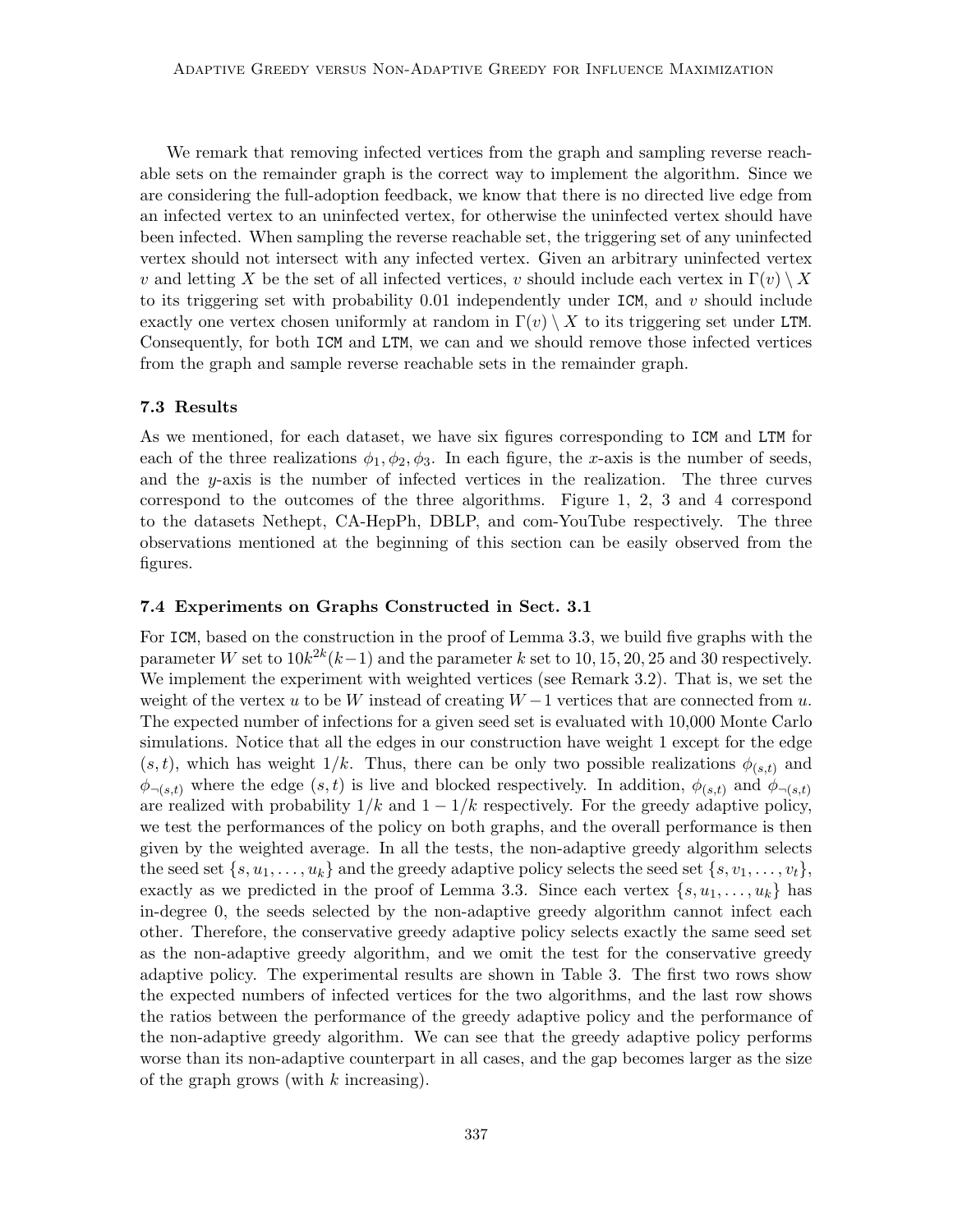| k,                                                                                                                              |                        | 15                     | 20    | 25                                                                   | 30    |
|---------------------------------------------------------------------------------------------------------------------------------|------------------------|------------------------|-------|----------------------------------------------------------------------|-------|
| non-adaptive $1.426 \times 10^{23}$ $5.607 \times 10^{38}$ $5.413 \times 10^{55}$ $5.855 \times 10^{73}$ $4.418 \times 10^{92}$ |                        |                        |       |                                                                      |       |
| adaptive                                                                                                                        | $1.176 \times 10^{23}$ | $4.338 \times 10^{38}$ |       | $4.030 \times 10^{55}$ $4.247 \times 10^{73}$ $3.144 \times 10^{92}$ |       |
| gap                                                                                                                             | 0.825                  | 0.774                  | 0.744 | 0.725                                                                | 0.712 |

Table 3: The results for ICM with the graph in Lemma 3.3.

For LTM, based on the construction in the proof of Lemma 3.4, we build three graphs with the parameter W set to  $10k^{2k}(k-1)$  and the parameter k set to 10, 15, 20 respectively. For each k, we randomly sample k realizations  $\phi_1, \ldots, \phi_k$ . Since t has two incoming edges  $(s, t)$  and  $(v_1, t)$  with weights  $1/k$  and  $1 - 1/k$  respectively, we let  $(s, t)$  appears in  $\phi_1$  and  $(v_1, t)$  appears in  $\phi_2, \ldots, \phi_k$ . (Recall that the greedy adaptive policy will select seeds that are of worse quality than the non-adaptive greedy algorithm in the case it receives the feedback that  $(s, t)$  is blocked.) The remaining edges are sampled randomly based on LTM in each  $\phi_i$ .

We observe that the non-adaptive greedy algorithm always selects  $\{s, u_1, \ldots, u_k\}$  as we expected. However, for the greedy adaptive policy, it sometimes selects the "bad" seed set  $\{s, v_1, \ldots, v_k\}$  as predicted in the proof of Lemma 3.4, and it sometimes selects the "good" seed set  $\{s, u_1, \ldots, u_k\}$ . The chance it selects the bad seed set (i.e., more accurately reflects our prediction) becomes higher when the number of Monte-Carlo simulations increases. This is natural: when the number of Monte Carlo simulations increases, the greedy adaptive policy is more likely to choose the locally optimal seed at each iteration; if it does, it will lead to a "bad" seed set. On the other hand, with less Monte Carlo simulations, the policy sometimes chooses a locally sub-optimal seed, which is actually beneficial in that it deviates from the "path" leading to a "bad" seed set. To be more specific, we have seen that, after selecting s as the first seed, if we receive the feedback that t is not infected by s, the marginal influence of  $v_1$  is slightly larger than any of  $u_1, \ldots, u_k$ . The choice of the second seed is pivotal: we reach a "bad" seed set if we select  $v_1$  as the second seed, and we reach a "good" seed set if  $u_1$  is selected. The policy will select  $v_1$  as the second seed only when its marginal influence is greater than all of  $u_1, \ldots, u_k$ . However, this theoretical fact is not always empirically observed due to the errors in the Monte Carlo estimation.

The experimental results for  $k = 10, 15, 20$  with various numbers of Monte Carlo simulations are shown in Table 4. We can see that the gap becomes larger when the number of Monte Carlo simulations increases (with the only exception where  $k = 15$  with  $10^6$  Monte Carlo simulations). Again, since the non-adaptive greedy algorithm always selects the seed set  $\{s, u_1, \ldots, u_k\}$  and the vertices in this set have in-degree 0, the conservative greedy adaptive policy always selects the same seed set, and we omit the corresponding results.

In conclusion, we have observed that the greedy adaptive policy, to different extents, consistently performs worse than the non-adaptive greedy algorithm (as well as the conservative greedy adaptive policy) in the graphs we constructed in Lemma 3.3 and Lemma 3.4. We have empirically verified our theoretical postulation that the greedy adaptive policy can perform worse than the non-adaptive greedy algorithm in some special scenarios.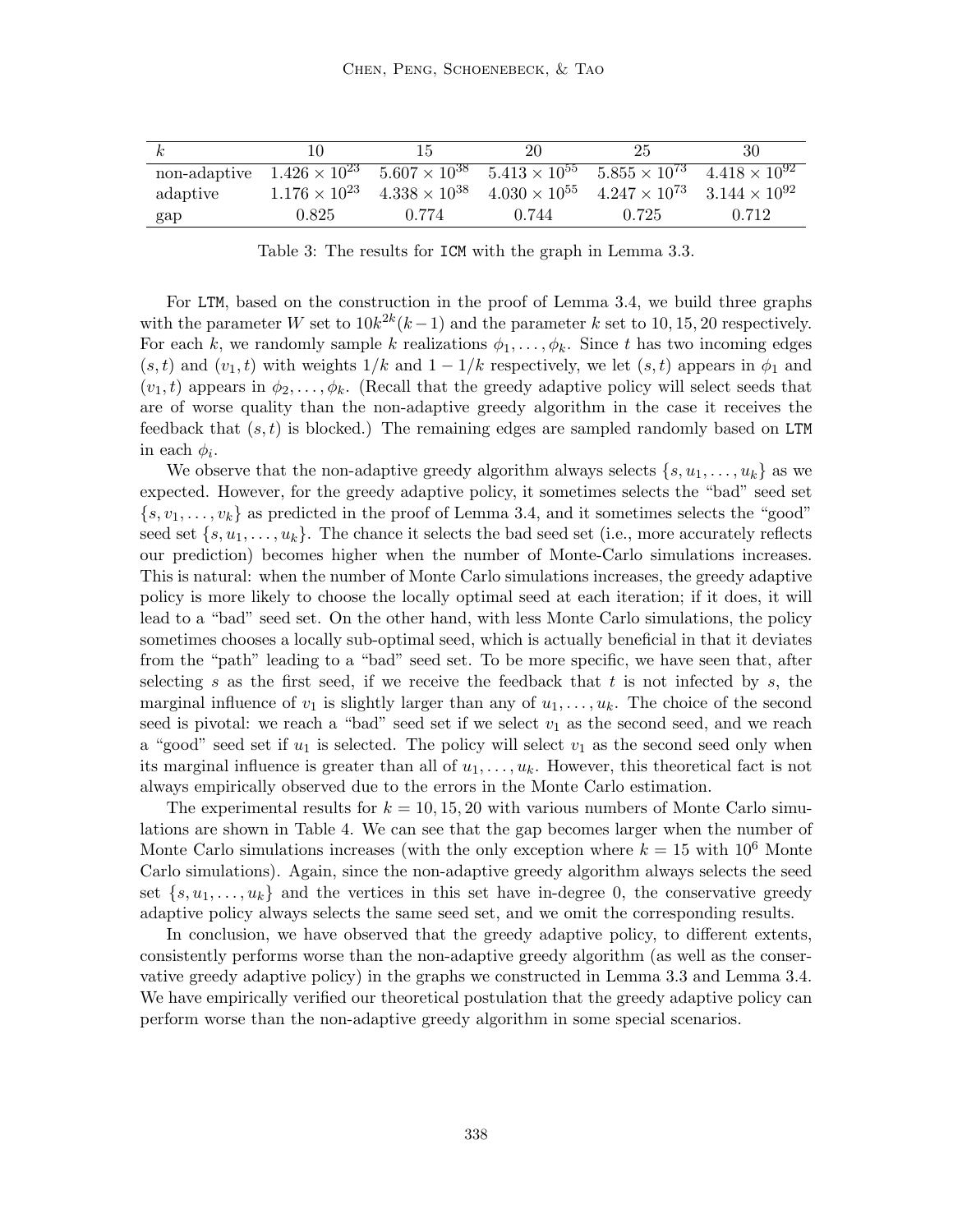

Figure 1: The results for the dataset Nethept. The three rows correspond to the three realizations  $\phi_1, \phi_2, \phi_3$ , the left column is for ICM, and the right column is for LTM.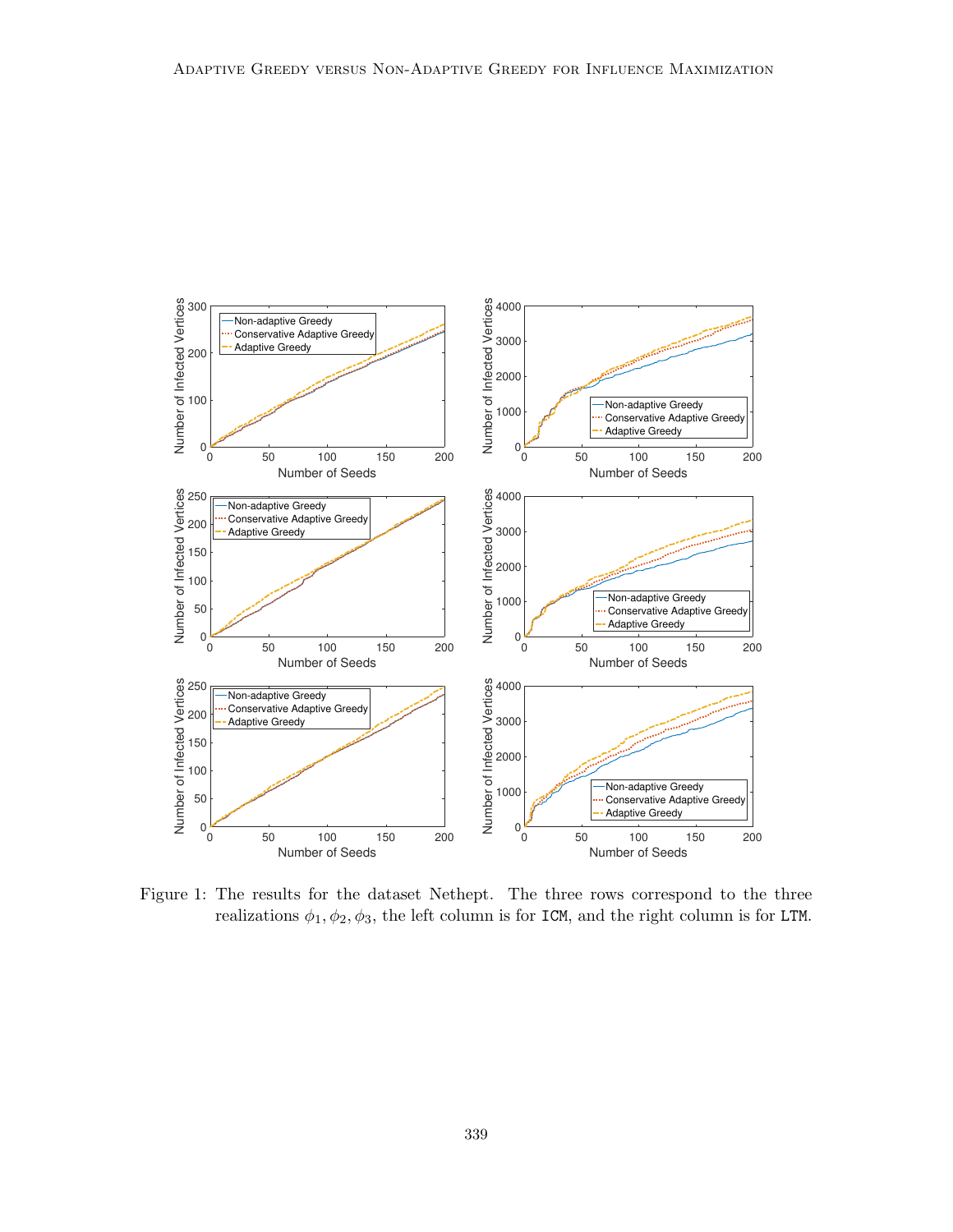

Figure 2: The results for the dataset CA-HepPh. The three rows correspond to the three realizations  $\phi_1, \phi_2, \phi_3$ , the left column is for ICM, and the right column is for LTM.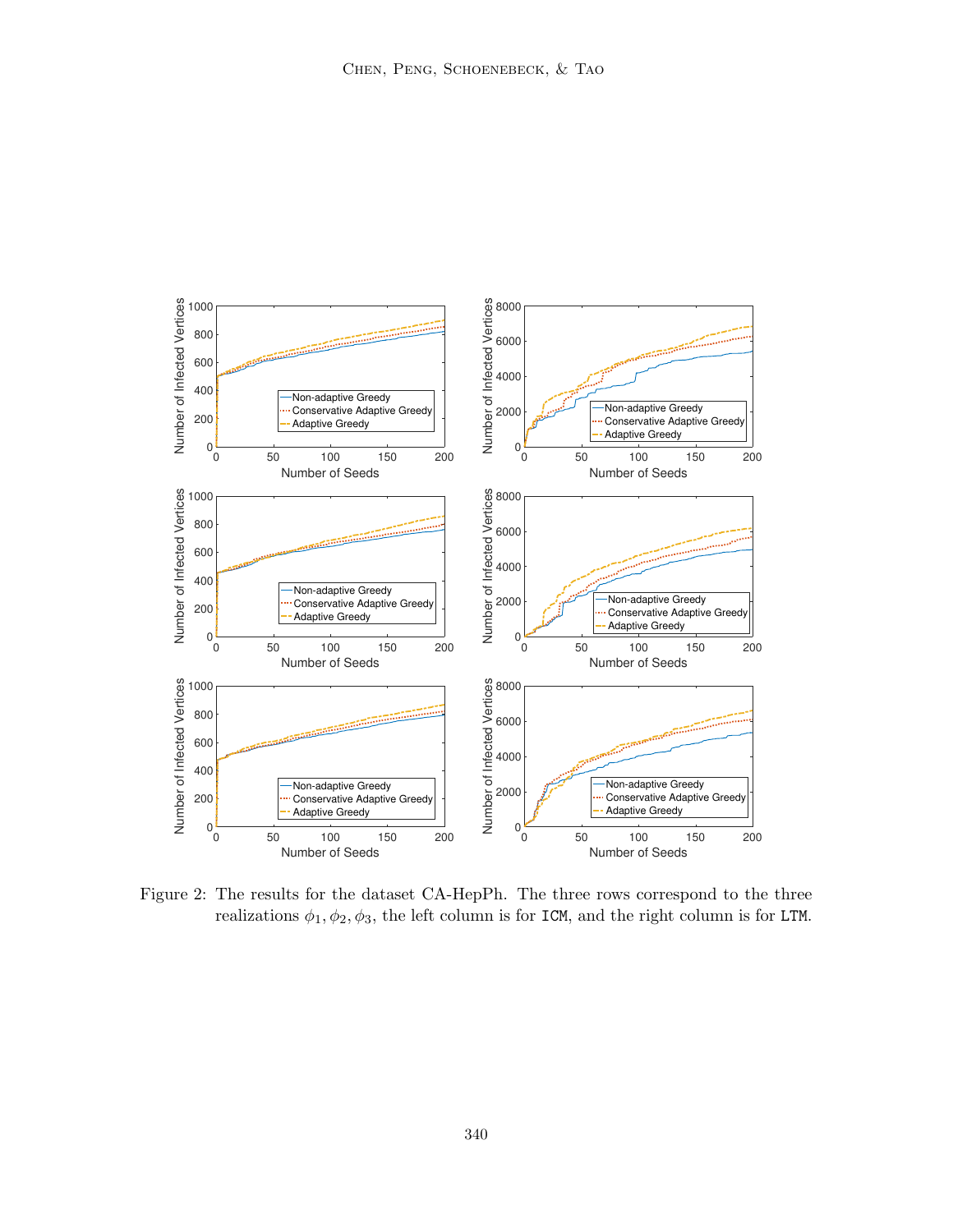

Figure 3: The results for the dataset DBLP. The three rows correspond to the three realizations  $\phi_1, \phi_2, \phi_3$ , the left column is for ICM, and the right column is for LTM.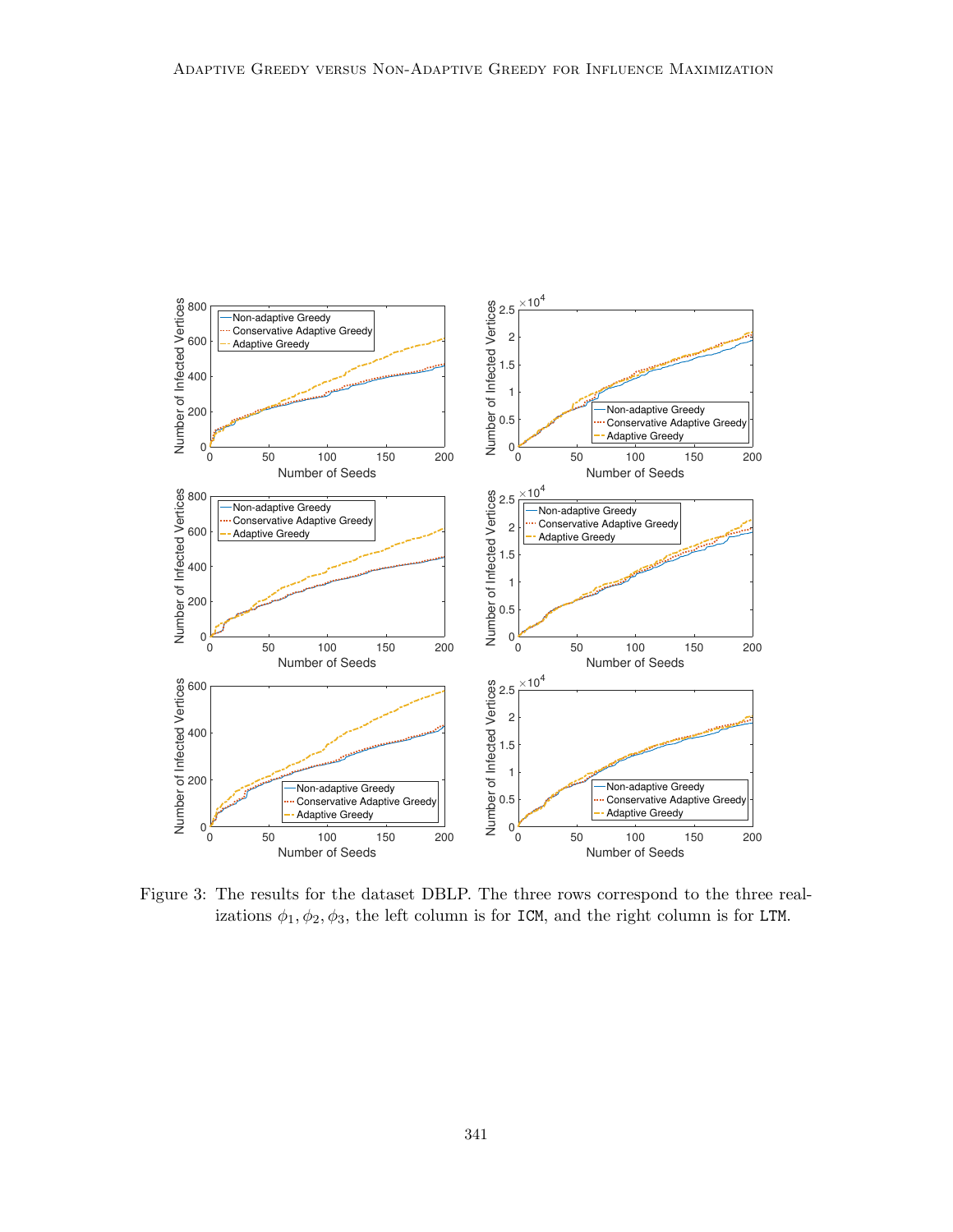

Figure 4: The results for the dataset com-YouTube. The three rows correspond to the three realizations  $\phi_1, \phi_2, \phi_3$ , the left column is for ICM, and the right column is for LTM.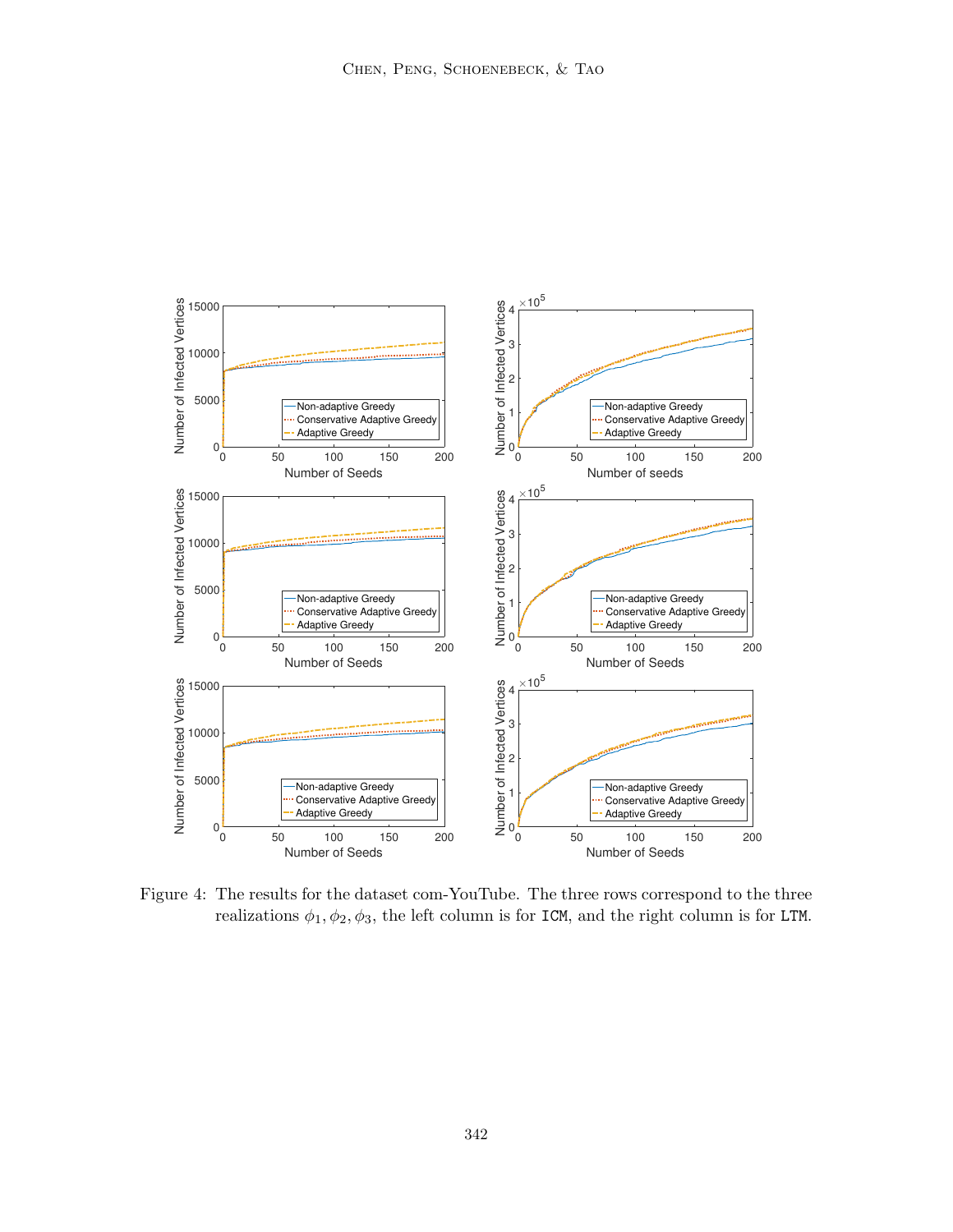| # of MC                  | 10 <sup>2</sup>        | 10 <sup>3</sup>                   | $10^{4}$               | 10 <sup>5</sup>        | 10 <sup>6</sup>        |
|--------------------------|------------------------|-----------------------------------|------------------------|------------------------|------------------------|
| non-adaptive             | $1.422 \times 10^{23}$ | $1.\overline{422 \times 10^{23}}$ | $1.422 \times 10^{23}$ | $1.422 \times 10^{23}$ | $1.422 \times 10^{23}$ |
| adaptive                 | $1.335 \times 10^{23}$ | $1.275 \times 10^{23}$            | $1.146 \times 10^{23}$ | $1.121 \times 10^{23}$ | $1.121 \times 10^{23}$ |
|                          |                        |                                   |                        |                        |                        |
| gap                      | 0.939                  | 0.896                             | 0.806                  | 0.788                  | 0.788                  |
|                          |                        | The results for $k = 10$          |                        |                        |                        |
|                          |                        |                                   |                        |                        |                        |
| # of MC                  | 10 <sup>2</sup>        | $10^3$                            | 10 <sup>4</sup>        | $10^5$                 | $10^6$                 |
| non-adaptive             | $5.602 \times 10^{38}$ | $5.602 \times 10^{38}$            | $5.602 \times 10^{38}$ | $5.602 \times 10^{38}$ | $5.602 \times 10^{38}$ |
| adaptive                 | $5.276 \times 10^{38}$ | $5.212 \times 10^{38}$            | $4.910 \times 10^{38}$ | $4.203 \times 10^{38}$ | $4.241 \times 10^{38}$ |
| gap                      | 0.942                  | 0.930                             | 0.877                  | 0.750                  | 0.757                  |
| The results for $k = 15$ |                        |                                   |                        |                        |                        |
|                          |                        |                                   |                        |                        |                        |
| # of MC                  | $10^{2}$               | $10^3$                            | 10 <sup>4</sup>        | $10^5$                 | $10^6$                 |
| non-adaptive             | $5.411 \times 10^{55}$ | $5.411 \times 10^{55}$            | $5.411 \times 10^{55}$ | $5.411 \times 10^{55}$ | $5.411 \times 10^{55}$ |
| adaptive                 | $5.183 \times 10^{55}$ | $4.864 \times 10^{55}$            | $4.612 \times 10^{55}$ | $4.227 \times 10^{55}$ | $3.924 \times 10^{55}$ |
| gap                      | 0.958                  | 0.899                             | 0.852                  | 0.781                  | 0.725                  |
| The results for $k = 20$ |                        |                                   |                        |                        |                        |

Table 4: The results for LTM with the graph in Lemma 3.4

## 8. Conclusion and Open Problems

We have seen that the infimum of the greedy adaptivity gap is exactly  $(1 - 1/e)$  for ICM, LTM, and general triggering models with both the full-adoption feedback model and the myopic feedback model. We have also seen that the supremum of this gap is infinity for the full-adoption feedback model. One natural open problem is to find the supremum of the greedy adaptivity gap for the myopic feedback model. Another natural open problem is to find the supremum of the greedy adaptivity gap for the more specific ICM and LTM.

The greedy adaptivity gap studied in this paper is closely related to the adaptivity gap studied in the past. Since the non-adaptive greedy algorithm is always a  $(1 - 1/e)$ approximation of the non-adaptive optimal solution, a constant adaptivity gap implies a constant greedy adaptivity gap. For example, the adaptivity gap for ICM with myopic feedback is at most 4 (Peng & Chen, 2019), so the greedy adaptivity gap in the same setting is at most  $\frac{4}{1-1/e}$ . In addition, the greedy adaptive policy is known to achieve a  $(1-1/e)$ approximation to the adaptive optimal solution for ICM with full-adoption feedback (Golovin & Krause, 2011), so the adaptivity gap and the greedy adaptivity gap could either be both constant or both unbounded for ICM with full-adoption feedback model, but it remains open which case is true. The adaptivity gap for ICM with full-adoption feedback, as well as the adaptivity gap for LTM with both feedback models, are all important open problems. We believe these problems can be studied together with the greedy adaptivity gap.

## Acknowledgements

A significantly shorter version of this paper is available in AAAI'20: https://ojs.aaai.org/index.php/AAAI/article/view/5398.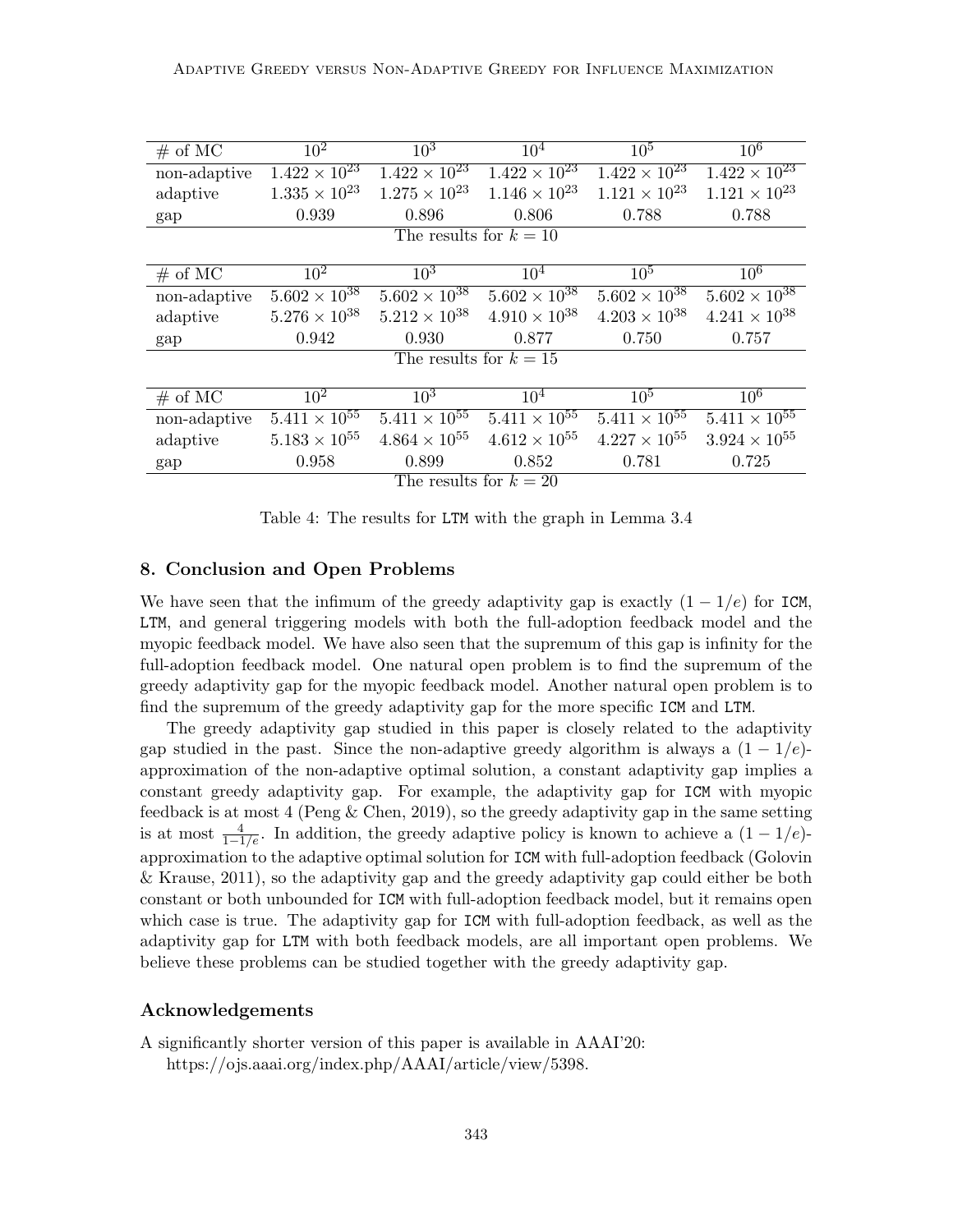Grant Schoenebeck and Biaoshuai Tao are pleased to acknowledge the support of National Science Foundation AitF #1535912 and CAREER #1452915. Biaoshuai Tao is pleased to acknowledge the support of National Natural Science Foundation of China Grant 62102252.

## Appendix A. Original Definitions and Some Intuitions for ICM and LTM

In the original definition,  $ICM$  is defined such that each vertex  $u$  attempts only once to infect each of its not-vet-infected out-neighbor v with probability  $w(u, v)$ .

**Definition A.1.** The *independent cascade model*  $IC_G$  is defined by a directed edge-weighted graph  $G = (V, E, w)$  such that  $w(u, v) \leq 1$  for each  $(u, v) \in E$ . On input seed set  $S \subseteq V$ ,  $IC_G(S)$  outputs a set of infected vertices as follows:

- 1. Initially, only vertices in S are infected.
- 2. In each subsequent round, each vertex u infected in the previous round infects each (not yet infected) out-neighbor v with probability  $w(u, v)$  independently.
- 3. After a round where there is no additional infected vertices,  $IC_G(S)$  outputs the set of infected vertices.

It is straightforward to see that this definition is equivalent to Definition 2.2.

The basic idea behind the original LTM is that the influence from the in-neighbors of a vertex is additive.

**Definition A.2.** The linear threshold model  $LT_G$  is defined by a directed edge-weighted graph  $G = (V, E, w)$  such that  $\sum_{u: u \in \Gamma(v)} w(u, v) \leq 1$  for each  $v \in V$ . On input seed set  $S \subseteq V$ ,  $LT_G(S)$  outputs a set of infected vertices as follows:

- 1. Initially, only vertices in S are infected, and for each vertex v a threshold  $\theta_v$  is sampled uniformly at random from [0, 1] independently.
- 2. In each subsequent round, a vertex v becomes infected if

$$
\sum_{u:u \in \Gamma(v) \text{ and } u \text{ is infected}} w(u,v) \ge \theta_v.
$$

3. After a round where there is no additional infected vertices,  $LT_G(S)$  outputs the set of infected vertices.

Kempe et al. (2003) showed that the definition above is equivalent to Definition 2.3. For an intuition of this, consider a not-yet-infected vertex  $v$  and a set of its infected neighbors  $IN_v \subseteq \Gamma(v)$ . v will be infected by vertices in  $IN_v$  with probability  $\sum_{u: u \in IN_v} w(u, v)$ , as  $Pr(\theta_v \leq \sum_{u:u \in IN_v} w(u,v)) = \sum_{u:u \in IN_v} w(u,v)$ . In the case where v becomes infected, we can attribute its infection to exactly one of its infected neighbors. The infection will be attributed to neighboring infected vertex u with probability equal to  $w(u, v)$  (in which case  $T_v = \{u\}$ . Overall, the probability that v includes an incoming edge from  $\{(u, v) : u \in IN_v\}$ is exactly  $\sum_{u:u\in IN_v} w(u,v)$ .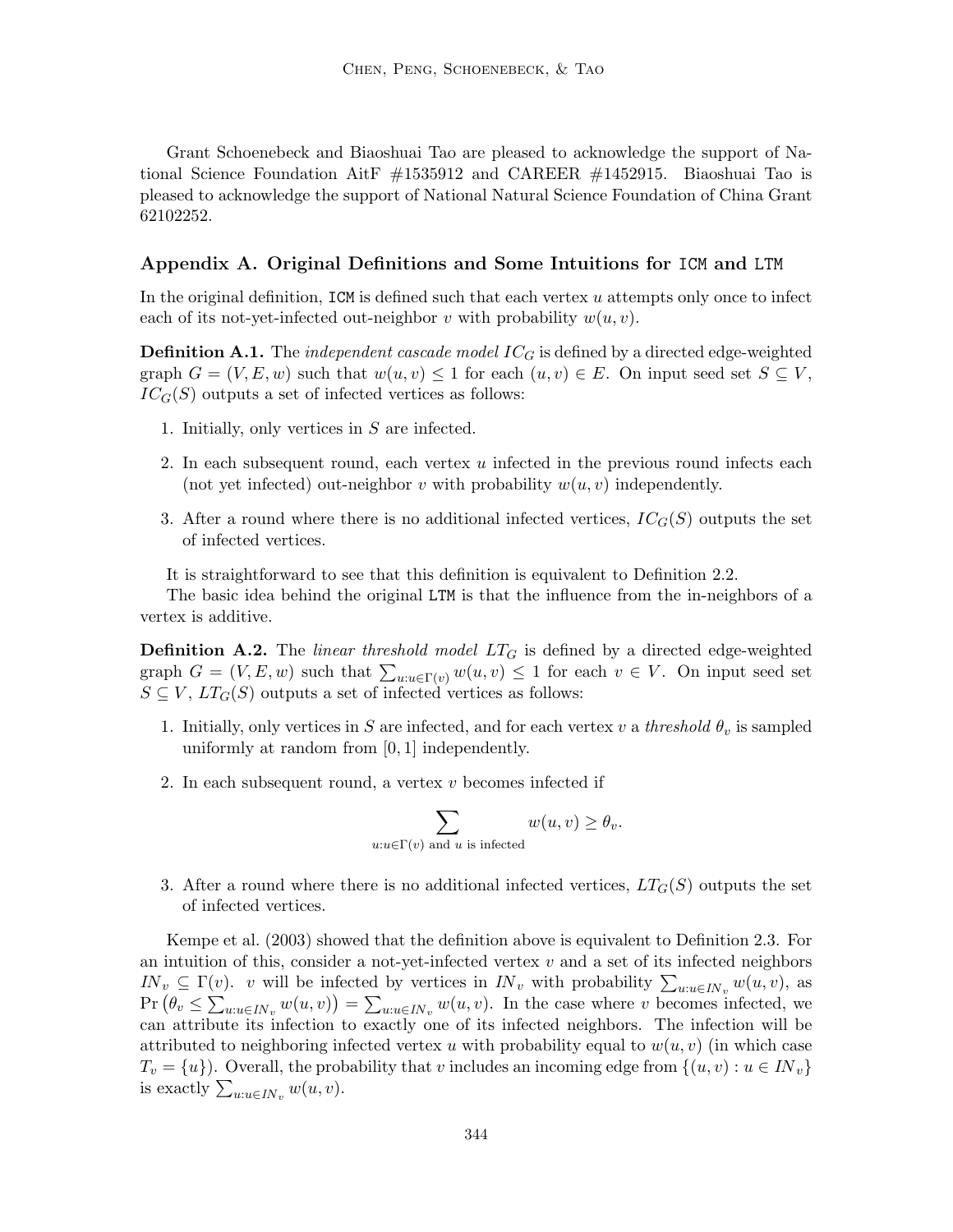## Appendix B. On General Threshold Model

In this section, we show that all our theoretical results in this paper hold for submodular general threshold model, a model that is more general than the triggering model.<sup>4</sup> In Section B.1, we define the general threshold model, and we define the two feedback models, the full-adoption and the myopic, based on the general threshold model. In Section B.2, we justify that all our results in this paper hold for submodular general threshold model. Notice that, however, our empirical results in Section 7 depend on the reverse reachable set technique, which is only compatible with the triggering model.

#### B.1 General Threshold Model and Feedback

**Definition B.1** (Kempe et al. (2003)). The *general threshold model*,  $I_{G,F}$ , is defined by a graph  $G = (V, E)$  and for each vertex v a monotone local influence function  $f_v$ :  $\{0,1\}^{|\Gamma(v)|} \to [0,1]$  with  $f_v(\emptyset) = 0$ . Let  $F = \{f_v \mid v \in V\}$ .

On an input seed set  $S \subseteq V$ ,  $I_{G,F}(S)$  outputs a set of infected vertices as follows:

- 1. Initially, only vertices in S are infected, and for each vertex v the threshold  $\theta_v$  is sampled uniformly at random from the interval (0, 1] independently.
- 2. In each subsequent round, a vertex  $v$  becomes infected if the influence of its infected in-neighbors,  $IN_v \subseteq \Gamma(v)$ , exceeds its threshold:  $f_v(IN_v) \geq \theta_v$ .
- 3. After a round where no additional vertices are infected, the set of infected vertices is the output.

 $I_{G,F}$  in Definition B.1 can be viewed as a random function  $I_{G,F}: \{0,1\}^{|V|} \to \{0,1\}^{|V|}$ . In addition, if the thresholds of all the vertices are fixed, this function becomes deterministic. Correspondingly, we define a *realization* of a graph  $G = (V, E)$  as a function  $\phi : V \to$  $(0, 1]$  which encodes the thresholds of all vertices. Let  $I_{G,F}^{\phi} : \{0,1\}^{|V|} \to \{0,1\}^{|V|}$  be the deterministic function corresponding to the general threshold model  $I_{G,F}$  with vertices' thresholds following realization  $\phi$ . We will interchangeably consider  $\phi$  as a function defined above or a |V| dimensional vector in  $(0,1)^{|V|}$ , and we write  $\phi \sim (0,1)^{|V|}$  to mean a random realization is sampled such that each  $\theta_v$  is sampled uniformly at random and independently as it is in Definition B.1.

Like the triggering model, the general threshold model also captures the independent cascade and linear threshold models.

- ICM is a special case of the general threshold model  $I_{G,F}$  where  $G = (V, E, w)$  is an edge-weighted graph with  $w(u, v) \in (0, 1]$  for each  $(u, v) \in E$  and  $f_v(N_v) =$  $1 - \prod_{u \in \mathit{IN}_v} (1 - w(u, v))$  for each  $f_v \in \mathit{F}$ .
- LTM is a special case of the general threshold model  $I_{G,F}$  where  $G = (V, E, w)$  is an edge-weighted graph with  $w(u, v) > 0$  for each  $(u, v) \in E$  and  $\sum_{u \in \Gamma(v)} w(u, v) \leq 1$  for each  $v \in V$  and  $f_v(IN_v) = \sum_{u \in IN_v} w(u, v)$  for each  $f_v \in F$ .

<sup>4.</sup> In particular, a diffusion model that is captured by the general threshold model with submodular local influence functions but not the triggering model, named decreasing cascade model, was discovered in the full version of (Kempe et al., 2003); this indicates that even the general threshold model with submodular local influence functions is strictly more general than the triggering model. Salek et al. (2010) completely characterized the necessary and sufficient condition under which a general threshold model can be captured by a triggering model.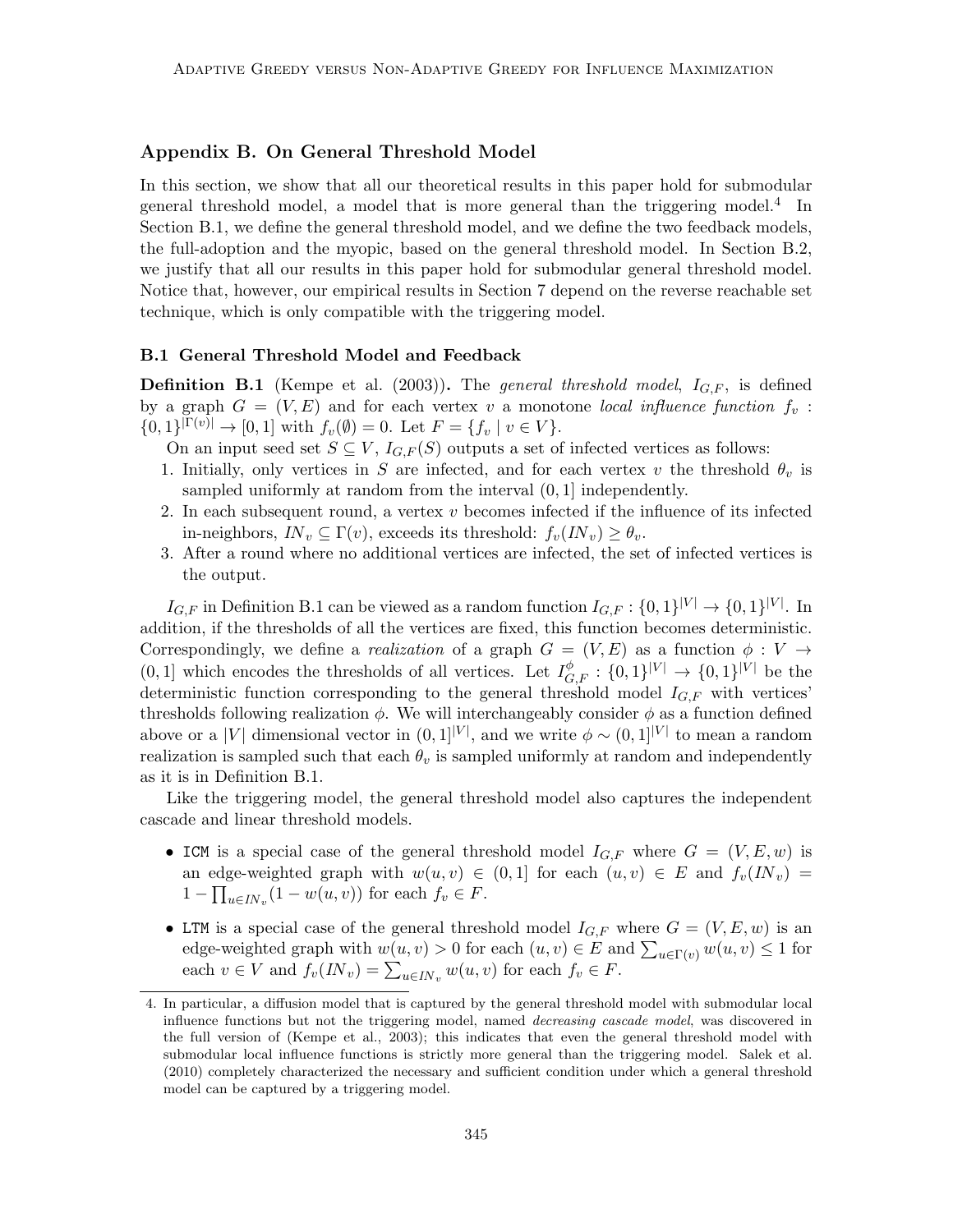Given a general threshold model  $I_{G,F}$ , the global influence function is then defined as  $\sigma_{G,F}(S) = \mathbb{E}_{\phi \sim (0,1]^{|V|}}[|I_{G,F}^{\phi}(S)|].$  Mossel and Roch (2010) showed that  $\sigma(\cdot)$  is monotone and submodular if each  $f_v(\cdot)$  is monotone and submodular. We normally say that a general threshold model  $I_{G,F}$  is submodular if each  $f_v \in F$  is submodular. Notice that this implies  $\sigma(\cdot)$  is submodular.

In the remaining part of this section, we define the full-adoption feedback model and the myopic feedback model corresponding to the general threshold model.

When the seed-picker sees that a vertex  $v$  is not infected ( $v$  may be a vertex adjacent to  $I_{G,F}^{\phi}(S)$  in the full-adoption feedback model, or a vertex adjacent to  $S$  in the myopic feedback model), the seed-picker has certain partial information about  $v$ 's threshold. Specifically, let  $IN<sub>v</sub>$  be v's infected in-neighbors that are observed by the seed-picker. By seeing that v is not infected, the seed-picker knows that the threshold of v is in the range  $(f_v(N_v), 1]$ , and the posterior distribution of  $\theta_v$  is the uniform distribution on this range.

Let the *level* of a vertex v, denoted by  $o_v$ , be a value which either equals a character  $\checkmark$  indicating that it is infected, or a real value  $\vartheta_v \in [0,1]$  indicating that  $\theta_v \in (\vartheta_v,1]$ . Let  $O = \{\checkmark\} \cup [0,1]$  be the space of all possible levels. A partial realization  $\varphi$  is a function specifying a level for each vertex:  $\varphi: V \to O$ . We say that a partial realization  $\varphi$  is consistent with the full realization  $\phi$ , denoted by  $\phi \simeq \varphi$ , if  $\phi(v) > \varphi(v)$  for any  $v \in V$  such that  $\varphi(v) \neq \checkmark$ .

**Definition B.2.** Given a general threshold model  $I_{G=(V,E),F}$  with a realization  $\phi$ , the fulladoption feedback is a function  $\Phi_{G,F,\phi}^{\dagger}$  mapping a seed set  $S \subseteq V$  to a partial realization  $\varphi$ such that

- $\varphi(v) = \checkmark$  for each  $v \in I_{G,F}^{\phi}(S)$ , and
- $\varphi(v) = f_v(I_{G,F}^{\phi}(S) \cap \Gamma(v))$  for each  $v \notin I_{G,F}^{\phi}(S)$ .

**Definition B.3.** Given a general threshold model  $I_{G=(V,E),F}$  with a realization  $\phi$ , the myopic feedback is a function  $\Phi_{G,F,\phi}^{\mathfrak{m}}$  mapping a seed set  $S \subseteq V$  to a partial realization  $\varphi$ such that

- $\varphi(v) = \checkmark$  for each  $v \in S$ , and
- for each  $v \notin S$ ,  $\varphi(v) = \checkmark$  if  $f_v(S \cap \Gamma(v)) \ge \varphi(v)$ , and  $\varphi(v) = f_v(S \cap \Gamma(v))$  if  $f_v(S \cap \Gamma(v)) < \phi(v)$ .

Notice that, in both definitions above, a vertex  $v$  that does not have any infected neighbor (i.e.,  $v \notin S$  such that  $I_{G,F}^{\phi}(S) \cap \Gamma(v) = \emptyset$  for the full-adoption feedback model or  $S \cap \Gamma(v) = \emptyset$  for the myopic feedback model) always satisfies  $\varphi(v) = 0$ , as  $f_v(\emptyset) = 0$  by Definition B.1.

After properly defining the two feedback models, the definition of the adaptive policy  $\pi$ , as well as the definitions of the functions  $\mathcal{S}^{\mathfrak{f}}(\cdot,\cdot,\cdot),\mathcal{S}^{\mathfrak{m}}(\cdot,\cdot),\sigma^{\mathfrak{f}}(\cdot,\cdot),\sigma^{\mathfrak{m}}(\cdot,\cdot)$ , are exactly the same as they are in Section 2.2. The definitions of the adaptivity gap and the greedy adaptivity gap are also the same as they are in Section 2.3.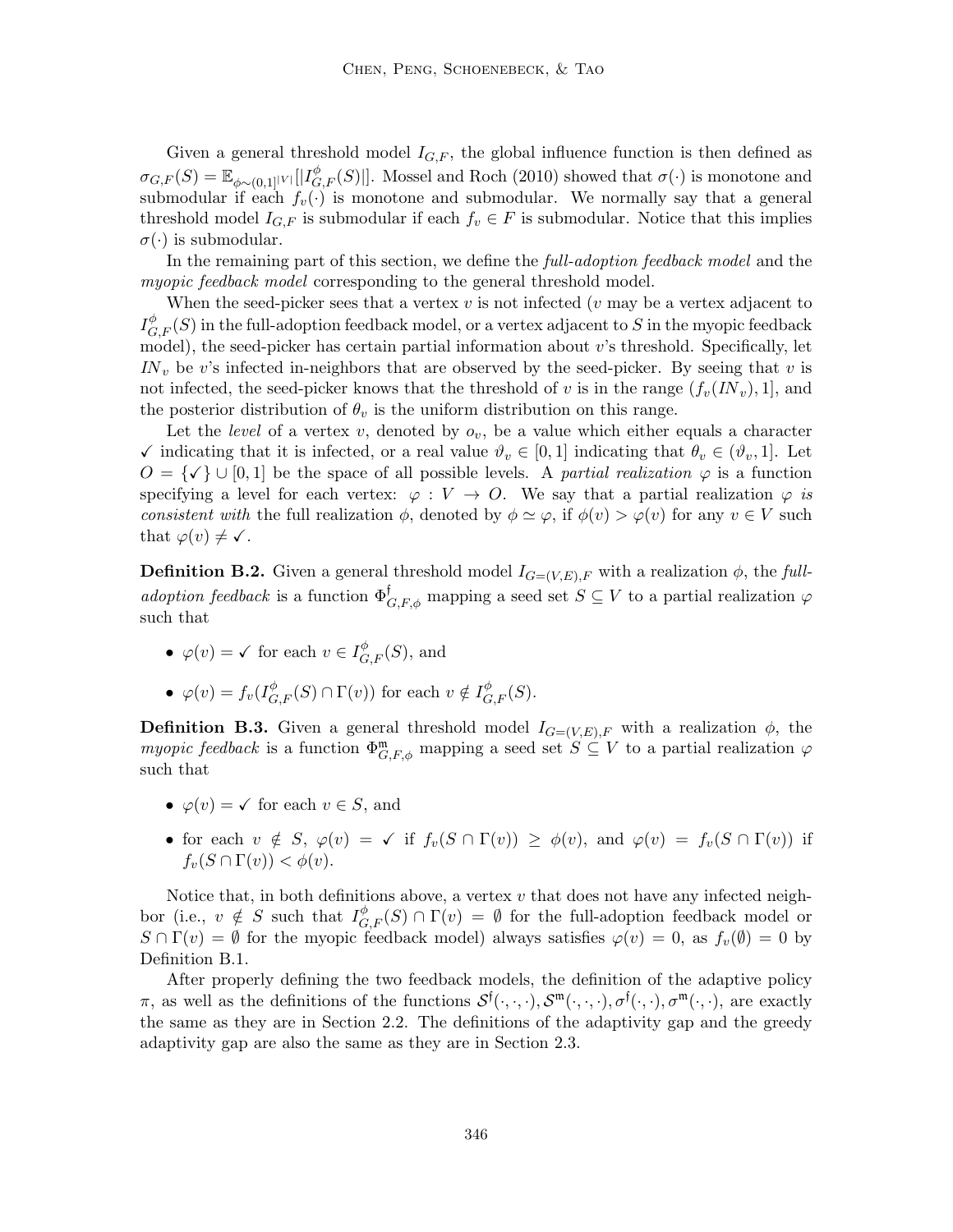#### B.2 Extending of Our Results to General Threshold Model

We will show in this section that all our results can be extended to the submodular general threshold model. Recall that a general threshold model is submodular means that all the local influence functions  $f_v$ 's are submodular. In this section, whenever we write  $I_{G,F}$ , we refer to the general threshold model in Definition B.1, not the triggering model in Definition 2.1.

#### B.2.1 Infimum of Greedy Adaptivity Gap

Theorem 3.1 is extended as follows.

Theorem B.4. For the full-adoption feedback model,

$$
\inf_{G,F,k: I_{G,F} \text{ is ICM}} \frac{\sigma^{\mathfrak{f}}(\pi^g, k)}{\sigma(S^g(k))} = \inf_{G,F,k: I_{G,F} \text{ is ITM}} \frac{\sigma^{\mathfrak{f}}(\pi^g, k)}{\sigma(S^g(k))}
$$

$$
= \inf_{G,F,k: I_{G,F} \text{ is submodular}} \frac{\sigma^{\mathfrak{f}}(\pi^g, k)}{\sigma(S^g(k))} = 1 - \frac{1}{e}.
$$

The same result holds for the myopic feedback model.

Recall that Theorem 3.1 can be easily implied by Lemma 3.3, Lemma 3.4 and Theorem 3.5. Since Lemma 3.3 and Lemma 3.4 are for specific models ICM and LTM which are compatible with both the triggering model and the general threshold model, their validity here is clear. Following the same arguments, Theorem B.4 can be implied by Lemma 3.3, Lemma 3.4 and the following theorem which is the counterpart to Theorem 3.5.

**Theorem B.5.** If  $I_{G,F}$  is a submodular general threshold model, then we have both

$$
\sigma^{\mathfrak{f}}(\pi^g, k) \ge \left(1 - \frac{1}{e}\right) \max_{S \subseteq V, |S| \le k} \sigma(S) \qquad and \qquad \sigma^{\mathfrak{m}}(\pi^g, k) \ge \left(1 - \frac{1}{e}\right) \max_{S \subseteq V, |S| \le k} \sigma(S).
$$

Similar to the proof of Theorem 3.5, Theorem B.5 can be proved by showing the three propositions: Proposition 3.6, Proposition 3.7 and Proposition 3.8. It is straightforward to check that Proposition 3.7 and Proposition 3.8 hold for the general threshold model with exactly the same proofs. Now, it remains to extend Proposition 3.6 to the general threshold model, which is restated and proved below.

**Proposition B.6.** Given a submodular general threshold model  $I_{G,F}$ , any  $S \subseteq V$ , any feedback model (either full-adoption or myopic) and any partial realization  $\varphi$  that is a valid feedback of S (i.e.,  $\exists \phi : \varphi = \Phi_{G,F,\phi}^{\dagger}(S)$  or  $\exists \phi : \varphi = \Phi_{G,F,\phi}^{\mathfrak{m}}(S)$ , depending on the feedback model considered), the function  $\mathcal{T}: \{0,1\}^{|V|} \to \mathbb{R}_{\geq 0}$  defined as  $\mathcal{T}(X) = \mathbb{E}_{\phi \simeq \varphi} [|I_{G,F}^{\phi}(S \cup X)|]$ is submodular.

*Proof.* Fix a feedback model,  $S \subseteq V$  and  $\varphi$  that is a valid feedback of S. Let  $T = \{v \mid$  $\varphi(v) = \checkmark$  be the set of infected vertices indicated by the feedback of S. We consider a new general threshold model  $I_{G',F'}$  defined as follows:

•  $G'$  is obtained by removing vertices in T from  $G$  (and the edges connecting from/to vertices in  $T$  are also removed);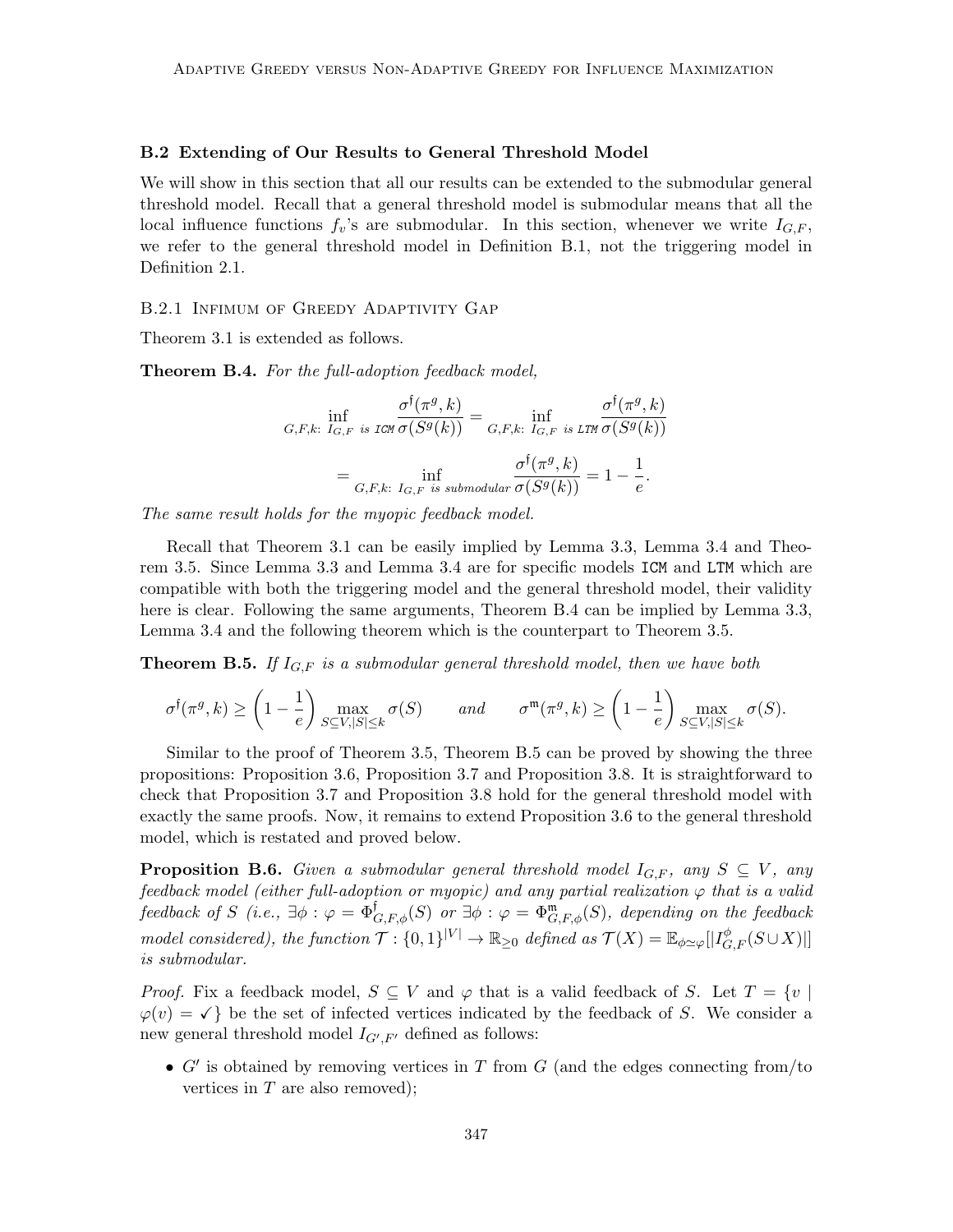• For any  $v \in V' = V \setminus T$ ,  $\Gamma(v) \cap T$  is the set of in-neighbors of v that are removed. Define  $f'_v(Y) = \frac{f_v((\Gamma(v) \cap T) \cup Y) - \varphi(v)}{1 - \varphi(v)}$  for each subset Y of v's in-neighbors in the new graph  $G'$ :  $Y \subseteq \Gamma(v) \cap V'$ .

Notice that  $f'_v$  is a valid local influence function.  $f'_v$  is clearly monotone. For each  $v \in V'$ , we have  $\varphi(v) = f_v(\Gamma(v) \cap T)$ , as this is exactly the feedback received from the fact that v has not yet infected. It is then easy to see that  $f'_v$  is always non-negative and  $f'_v(\emptyset) = 0$ .

A simple coupling argument can show that

$$
\mathop{\mathbb{E}}_{\phi \simeq \varphi} \left[ \left| I_{G,F}^{\phi}(S \cup X) \right| \right] = \sigma_{G',F'}(X \setminus T) + |T|.
$$
\n(15)

To define the coupling, for each  $v \in V'$ , the threshold of v in  $G, \theta_v$ , is coupled with the threshold of v in  $G'$  as  $\theta'_v = \frac{\theta_v - \varphi(v)}{1 - \varphi(v)}$  $\frac{\partial v - \varphi(v)}{\partial x - \varphi(v)}$ . This is a valid coupling: by  $\phi \simeq \varphi$ , we know that  $\theta_v$  is sampled uniformly at random from  $(\varphi(v), 1]$ , which indicates that the marginal distribution of  $\theta'_{v}$  is the uniform distribution on  $(0,1]$ , which makes  $I_{G',F'}$  a valid general threshold model.

Under this coupling, on the vertices V', the cascade in G with seeds  $S \cup X$  and partial realization  $\varphi$  is identical to the cascade in G' with seeds  $X \setminus T$ . To see this, consider an arbitrary vertex  $v \in V'$  and let  $IN_v$  and  $IN'_v$  be v's infected neighbors in G and G' respectively. For induction hypothesis, suppose the two cascade processes before  $v$ 's infection are identical. We have  $IN_v = IN'_v \cup (\Gamma(v) \cap T)$  and  $IN'_v \cap (\Gamma(v) \cap T) = \emptyset$ . It is easy to see from our construction that  $v$  is infected in  $G$  if and only if  $v$  is infected in  $G'$ :

$$
f_v(IN_v) \ge \theta_v \Leftrightarrow f'_v(IN'_v) = \frac{f_v(IN_v) - \varphi(v)}{1 - \varphi(v)} \ge \theta'_v.
$$

This proves Equation (15).

Finally, since each  $f_v(\cdot)$  is assumed to be submodular, it is easy to see that each  $f'_v(\cdot)$ is submodular by our definition. Thus,  $I_{G',F'}$  is a submodular model. This, combined with Equation (15), proves the proposition.  $\Box$ 

#### B.2.2 Supremum of Greedy Adaptivity Gap

All the results in Section 4 about the supremum of the greedy adaptivity gap can be extended easily to the submodular general threshold model. In particular, Lemma 4.3 and Lemma 4.5 are under LTM, which is compatible with the submodular general threshold model. Theorem 4.1 and Theorem 4.2 are proved by providing an example with a diffusion model that is a combination of ICM and LTM, and the diffusion model constructed in Definition 4.6 can be easily described in the formulation of the general threshold model, since both ICM and LTM can be described in the general threshold model.

## References

Angell, R., & Schoenebeck, G. (2017). Dont be greedy: Leveraging community structure to find high quality seed sets for influence maximization. In *International Conference* on Web and Internet Economics, pp. 16–29. Springer.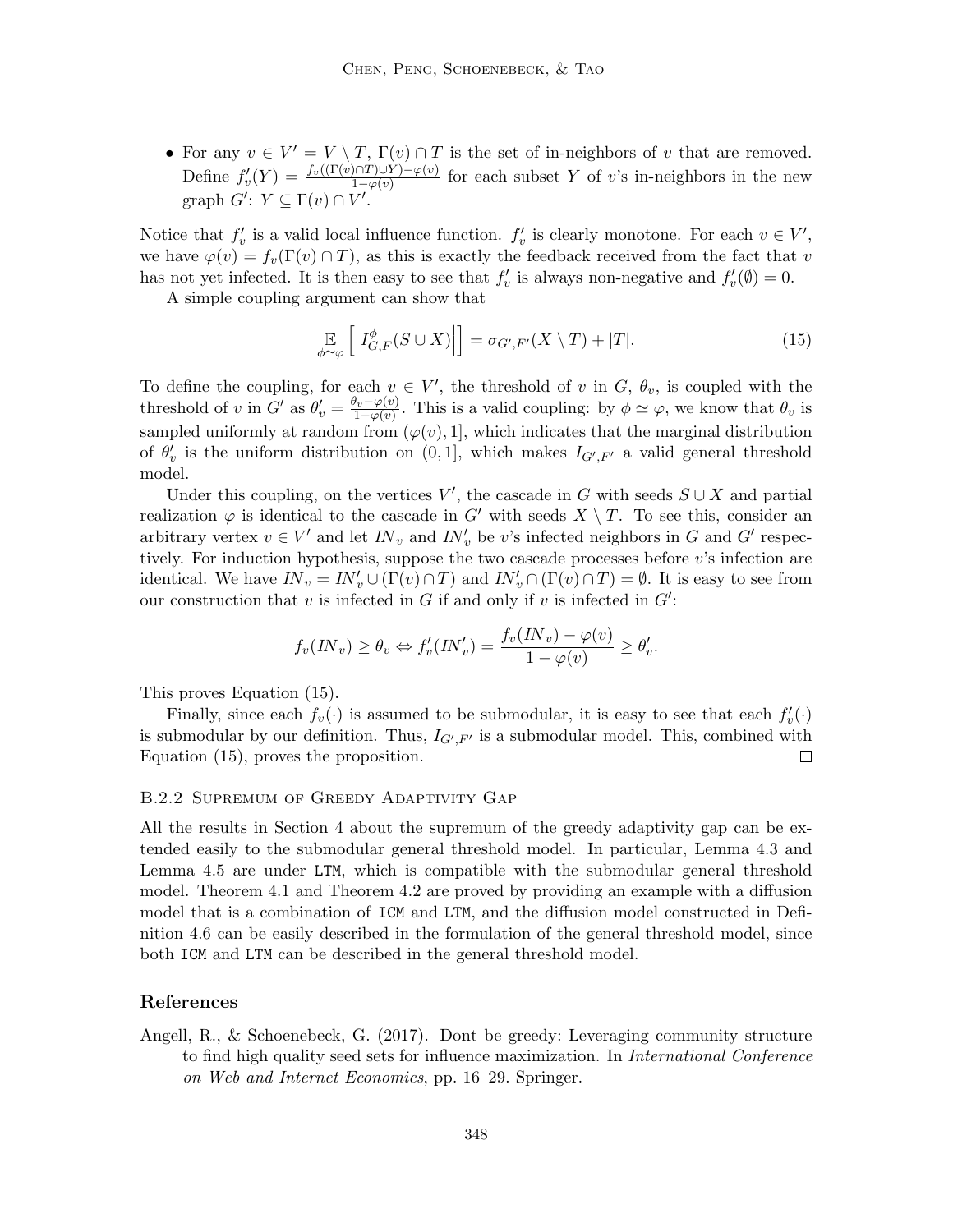- Arora, A., Galhotra, S., & Ranu, S. (2017). Debunking the myths of influence maximization. In Proceedings of the 2017 ACM International Conference on Management of Data-SIGMOD'17.
- Bharathi, S., Kempe, D., & Salek, M. (2007). Competitive influence maximization in social networks. In WINE.
- Borgs, C., Brautbar, M., Chayes, J., & Lucier, B. (2014). Maximizing social influence in nearly optimal time. In Proceedings of the twenty-fifth annual ACM-SIAM symposium on Discrete algorithms, pp. 946–957. SIAM.
- Chen, W., Lakshmanan, L. V., & Castillo, C. (2013). Information and influence propagation in social networks. Synthesis Lectures on Data Management,  $5(4)$ , 1–177.
- Chen, W., & Peng, B. (2019). On adaptivity gaps of influence maximization under the independent cascade model with full adoption feedback. In ISAAC 2019: The 30th International Symposium on Algorithms and Computation.
- Chen, W., Wang, C., & Wang, Y. (2010). Scalable influence maximization for prevalent viral marketing in large-scale social networks. In Proceedings of the 16th ACM SIGKDD international conference on Knowledge discovery and data mining, pp. 1029–1038. ACM.
- Chen, W., Wang, Y., & Yang, S. (2009). Efficient influence maximization in social networks. In ACM SIGKDD, pp. 199–208. ACM.
- Chen, W., Yuan, Y., & Zhang, L. (2010a). Scalable influence maximization in social networks under the linear threshold model. In *Data Mining (ICDM)*, 2010 IEEE 10th International Conference on, pp. 88–97. IEEE.
- Chen, W., Yuan, Y., & Zhang, L. (2010b). Scalable influence maximization in social networks under the linear threshold model. In 2010 IEEE International Conference on Data Mining, pp. 88–97. IEEE.
- Cheng, S., Shen, H., Huang, J., Zhang, G., & Cheng, X. (2013). Staticgreedy: solving the scalability-accuracy dilemma in influence maximization. In *Proceedings of the 22nd* ACM international conference on Information & Knowledge Management, pp. 509– 518. ACM.
- D'Angelo, G., Poddar, D., & Vinci, C. (2021a). Better bounds on the adaptivity gap of influence maximization under full-adoption feedback. In Proceedings of the AAAI Conference on Artificial Intelligence, Vol. 35, pp. 12069–12077.
- D'Angelo, G., Poddar, D., & Vinci, C. (2021b). Improved approximation factor for adaptive influence maximization via simple greedy strategies. In 48th International Colloquium on Automata, Languages, and Programming (ICALP 2021). Schloss Dagstuhl-Leibniz-Zentrum für Informatik.
- Domingos, P., & Richardson, M. (2001). Mining the network value of customers. In ACM SIGKDD.
- Galhotra, S., Arora, A., & Roy, S. (2016). Holistic influence maximization: Combining scalability and efficiency with opinion-aware models. In *Conference on Management* of Data, pp. 743–758. ACM.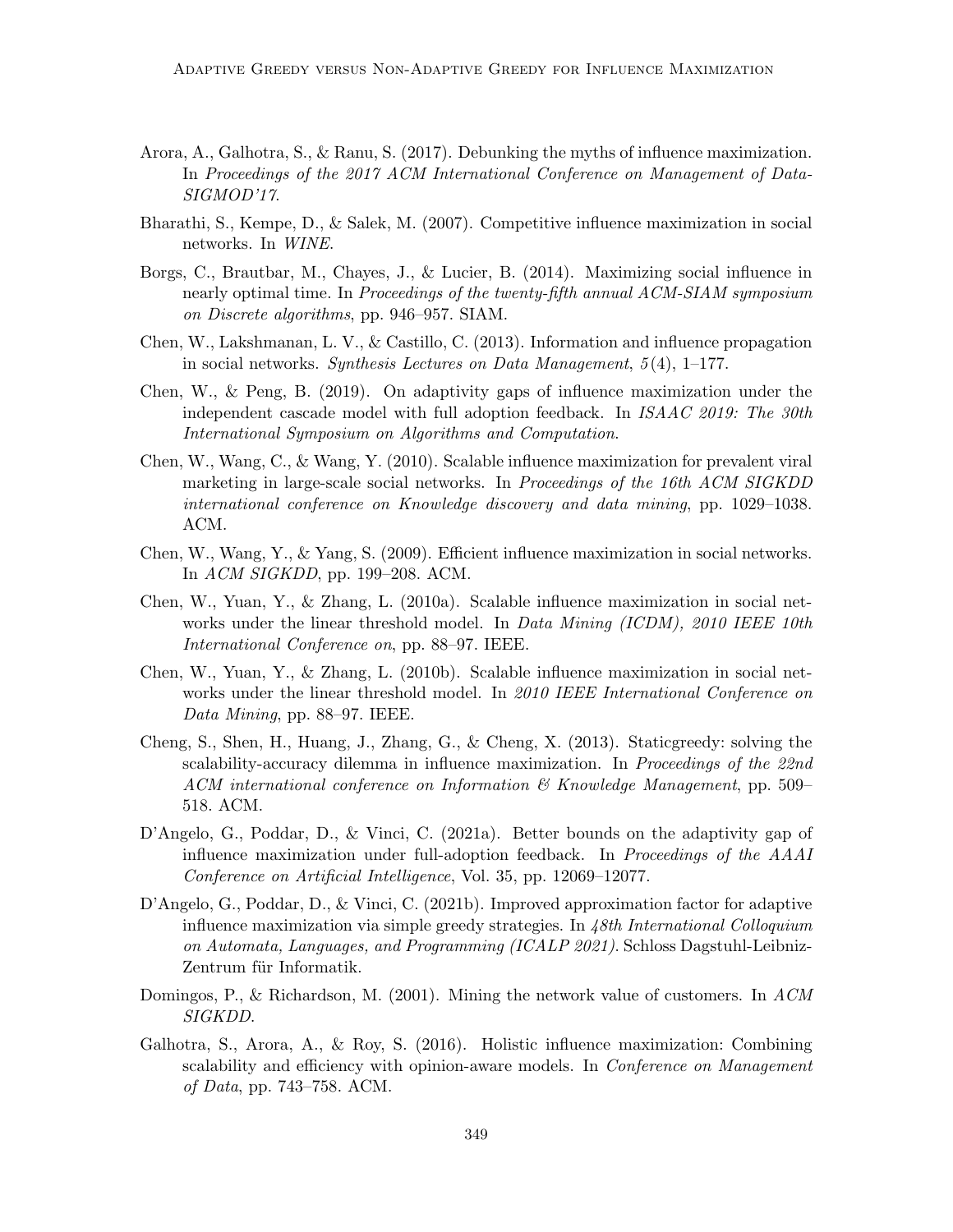- Goldberg, S., & Liu, Z. (2013). The diffusion of networking technologies. In *Proceedings* of the Twenty-Fourth Annual ACM-SIAM Symposium on Discrete Algorithms, pp. 1577–1594.
- Golovin, D., & Krause, A. (2011). Adaptive submodularity: Theory and applications in active learning and stochastic optimization. Journal of AI Research, 42, 427–486.
- Goyal, A., Lu, W., & Lakshmanan, L. V. (2011a). Celf $++:$  optimizing the greedy algorithm for influence maximization in social networks. In *Proceedings of the 20th international* conference WWW, pp. 47–48. ACM.
- Goyal, A., Lu, W., & Lakshmanan, L. V. (2011b). Simpath: An efficient algorithm for influence maximization under the linear threshold model. In Data Mining  $(ICDM)$ , 2011 IEEE 11th International Conference on, pp. 211–220. IEEE.
- Han, K., Huang, K., Xiao, X., Tang, J., Sun, A., & Tang, X. (2018). Efficient algorithms for adaptive influence maximization. Proceedings of the VLDB Endowment,  $11(9)$ , 1029–1040.
- Jung, K., Heo, W., & Chen, W. (2012). IRIE: Scalable and robust influence maximization in social networks. In Data Mining (ICDM), 2012 IEEE 12th International Conference on, pp. 918–923. IEEE.
- Kempe, D., Kleinberg, J. M., & Tardos, É.  $(2003)$ . Maximizing the spread of influence through a social network. In ACM SIGKDD, pp. 137–146.
- Kempe, D., Kleinberg, J. M., & Tardos, E.  $(2005)$ . Influential nodes in a diffusion model for social networks. In ICALP, pp. 1127–1138.
- Khanna, S., & Lucier, B. (2014). Influence maximization in undirected networks. In Proceedings of the twenty-fifth annual ACM-SIAM symposium on Discrete algorithms, pp. 1482–1496. Society for Industrial and Applied Mathematics.
- Leskovec, J., Krause, A., Guestrin, C., Faloutsos, C., VanBriesen, J., & Glance, N. (2007). Cost-effective outbreak detection in networks. In Proceedings of the 13th ACM SIGKDD international conference on Knowledge discovery and data mining, pp. 420– 429. ACM.
- Leskovec, J., & Krevl, A. (2014). SNAP Datasets: Stanford large network dataset collection. http://snap.stanford.edu/data.
- Li, Y., Fan, J., Wang, Y., & Tan, K.-L. (2018). Influence maximization on social graphs: A survey. IEEE Trans. on Knowledge and Data Engineering, 30 (10), 1852–1872.
- Mossel, E., & Roch, S. (2010). Submodularity of influence in social networks: From local to global. SIAM J. Comput., 39 (6), 2176–2188.
- Nemhauser, G. L., Wolsey, L. A., & Fisher, M. L. (1978). An analysis of approximations for maximizing submodular set functions. Mathematical Programming, 14 (1), 265–294.
- Ohsaka, N., Akiba, T., Yoshida, Y., & Kawarabayashi, K.-i. (2014). Fast and accurate influence maximization on large networks with pruned monte-carlo simulations.. In AAAI, pp. 138–144.
- Peng, B., & Chen, W. (2019). Adaptive influence maximization with myopic feedback. In Advances in Neural Information Processing Systems, pp. 5575–5584.